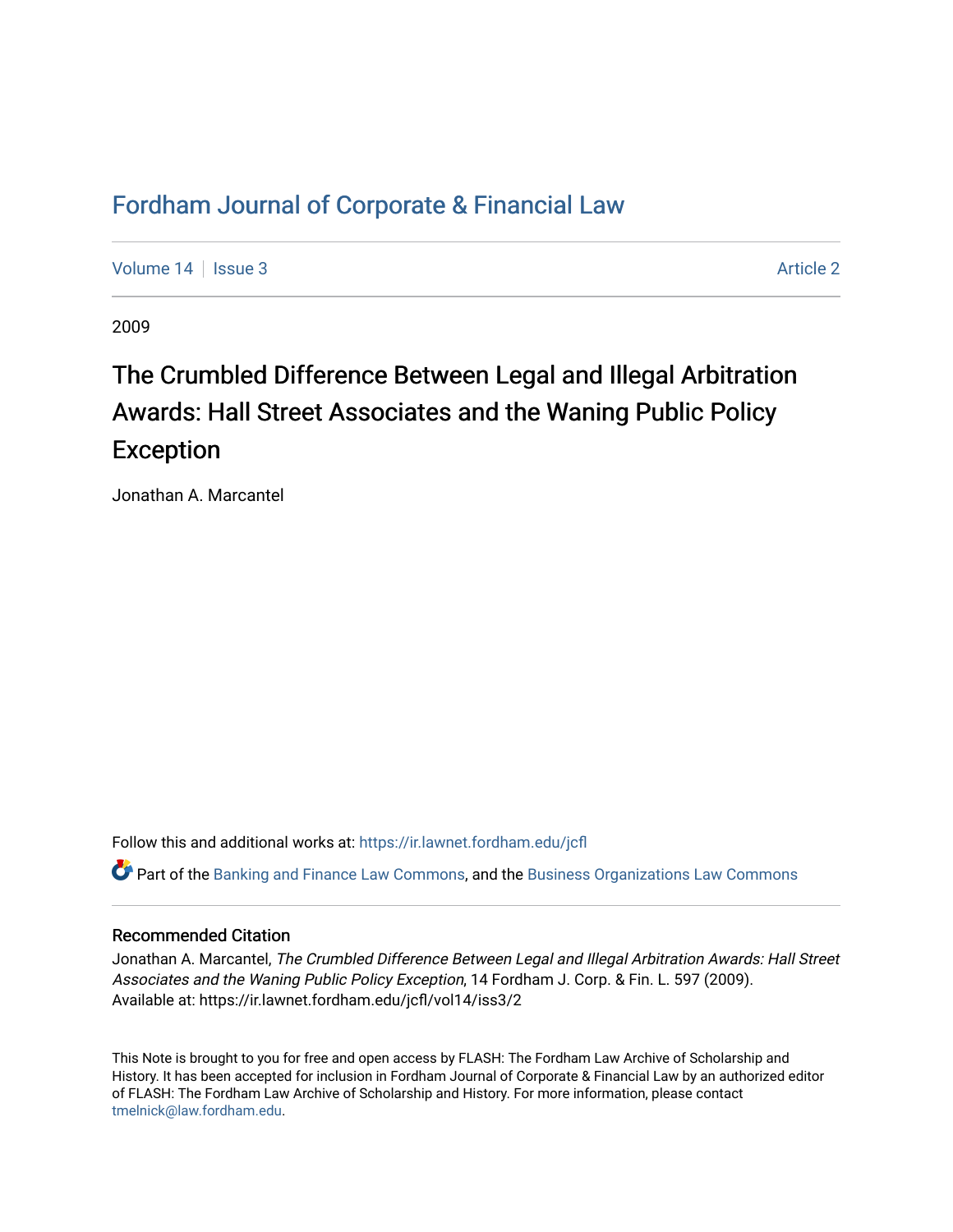# THE CRUMBLED DIFFERENCE BETWEEN LEGAL AND ILLEGAL ARBITRATION AWARDS: *HALL STREET ASSOCIATES* AND THE WANING PUBLIC POLICY EXCEPTION

#### *Jonathan A. Marcantel*\*

#### I. INTRODUCTION

Imagine that *A*, the governor, and *B*, an individual, entered into an agreement whereby *B* paid *A* \$2,000,000 in exchange for *A* exercising his governmental power to appoint  $B$  to a top government position.<sup>[1](#page-1-0)</sup> Imagine further that *A* and *B* then reduced the agreement to a writing that contains an arbitration provision. Subsequently, *A* breaches the agreement by failing to appoint *B*. Thereafter, an arbitrator awards *B* damages for the breach.

Consider, perhaps, a more likely scenario. Imagine that two individuals *A* and *B* get a divorce and a family court orders *A* to pay *B* \$2,000 per month in alimony. Subsequently, *A* and *B* agree that *A* will pay *B* \$100 in alimony per month, in contravention of the court order, in exchange for *A*'s not informing the court of *B*'s criminal activity. Imagine further that the agreement contains an arbitration clause, *B* seeks arbitration of the agreement, and an arbitrator finds that the agreement is binding, thus reducing the amount of alimony ordered by the court.

As a matter of ordinary contract law, neither of these contracts is enforceable in any court, as both are illegal and thus violate what is

<span id="page-1-0"></span><sup>\*</sup> Charleston School of Law. I would like to thank Professors Meredith R. Miller, Margaret Lawton, Kirkland Grant, Allyson Haynes, Craig Senn, Barnali Choudhoury, William Want, Michael P. Dickey, and Kevin Eberle for their wonderful comments and assistance. Special thanks to Professor Sheila Sheuerman for her advice, comments, assistance, counsel, and endless patience.

<sup>1.</sup> This scenario is loosely based on Meguire v. Corwine, 101 U.S. 108, 108-09 (1879). Furthermore, while the concept of litigating illegal contracts seems to be chimerical, illegal contracts are litigated. *See, e.g.*, Hammes v. AAMCO Transmission, Inc., 33 F.3d 774, 783 (7th Cir. 1994) (reviewing the enforceability of an agreement alleged to be in violation of the Sherman Act, 15 U.S.C. § 1 (2006)).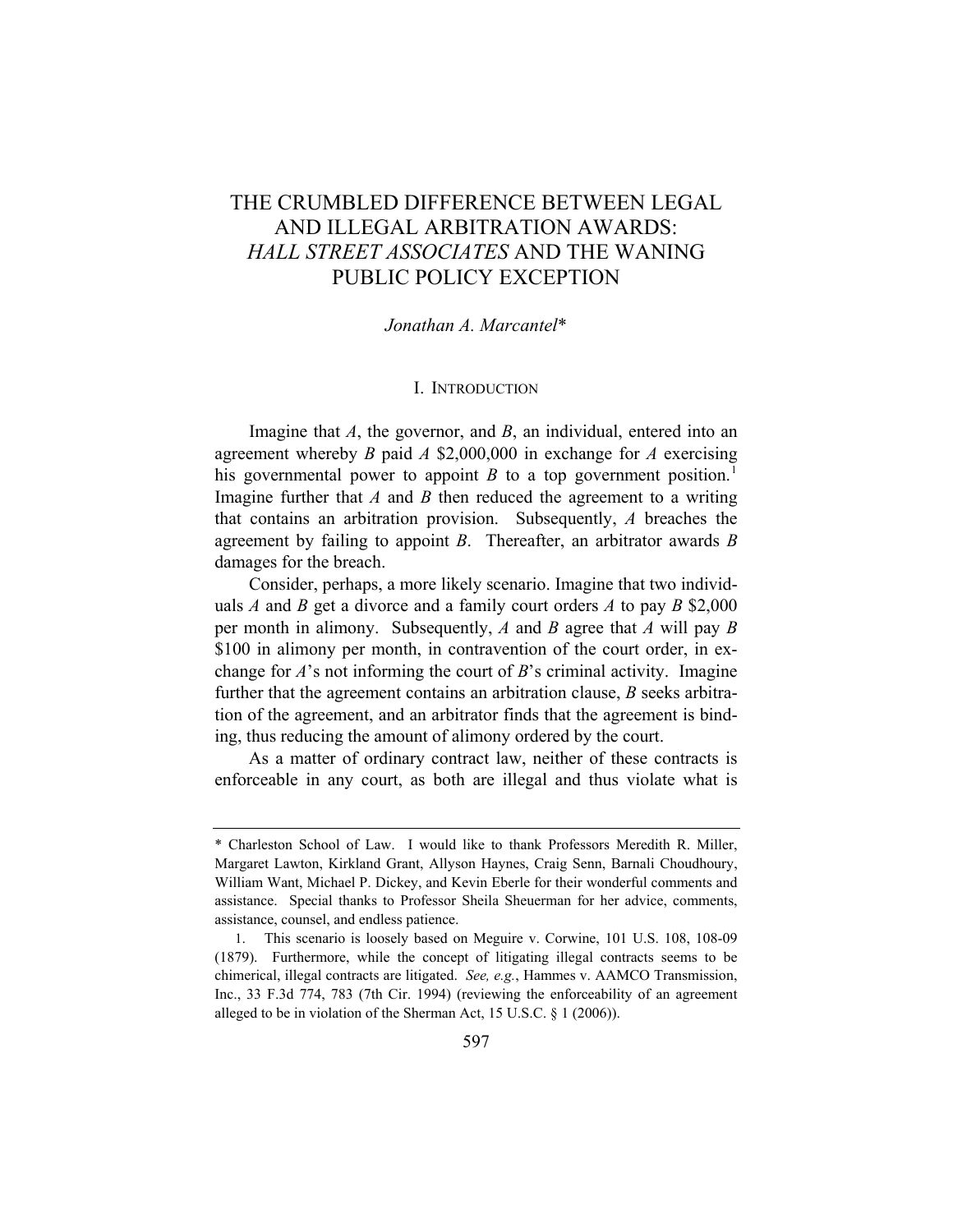commonly known as the public policy exception, a judicial construct prohibiting courts from enforcing illegal contracts or contracts that, while not illegal per se, are against public interests.<sup>[2](#page-2-0)</sup> Furthermore, at least until recently, neither arbitration award would be enforceable ei-ther, as courts would apply the same principle to invalidate the awards.<sup>[3](#page-2-1)</sup>

Last year, the United States Supreme Court decided *Hall Street Associates*. [4](#page-2-2) In this case, the parties entered into a commercial lease that included an arbitration provision. The arbitration provision permitted a reviewing court<sup>[5](#page-2-3)</sup> to vacate the decision of the arbitrator on grounds not included within the Federal Arbitration Act ("FAA"<sup>[6](#page-2-4)</sup>).<sup>[7](#page-2-5)</sup> Applying a strict plain meaning analysis, the Court held the review provisions of the FAA were "exclusive," and the phrase "must grant" within section 9 "unequivocally tells courts to grant confirmation in all cases, except when" the FAA explicitly provides a method for vacatur in section 10.<sup>[8](#page-2-6)</sup> Thus, the Court held that vacatur is permitted only on the basis of procedural irregularities such as fraud, corruption, bias, and exceeding con-tractual powers.<sup>[9](#page-2-7)</sup>

<span id="page-2-0"></span><sup>2</sup>*. See, e.g.*, Hurd v. Hodge, 334 U.S. 24, 35 (1948). Public policy is considered "a policy the objective of which is the common good; it is a policy which its maker believes will serve the people well." Richard H.W. Maloy, *Public Policy – Who Should Make it in America's Oligarchy?*, 1998 DET. C.L. REV. 1143, 1154 (1998).

<span id="page-2-1"></span><sup>3</sup>*. See, e.g.*, Lewis v. Circuit City Stores, Inc., 500 F.3d 1140, 1150 (10th Cir. 2007); Lessin v. Merrill Lynch, Pierce, Fenner & Smith, Inc., 481 F.3d 813, 816 (D.C. Cir. 2007); B.L. Harbert Int'l, L.L.C. v. Hercules Steel Co., 441 F.3d 905, 910 (11th Cir. 2006); Mercy Hosp., Inc. v. Mass. Nurses Ass'n, 429 F.3d 338, 343 (1st Cir. 2005); Kergosien v. Ocean Energy, Inc., 390 F.3d 346, 353 (5th Cir. 2004); Greenberg v. Bear, Stearns & Co., 220 F.3d 22, 27 (2d Cir. 2000); Bret F. Randall, *The History, Application, and Policy of the Judicially Created Standards of Review for Arbitration Awards*, 1992 B.Y.U. L. REV. 759, 769 (1992).

<sup>4.</sup> Hall St. Assocs. v. Mattel, Inc., 128 S. Ct. 1396 (2008).

<span id="page-2-3"></span><span id="page-2-2"></span><sup>5.</sup> Notwithstanding whatever intention the parties might have, the parties cannot vest an arbitrator with the color of a judicial officer. Thus, for an arbitration award to be enforceable, the parties must either voluntarily comply with the award or move a court to confirm the award. In the alternative, an aggrieved party can move to vacate or modify the award. Thereafter, of course, either party can appeal to a higher court, arguing the lower court erred by either confirming or denying the award. *See* Steven J. Burton, *The New Judicial Hostility to Arbitration: Federal Preemption, Contract Unconscionability, and Agreements to Arbitrate*, 2006 J. DISP. RESOL. 469, 470 (2006).

<sup>6.</sup> Federal Arbitration Act, 9 U.S.C. § 1-16 (2006).

<span id="page-2-5"></span><span id="page-2-4"></span><sup>7</sup>*. Hall St. Assocs.*, 128 S. Ct. at 1404-05.

<span id="page-2-6"></span><sup>8</sup>*. Id.* at 1405.

<span id="page-2-7"></span><sup>9</sup>*. Id*.; *see* 9 U.S.C. § 10(a).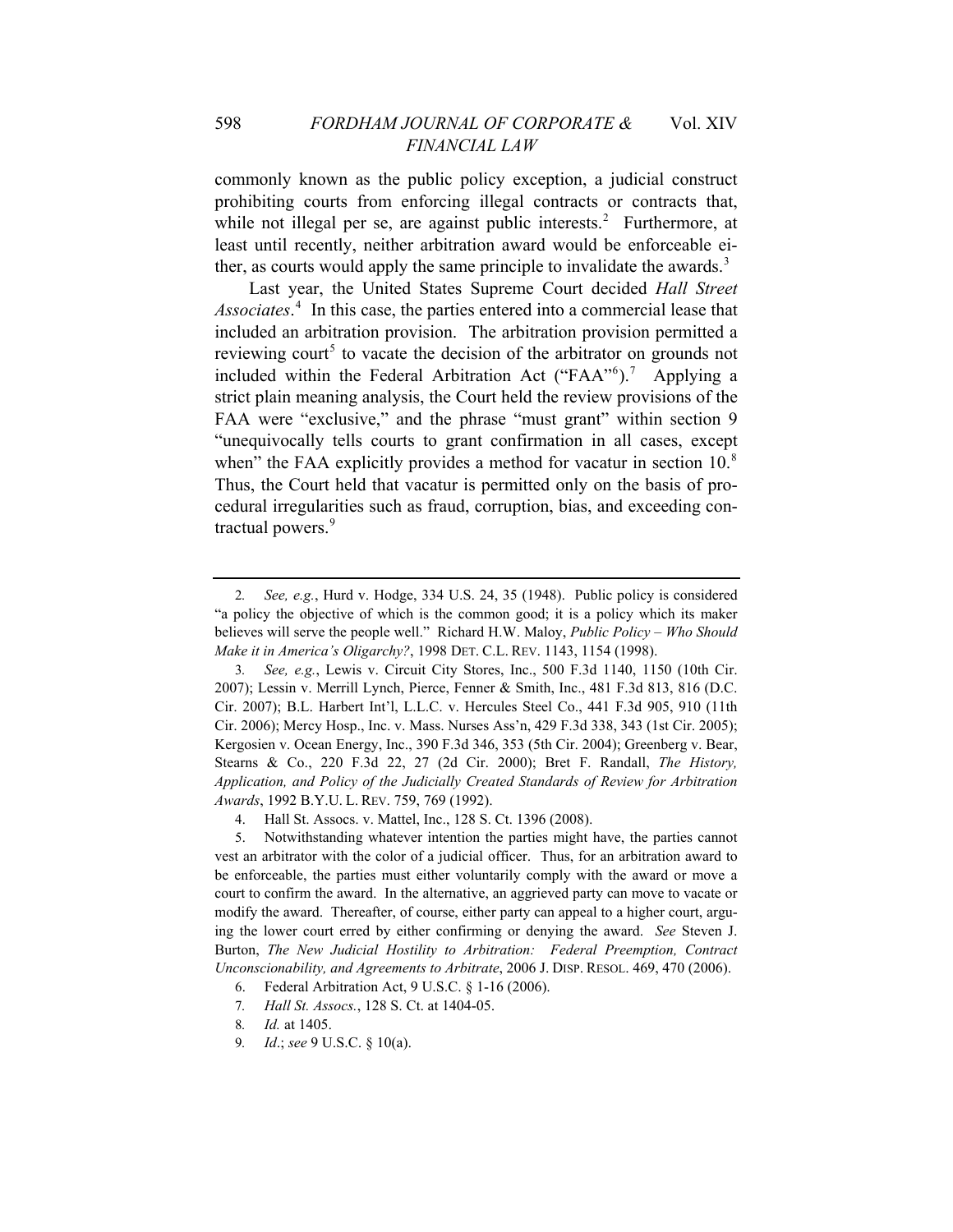While the *Hall Street Associates* holding did not specifically mention the public policy exception, the Court's reasoning invariably questions its continued existence in the context of arbitration awards, as the FAA does not include a "void against public policy" standard.<sup>[10](#page-3-0)</sup> Furthermore, because the public policy exception is a creature of the common law,  $\frac{11}{1}$  $\frac{11}{1}$  $\frac{11}{1}$  the FAA's provisions are in derogation of it.

This Article argues that the *Hall Street Associates* opinion has displaced the public policy exception in the context of enforcing arbitration awards, and that displacement offends traditional notions of Lockean social contract theory.<sup>[12](#page-3-2)</sup> This Article further argues that the courts – as a corollary of their duties under the social contract *–* should adopt the public policy exception as an additional ground for vacatur under the FAA deriving from their inherent social contract powers. Part II of this Article discusses the historical roots of arbitration and the courts' traditional aversion to enforcement of arbitration awards. It further discusses the advent of the FAA as a means to counter the former judicial aversion to arbitration and provides a brief discussion of the FAA's component parts, specifically discussing the statutory bases for vacatur under the FAA. Part III then discusses the creation of the public policy exception,

<span id="page-3-0"></span><sup>10.</sup> Professor Cole has also questioned the exception's continued existence after *Hall St*. Posting of Sarah Rudolph Cole to ADR Prof Blog, Additional Thoughts on Hall Street v. Mattel *–* Whither Manifest Disregard?, http://www.indisputably.org/?p= 93 (Mar. 26, 2008) ("Moreover, I believe the decision raises questions about the viability of other judicially-created standards of review such as . . . 'public policy' . . . ."). Additionally, several lawyers have questioned its continued existence. *See, e.g.*, Texas Appellate Law Blog, U.S. Supreme Court Invalidates Custom Standards of Judicial Review Under the FAA, http://www.texasappellatelawblog.com/2008/03/articles/finaljudgments/us-supreme-court-invalidates-custom-standards-of-judicial-review-under-

faa/ (March 25, 2008) ("*Hall Street* muddies the waters with respect to whether judicially created vacatur grounds such as . . . 'violation of public policy' remain valid."). *But see* LawMemo Arbitration Blog, Hall Street: Non-statutory Grounds for Review, http://www.lawmemo.com/arbitrationblog/2008/03/hall\_street\_non.html (Mar. 27, 2008) (stating, without analysis, that the public policy exception has survived the opinion). However, none of these authors, as of yet, have provided more than a summary statement of the issue.

<span id="page-3-1"></span><sup>11</sup>*. See, e.g.*, Lewis v. Circuit City Stores, Inc., 500 F.3d 1140, 1150 (10th Cir. 2007); Lessin v. Merrill Lynch, Pierce, Fenner & Smith, Inc., 481 F.3d 813, 816 (D.C. Cir. 2007); B.L. Harbert Int'l, L.L.C. v. Hercules Steel Co., 441 F.3d 905, 910 (11th Cir. 2006); Mercy Hosp., Inc. v. Mass. Nurses Ass'n, 429 F.3d 338, 343 (1st Cir. 2005); Kergosien v. Ocean Energy, Inc., 390 F.3d 346, 353 (5th Cir. 2004); Greenberg v. Bear, Stearns & Co., 220 F.3d 22, 27 (2d Cir. 2000).

<span id="page-3-2"></span><sup>12</sup>*. See infra* Part III.A.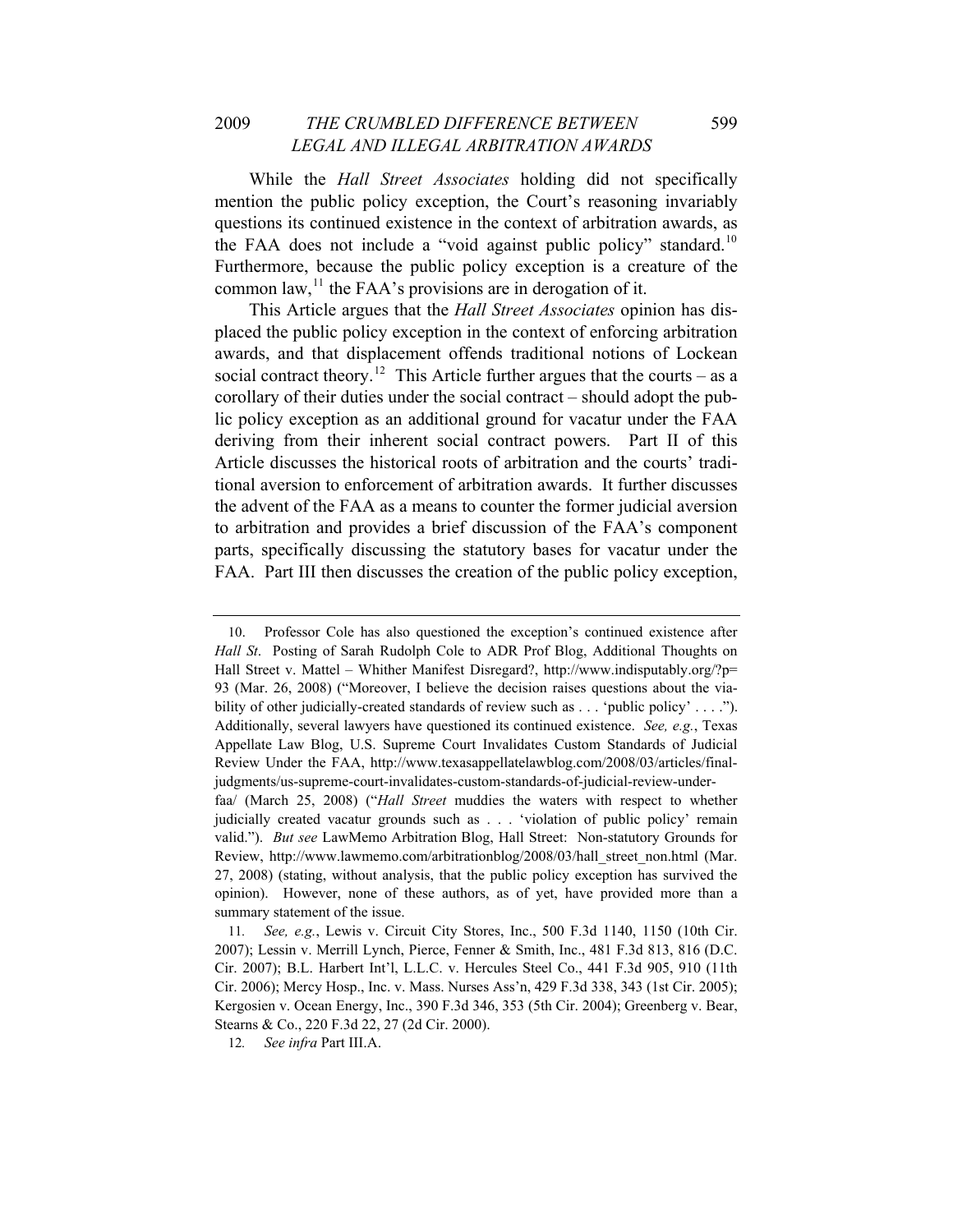first examining its roots in Lockean social contract theory and then discussing its subsequent development in the arbitration context by the Supreme Court's decisions in *Hurd*<sup>[13](#page-4-0)</sup> and *Grace*.<sup>[14](#page-4-1)</sup> Part IV discusses *Hall Street Associates*, providing a brief historical background of the case and outlining the Court's strict plain-meaning reasoning. Part V discusses the impossibility of harmonizing the FAA with the public policy exception through the use of statutory construction principles, ultimately concluding that *Hall Street Associates* has displaced the public policy exception. This Part also discusses the negative effects such a displacement has on the fabric of the law as well as courts' social contract duties. Finally, Part VI discusses three proposals to preserve the public policy exception. The first proposal argues that Congress could remedy the problem by simply amending the FAA to include a public policy vacatur prong. This proposal, however, carries two significant drawbacks. Congress, through inaction, has demonstrated a reluctance to amend the FAA. In addition, Congressional action is slow, leaving considerable time for significant damage to the fabric of the law *–* a consequence already occurring in lower courts. The second proposal argues courts could interpret existing vacatur provisions within the FAA as including a public policy exception. This proposal, however, suffers from a consistency problem. That is, courts have universally held the public policy exception to be a creature of common law. Moreover, changing course in such a dramatic manner gives the appearance of judicial caprice, undermining the public's confidence in the legal system. The last proposal, and the one the author urges courts to adopt, argues the courts should view the public policy exception as an inherent power of the courts, existing irrespective of express Congressional mandate.

#### II. BACKGROUND OF THE FAA

<span id="page-4-3"></span>While arbitration is presently a hot topic in the legal community,<sup>[15](#page-4-2)</sup> arbitration has existed for centuries<sup>[16](#page-4-3)</sup> and has been used as a means of

<span id="page-4-0"></span><sup>13.</sup> Hurd v. Hodge, 334 U.S. 24 (1948) (reaffirming the public policy exception in the context of a restrictive covenant that was racially discriminatory).

<span id="page-4-1"></span><sup>14.</sup> W.R. Grace & Co. v. Local Union 759, 461 U.S. 757 (1983) (extending the public policy exception to arbitration awards in labor disputes).

<span id="page-4-2"></span><sup>15.</sup> Much of the current debate centers around whether courts can enforce heightened-standard-of-review clauses. *See, e.g.*, Burton, *supra* note 5; Eric Chafetz, *The Propriety of Expanded Judicial Review Under the FAA: Achieving a Balance Between Enforcing Parties' Agreements According to Their Terms and Maintaining*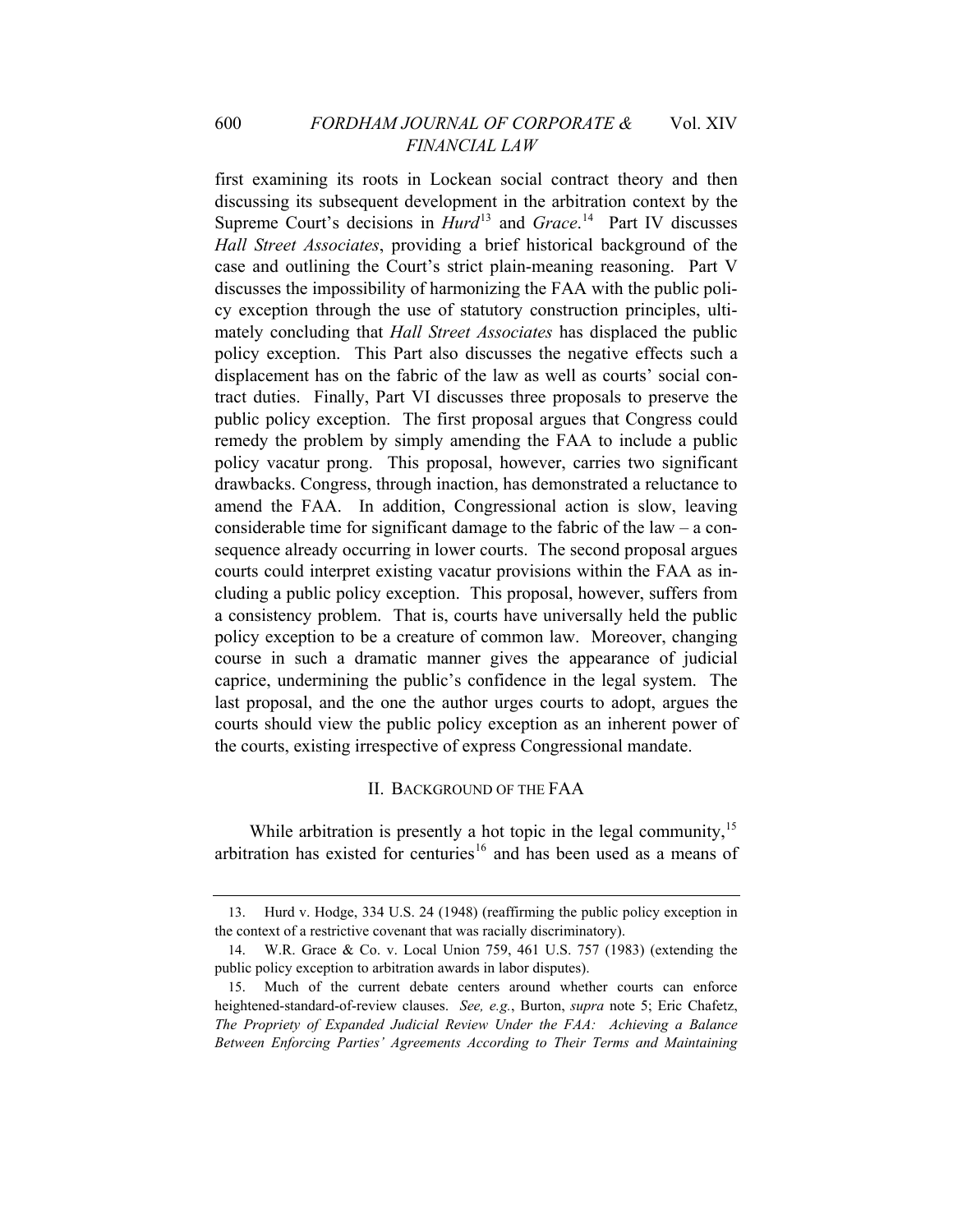alternative dispute resolution in the United States since the country's inception.<sup>[17](#page-5-0)</sup> Nevertheless, the United States' legal system has only fully embraced the practice in the last eighty years.

Throughout most of this country's existence, the United States judiciary has expressed open hostility to arbitration as a means of conflict resolution. That is, American judges initially reasoned that private parties could not through contract do that which they could not otherwise do: "oust" judicial jurisdiction.<sup>[18](#page-5-1)</sup> In 1926, Congress tackled this hostili-ty to arbitration with the enactment of the FAA.<sup>[19](#page-5-2)</sup>

16*. See* Kirgis, *supra* note 15, at 99; Julius Henry Cohen & Kenneth Dayton, *The New Federal Arbitration Law*, 12 VA. L. REV. 265, 266 (1926) (stating arbitration has been used as a means of conflict resolution since ancient times); *see also* Jeffery W. Stempel, *Pitfalls of Public Policy: The Case of Arbitration Agreements*, 22 ST. MARY'S L.J. 259, 270 (1990) (stating arbitration has been used in England since at least the eleventh century).

<span id="page-5-2"></span><span id="page-5-0"></span>17. Roger S. Haydock & Jennifer D. Henderson, *Arbitration and Judicial Civil Justice: An American Historical Review and a Proposal for a Private/Arbitral and Public/Judicial Partnership*, 2 PEPP. DISP. RESOL. L.J. 141, 144 (2002) ("The use of arbitration began in the United States during the colonial period."); Michael H. LeRoy & Peter Feuille, *The Revolving Door of Justice: Arbitration Agreements that Expand Court Review of an Award*, 19 OHIO ST. J. ON DISP. RESOL. 861, 865 (2004) (stating arbitration has been used in the United States "almost from the nation's founding").

<span id="page-5-1"></span>18. For the most part, this reluctance was limited. That is, courts would generally enforce arbitration awards once issued. *See* Burchell v. Marsh, 58 U.S. 344, 349

*Arbitral Efficiency*, 8 CARDOZO J. CONFLICT RESOL. 1 (2006); Sarah Rudolph Cole, *Revising the FAA to Permit Expanded Judicial Review of Arbitration Awards*, 8 NEV. L.J. 214 (2007); Ilya Enkishev, *Above the Law: Practical and Philosophical Implications of Contracting for Expanded Judicial Review*, 3 J. AM. ARB. 61 (2004); Lee Goldman, *Contractually Expanded Review of Arbitration Awards*, HARV. NEGOT. L. REV. 171 (2003); Ann C. Hodges, *Judicial Review of Arbitration Awards on Public Policy Grounds: Lessons from the Case Law*, 16 OHIO ST. J. ON DISP. RESOL. 91 (2000); Paul F. Kirgis, *Judicial Review and the Limits of Arbitration Authority: Lessons from the Law of Contract*, 81 ST. JOHN'S L. REV. 99 (2007); Margaret M. Maggio & Richard A. Bales, *Contracting Around the FAA: The Enforceability of Private Agreements to Expand Judicial Review of Arbitration Awards*, 18 OHIO ST. J. ON DISP. RESOL. 151 (2002); Margaret Moses, *Can Parties Tell Courts What to Do? Expanded Judicial Review of Arbitral Awards*, 52 U. KAN. L. REV. 429 (2004); Brett F. Randall, *The History, Application, and Policy of the Judicially Created Standards of Review for Arbitration Awards*, 1992 BYU L. REV. 759 (1992); Amy J. Schmitz, *Ending a Mud Bowl: Defining Arbitration's Finality Through Functional Analysis*, 37 GS. L. REV. 123 (2002); Kevin A. Sullivan, *The Problems of Permitting Expanded Judicial Review of Arbitration Awards Under the Federal Arbitration Act*, 46 ST. LOUIS U. L.J. 509 (2002); Stephen P. Younger, *Agreements to Expand the Scope of Judicial Review of Arbitration Awards*, 63 ALB. L. REV. 214 (1999).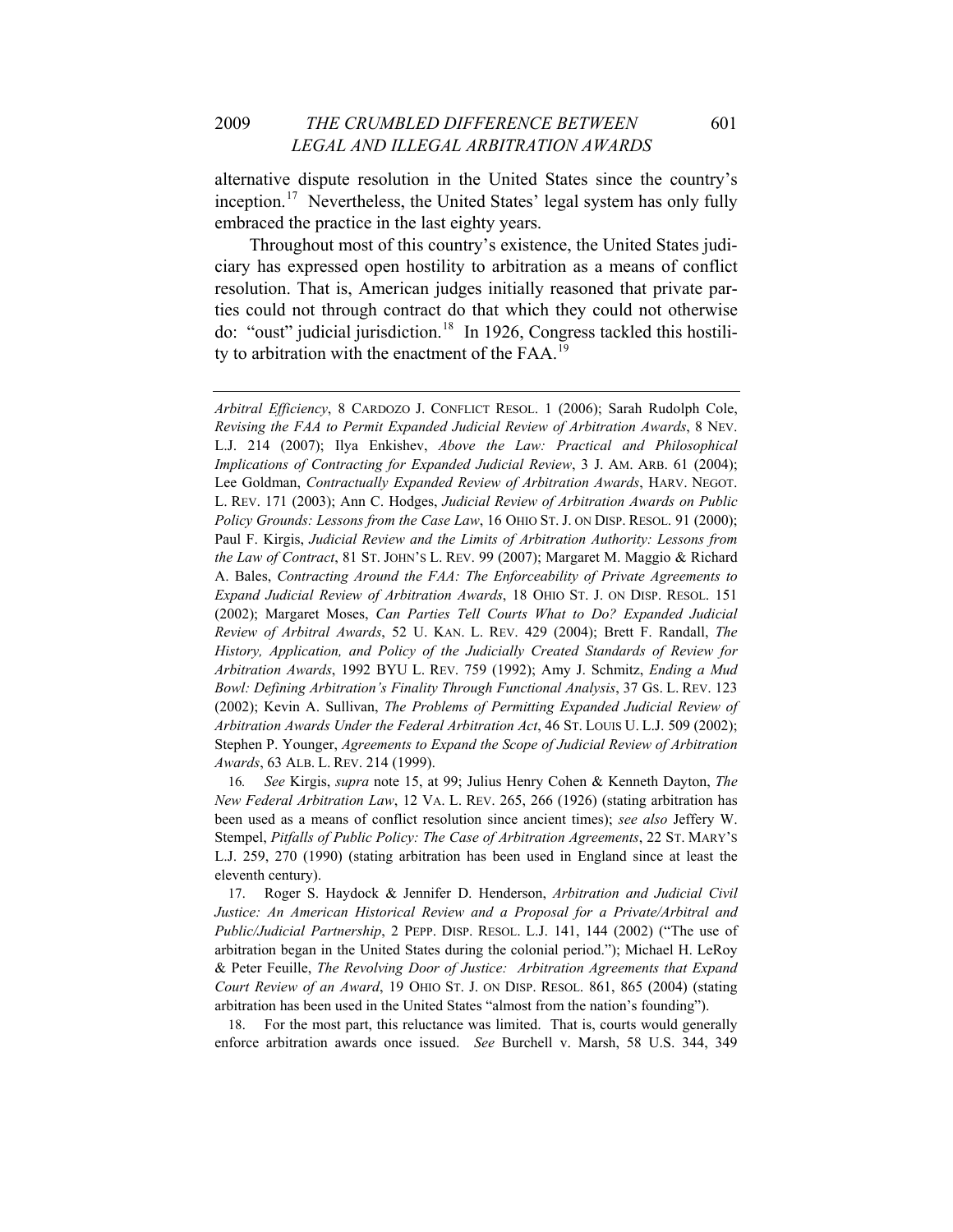#### *A. The Essentials of the FAA*

The FAA is a comprehensive statutory structure intended to turn the tide of judicial hostility toward arbitration and place valid arbitration agreements "on the same footing as other contracts."[20](#page-6-0) To achieve that end, the FAA informally has three main parts:<sup>[21](#page-6-1)</sup> sections intended to

(1854). However, courts generally would not enforce executory contracts to arbitrate. *See* Ins. Co. v. Morse, 87 U.S. 445, 451 (1874) (stating a party "may submit his . . . suit . . . to an arbitration . . . . [However,] . . . agreements in advance to oust the courts of the jurisdiction conferred by law are illegal and void"); David J. Efron, *Muddied Waters: Awards of Punitive Damages in Disputed Arbitration Pursuant to Brokerage Firm Customer Agreements*, 7 DEPAUL BUS. L.J. 333, 335 (1995); *see also* Southland v. Keating, 465 U.S. 1, 13-14 (1984) ("[T]he need for the law arises from . . . the jealousy of the English courts for their own jurisdiction. . . . This jealousy survived for so long a period that the principle became firmly embedded in the English common law and was adopted with it by the American courts.") (quoting H.R. REP. NO. 96, 68th Cong., Sess. 1 (1924)); Maggio & Bales, *supra* note 15, at 160; Schmitz, *supra* note 15, 137 (stating American courts viewed arbitration as threatening their power); Stempel, *supra* note 16, at 273-74. The reservations of American jurists were largely a construct of British courts' reluctance. Although English courts were not initially hostile to arbitration, scholars believe English courts began to disfavor executory arbitration agreements following Lord Coke's discussion of the revocability doctrine in *Vynior's Case*. Burton, *supra* note 5, at 473-74; Schmitz, *supra* note 15, at 137; Sullivan, *supra* note 15, at 520; *see* Maggio & Bales, *supra* note 12, at 160 (stating English jurists believed the arbitration process would undermine judicial power); *see also* Stempel, *supra* note 12, at 70 (stating English courts were unwilling to enforce executory arbitration contracts, holding the contracts were void as against public policy). The revocability doctrine presumed that parties could always preserve their right to refuse arbitration and invoke the authority of the courts. Thus, while the courts were willing to enforce arbitration agreements once an arbitrator reached a decision, the courts were unwilling to enforce agreements to arbitrate when one party decided to renege on the arbitration agreement. Schmitz, *supra* note 15, at 137. Eventually, the revocability doctrine mutated into the ouster doctrine, a doctrine providing that parties cannot, through contract, refuse the jurisdiction of the courts. *Id.*

19. The FAA was originally named the United States Arbitration Act, 43 Stat. 883 (1925) (codified as amended at 9 U.S.C. § 2 (2006)). For further information on the history of the FAA, see Haydock & Henderon, *supra* note 17, at 148 n.35.

<span id="page-6-0"></span>20. Hall St. Assocs., v. Mattel, Inc., 128 S. Ct. 1396, 1402 (2008); *see also* Buckeye Check Cashing, Inc. v. Cardegna, 546 U.S. 440, 443 (2006); Gilmer v. Interstate/Johnson Lane Corp., 500 U.S. 20, 24 (1991); Scherk v. Alberto-Culver Co., 417 U.S. 506, 511 (1974).

<span id="page-6-1"></span>21. Other scholars have used tripartite classification systems for large-scale organization of the FAA. Their structures, however, are slightly different from the one stated herein. *See, e.g.*, Maggio & Bales, *supra* note 15, at 162 (creating a tripartite system consisting of front-end issues, procedural issues, and back-end issues); Stephen L.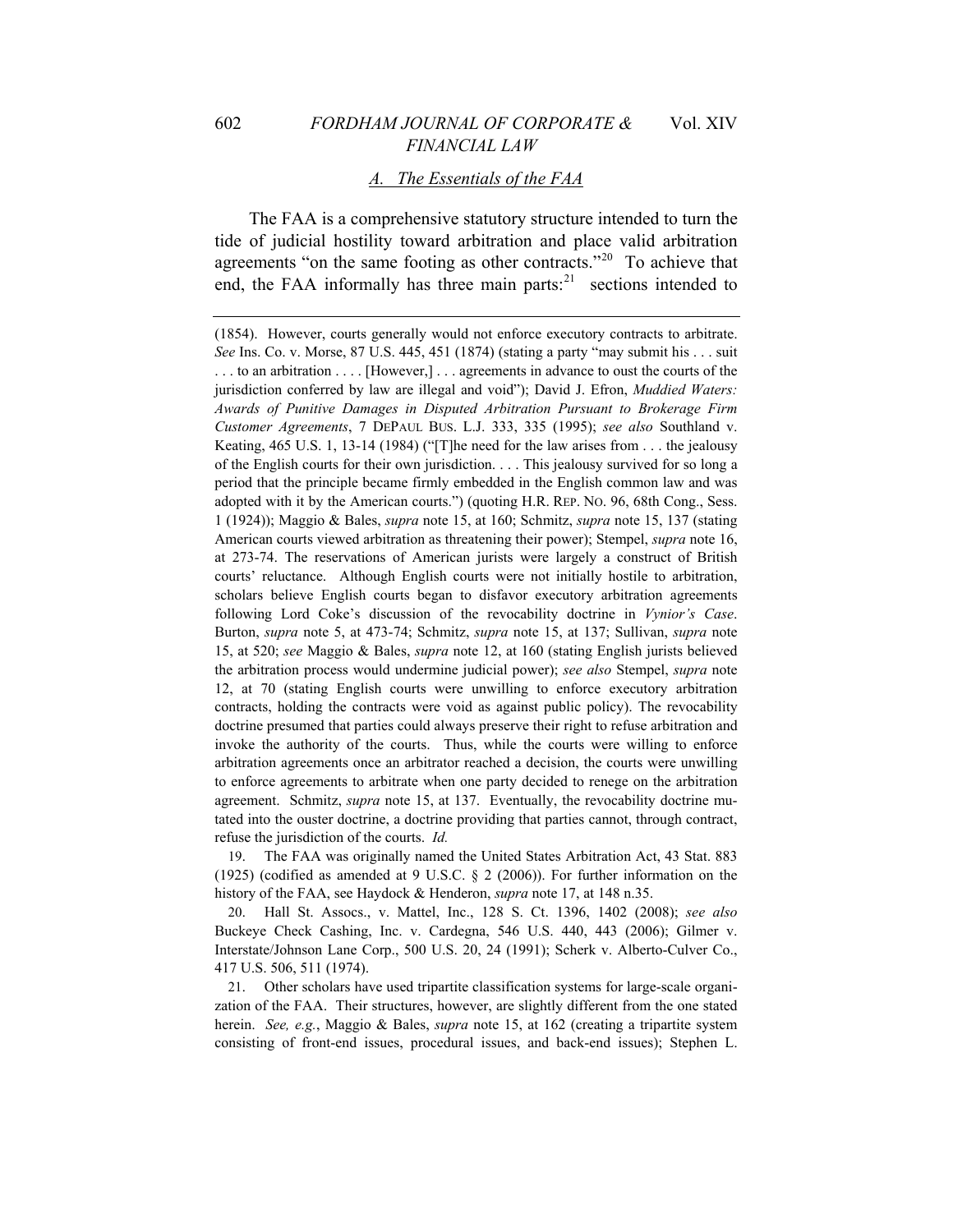define the scope of the FAA, $^{22}$  $^{22}$  $^{22}$  sections designed to govern the dynamics of arbitration, $23$  and sections designed to govern the enforcement of arbitration decisions.[24](#page-7-2)

Unlike the latter two parts, the scope sections do not appear in one bundle within the statutory framework. Instead, the sections are somewhat scattered throughout the scheme. The scope sections, Sections  $1<sup>25</sup>$  $1<sup>25</sup>$  $1<sup>25</sup>$ 2, and 14, generally provide that written arbitration agreements for maritime transactions and transactions affecting commerce made after January 1,  $1926$  $1926$ ,  $^{26}$  are "valid, irrevocable, and enforceable, save upon such grounds as exist at law or in equity for the revocation of any contract."<sup>[27](#page-7-5)</sup>

The dynamics part is comprised of five sections  $-3$ ,<sup>[28](#page-7-6)</sup>  $4$ ,<sup>[29](#page-7-7)</sup>  $5$ ,<sup>[30](#page-7-8)</sup>  $6$ ,<sup>31</sup>  $7<sup>32</sup>$  $7<sup>32</sup>$  $7<sup>32</sup>$  and  $8<sup>33</sup>$  $8<sup>33</sup>$  $8<sup>33</sup>$  – and generally provides procedures for the initiation of arbitration, compelling arbitration, and service of process.

<span id="page-7-7"></span><span id="page-7-3"></span><span id="page-7-2"></span><span id="page-7-1"></span>25. Section 1 provides definitions for both "maritime transaction" and "commerce." Of the two, obviously, the more commonly used to invoke the Act is the commerce provision. The Act defines "commerce" as:

[C]ommerce among the several States or with foreign nations, or in any Territory of the United States of in the District of Columbia, or between any such Territory and another, or between any such Territory and any State or foreign nation, or between the District of Columbia and any State or Territory or foreign nation, but nothing herein shall apply to contracts of employment of seamen, railroad employees, or any other class of workers engaged in foreign or interstate commerce.

<span id="page-7-9"></span><span id="page-7-8"></span>*Id.* § 1.

<span id="page-7-10"></span><span id="page-7-4"></span>26. Section 14 of the Act limits its application to contracts occurring after that date. *Id.* § 14.

<span id="page-7-5"></span>27*. Id.* § 2. While this provision would initially seem to permit general court review of contracts pursuant to common law contractual principles, the United States Supreme Court has held that this provision does not permit judicial review unless the allegation of a common law basis for avoidance inheres to the arbitration clause itself, as opposed to the general provisions of the contract. Buckeye Check Cashing, Inc. v. Cardegna, 546 U.S. 440, 444-46 (2006). Rather, issues of illegality, fraud, and other methods of common law avoidance must be argued to the arbitrator, unless they inhere to the formation of the contract (e.g. incapacity and authority). *Id.* Of course, once the arbitrator issues an award, the courts are then only able to review the decision in accordance with 9 U.S.C. sections 10 and 11. Hall St. Assocs. v. Mattel, Inc., 128 S. Ct. 1396, 1403 (2008) ("We hold that  $\S$ § 10 and 11 respectively provide the FAA's exclusive grounds for vacatur.").

<span id="page-7-6"></span>28. Section 3 is a stay provision, providing that a court must stay litigation upon a

<span id="page-7-0"></span>Hayford, *Federal Preemption and Vacatur: The Bookend Issues Under the Revised Uniform Arbitration Act*, 2001 J. DISP. RESOL. 67, 74 (2001).

<sup>22. 9</sup> U.S.C. §§ 1, 2, 14.

<sup>23</sup>*. Id.* §§ 3-8.

<sup>24</sup>*. Id.* §§ 9-13, 15, 16.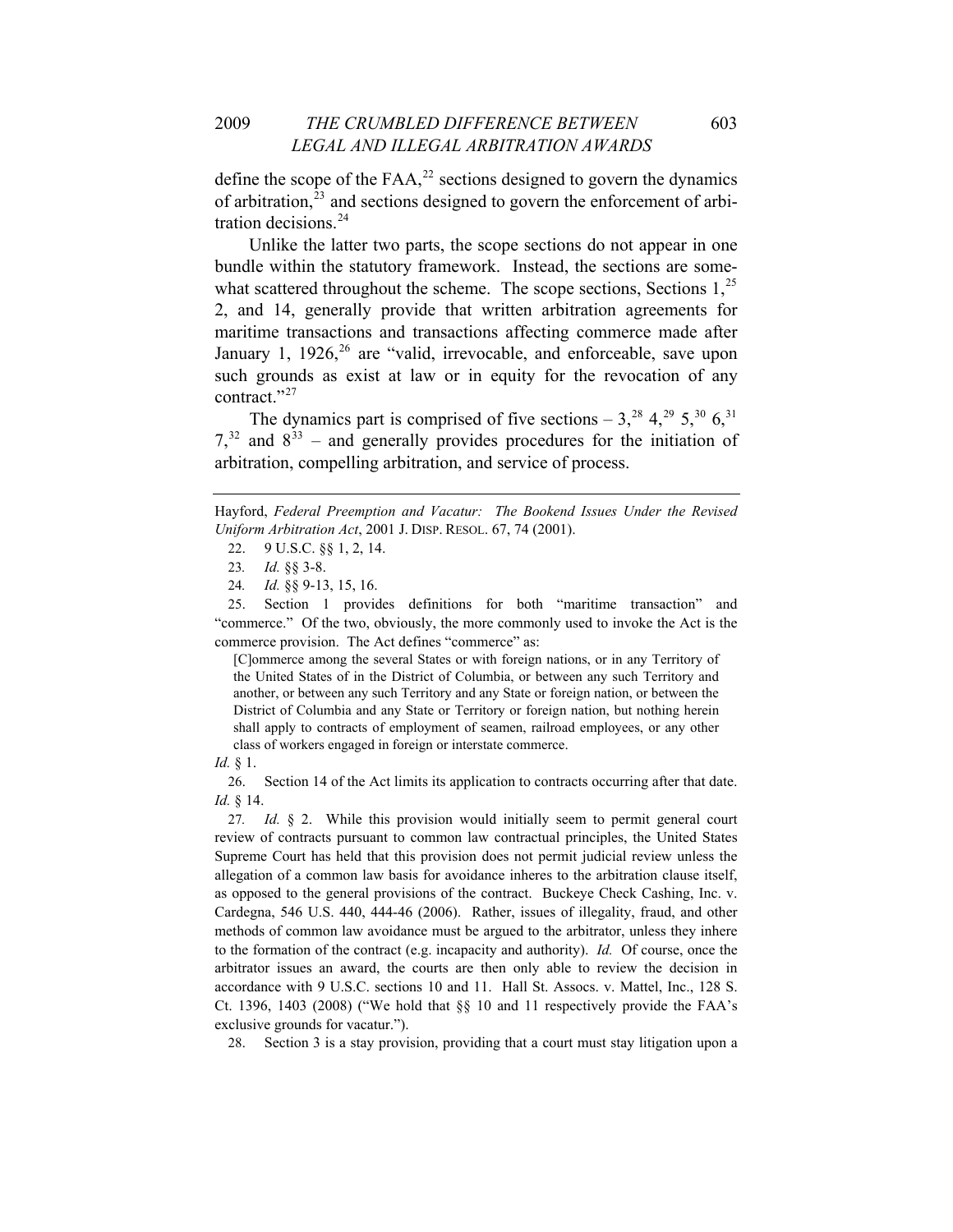The enforcement part *–* the part most relevant to this discussion *–*  includes sections 9, 10, 11, 12,<sup>[34](#page-8-0)</sup> 13,<sup>[35](#page-8-1)</sup> 15,<sup>[36](#page-8-2)</sup> and  $16^{37}$  $16^{37}$  $16^{37}$ , which provide for the confirmation and vacatur of arbitration awards.

#### *B. Statutory Vacatur Standards Under the FAA*

Because arbitrators are not clothed with judicial power, arbitration awards under the FAA are only viable if enforced by a court.<sup>[38](#page-8-4)</sup> Thus, arbitration awards are only enforceable to the extent the winning party files a motion for confirmation of the award and a court indeed confirms the award.<sup>[39](#page-8-5)</sup>

Section 9, which introduces the enforcement provisions, is the restricting section that limits judicial discretion. Specifically, section 9 states, "[C]ourt[s] must grant [confirmation] order[s] unless the [arbitration] award is vacated, modified, or corrected."<sup>[40](#page-8-6)</sup> Sections 10 and 11 then provide the exclusive bases for vacatur and modification, providing a court may vacate a decision:

> (1) where the award was procured by corruption, fraud, or undue means; (2) where there was evident partiality or corruption in the

29. Section 4 is the compulsory provision, providing that courts must compel arbitration pursuant to a valid arbitration agreement. *Id.* § 4.

30. Section 5 governs appointment of an arbitrator when the parties cannot or have not been able to name one. *Id.* § 5.

31. Section 6 provides, "Any application to the court hereunder shall be made and heard in the manner provided by law for the making and hearing of motions, except as otherwise herein expressly provided." *Id.* § 6.

32. Section 7 governs subpoenaing witnesses. *Id.* § 7.

33. Section 8 governs initiation of proceedings in admiralty. *Id.* § 8.

34. Section 12 governs service of motions to vacate. *Id.* § 12.

<span id="page-8-1"></span><span id="page-8-0"></span>35. Section 13 governs docket management for the courts and pleadings requirements. *Id.* § 13.

<span id="page-8-2"></span>36. Section 15 states the "Act of State" doctrine is inapplicable when a court is reviewing a motion for confirmation. *Id.* § 15. The Act of State doctrine is a judicially created doctrine intended "to effectuate general notions of comity among nations and among the respective branches of the federal government." First Nat'l City Bank v. Banco Nacional de Cuba, 406 U.S. 759, 762 (1972).

<span id="page-8-3"></span>37. Section 16 governs appeals. 9 U.S.C. § 16 (2008).

<span id="page-8-5"></span><span id="page-8-4"></span>38*. Id.* § 9.

39*. Id.*

<span id="page-8-6"></span>40*. Id*.

motion demonstrating that the matters contained within the litigation are subject to arbitration. 9 U.S.C. § 3.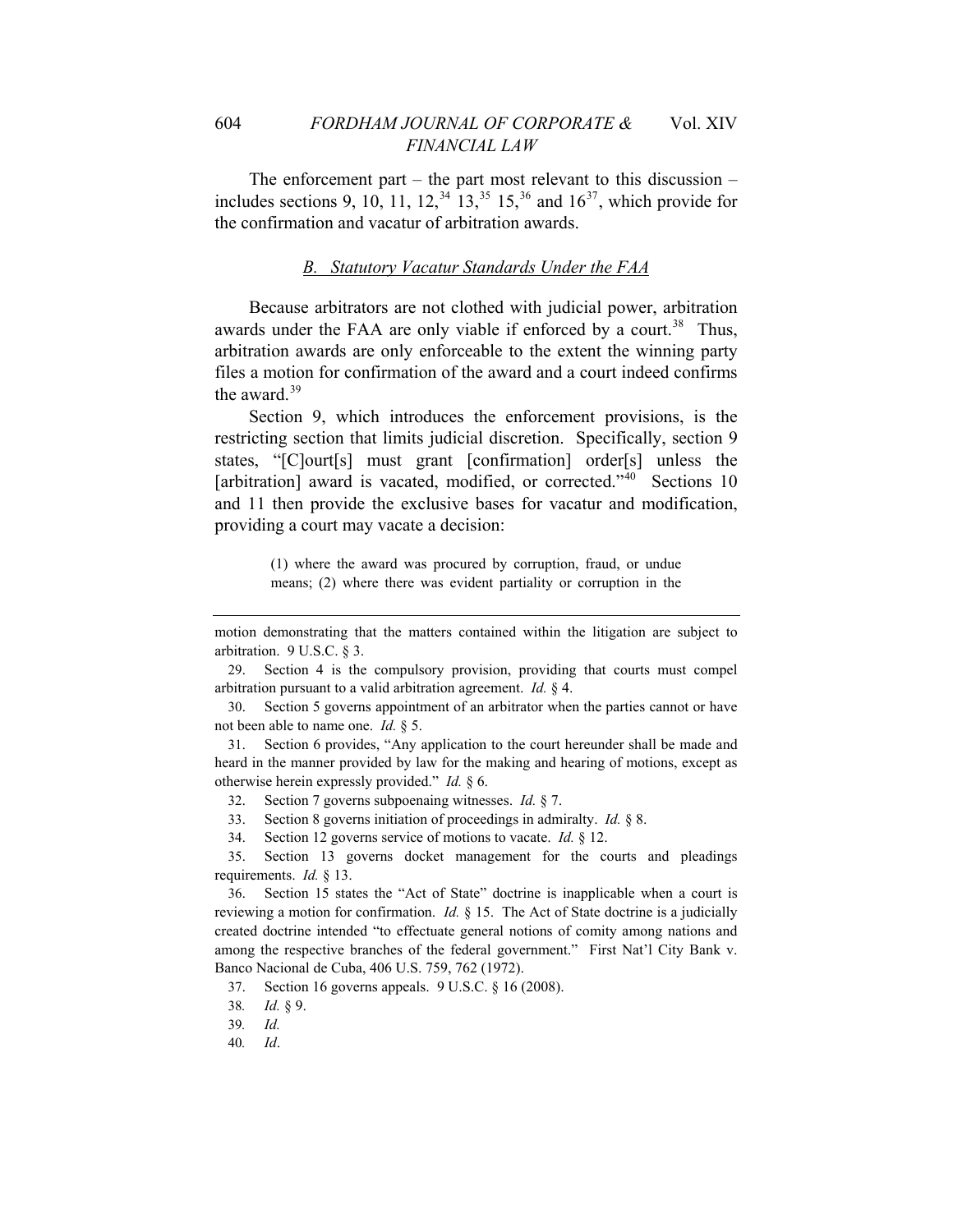arbitrators, or either of them; (3) where the arbitrators were guilty of misconduct in refusing to postpone the hearing, upon sufficient cause shown, or in refusing to hear evidence pertinent and material to the controversy; or of any other misbehavior by which the rights of any party have been prejudiced; or (4) where the arbitrators exceeded their powers, or so imperfectly executed them that a mutual, final, and definite award upon the subject matter submitted was not  $made.<sup>41</sup>$  $made.<sup>41</sup>$  $made.<sup>41</sup>$ 

Courts have narrowly defined each of these statutory grounds to preserve Congressional intent; courts typically only vacate decisions bearing some procedural abnormality.<sup>[42](#page-9-1)</sup> Thus, for instance, courts have

<span id="page-9-1"></span>42*. See* Hall St. Assocs. v. Mattel, Inc., 128 S. Ct. 1396, 1404-05 (2008) ("Sections 10 and 11, after all, address egregious departures from the parties' agreed-upon arbitration . . . ."); Porzig v. Dresdner, Kleinwort, Benson, N. Am., L.L.C., 497 F.3d 133, 139 (2d Cir. 2007) ("The FAA provides four statutory grounds for vacatur in situations that involve, generally, impropriety on the part of the arbitrators."); Haw. Teamsters and Allied Workers Union, Local 996 v. United Parcel Serv., 241 F.3d 1177, 1181 (9th Cir. 2001) ("Our task is, in essence, to review the procedural soundness of the arbitral decision, not its substantive merit."); Younger, *supra* note 15, at 243 ("The first three of these [statutory vacatur] grounds are essentially procedural in nature: their concern is not with the content or merit of the award, but with the means used by the arbitrators (and, in the case of Section 10(a)(1), the parties) in reaching the award. . . . [As to the fourth prong,] courts may strike down awards where the arbitrators decide issues not submitted to them or grant relief not authorized by the parties."); *see also* Major League Baseball Players Ass'n v. Garvey, 532 U.S. 504, 509 (2001) (*per curiam*) ("[I]f an arbitrator is even arguably construing or applying the contract and acting within the scope of his authority, the fact that a court is convinced he committed serious error does not suffice to overturn his decision.") (internal quotations omitted); United Paperworks Int'l Union v. Misco, Inc., 484 U.S. 29, 38 (1987) (holding a court may not vacate the decision of an arbitrator based upon solely legal or factual error); United Steelworkers of Am. v. Enter. Wheel & Car Corp., 363 U.S. 593, 599 (1960) ("[S]o as far as the arbitrator's decision concerns construction of the contract, the courts have no business overruling him because their interpretation of the contract is different from his.");

<span id="page-9-0"></span><sup>41</sup>*. Id.* § 10. The modification provisions permit modification:

<sup>(</sup>a) Where there was an evident material miscalculation of figures or an evident material mistake in the description of any person, thing, or property referred to in the award.

<sup>(</sup>b) Where the arbitrators have awarded upon a matter not submitted to them, unless it is a matter not affecting the merits of the decision upon the matter submitted.

<sup>(</sup>c) Where the award is imperfect in matter of form not affecting the merits of the controversy.

*Id.* § 11. As the explicit language indicates, none of these sections permit substantive review of the arbitrator's decision. *See* Kristen M. Blankley, *Be More Specific! Can*  Writing a Detailed Arbitration Agreement Expand Judicial Review Under the Federal *Arbitration Act?*, 2 SETON HALL CIR. REV. 391, 399 (2006).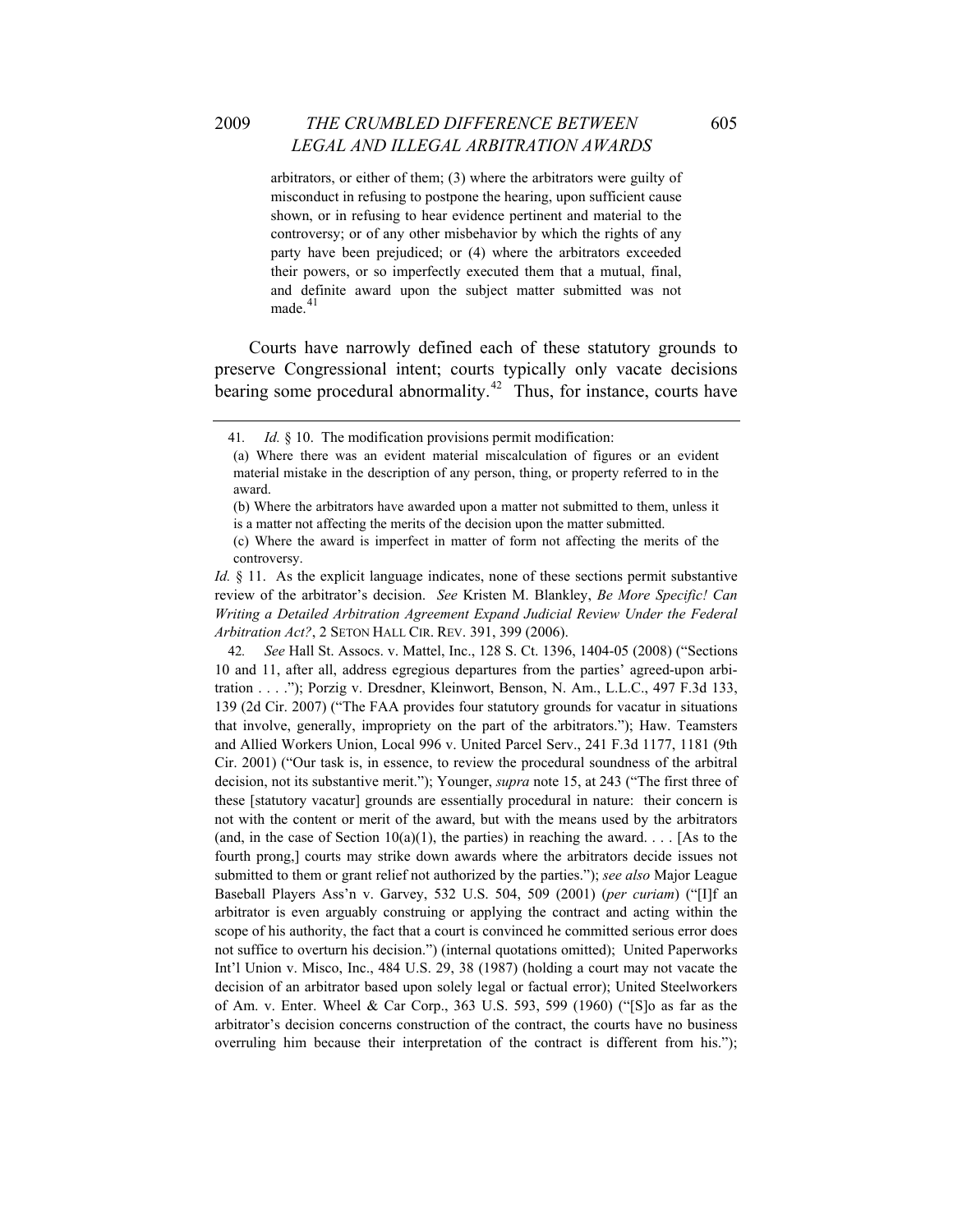interpreted the fraud ground as creating a means for vacatur only for misrepresentations to the arbitrator or omissions of material fact.<sup>[43](#page-10-0)</sup> The bias ground only permits vacatur upon a showing of either non-disclo-sure of a potential or actual bias on the part of the arbitrator.<sup>[44](#page-10-1)</sup> The misconduct ground only permits vacatur for procedural irregularities that deprive a party of a fair hearing.<sup>[45](#page-10-2)</sup> Finally, the contractual powers

<span id="page-10-0"></span>43*. See, e.g.*, Int'l Bhd. of Teamsters, Local 519 v. United Parcel Serv., Inc., 335 F.3d 497, 503 (6th Cir. 2003); Delta Mine Holding Co. v. AFC Coal Props., Inc., 280 F.3d 815, 820 (8th Cir. 2001); A.G. Edwards & Sons, Inc. v. McCollough, 967 F.2d 1401, 1404 (9th Cir. 1992) (*per curiam*); Forsythe Int'l, S.A. v. Gibbs Oil Co., 915 F.2d 1017, 1022 (5th Cir. 1990); LaFarge Conseils et Etudes, S.A. v. Kaiser Cement & Gypsum Corp., 791 F.2d 1334, 1338 (9th Cir. 1986); Foster v. Turley, 808 F.2d 38, 42 (10th Cir. 1986).

<span id="page-10-1"></span>44*. See, e.g.*, Commonwealth Coatings Corp. v. Cont'l Cas. Co., 393 U.S. 145, 149 (1968) (holding non-disclosure of an arbitrator's relationship with one of the parties constitutes a sufficient basis for vacatur pursuant to the second prong); Applied Indus. Materials Corp. v. Ovalar Makine Ticaret Ve Sanayi, A.S., 492 F.3d 132, 137 (2d Cir. 2007) ("'[E]vident partiality' within the meaning of 9 U.S.C. § 10 will be found where a reasonable person would have to conclude that an arbitrator was partial to one party to the arbitration.") (citing Morelite Constr. Corp. v. New York City Dist. Council Carpenters Ben. Funds, 748 F.2d 79 (2d Cir. 1984)); Positive Software Solutions, Inc. v. New Century Mortgage Corp., 436 F.3 495, 501 (5th Cir. 2006); Nationwide Mut. Ins. Co. v. Home Ins. Co., 429 F.3d 640, 645 (6th Cir. 2005) ("[E]vident partiality will only be found where a reasonable person would have to conclude that an arbitrator was to one party to the arbitration . . . ."); JCI Commc'ns., Inc. v. Int'l Bhd. of Elec. Workers, Local 103, 324 F.3d 42, 51 (1st Cir. 2003) ("Evident partiality [under the FAA] is more than just the appearance of possible bias. . . . [It refers to] a situation in which 'a reasonable person would have to conclude that an arbitrator was partial to one party to an arbitration.'"); *Delta Mine*, 280 F.3d at 820-22 (holding an arbitrator's concealment of a significant relationship indicates that a sufficient basis exists for vacatur, unless the parties have expressly agreed to select partial party arbitrators).

<span id="page-10-2"></span>45*. E.g.*, Lessin v. Merrill Lynch, Pierce, Fenner & Smith, Inc., 481 F.3d 813, 816- 18 (D.C. Cir. 2007) ("The arbitrator 'need only grant the parties a fundamentally fair hearing' . . . . [A] federal court may vacate an award only if the panel's 'refusal to hear pertinent and material evidence prejudices the rights of the parties to the arbitration

Kergosien v. Ocean Energy, Inc., 390 F.3d 346, 357-58 (5th Cir. 2004) ("Courts are not authorized to review the arbitrator's decision on the merits despite allegations that the decisions rests on factual error and misinterprets the party's agreement."). Other scholars like Kratovil, Sullivan, and Hayford have reached similar conclusions about the meaning, purpose, and interpretation of the statutory grounds. *See, e.g.*, Christopher D. Kratovil, *Judicial Review of Arbitration Awards in the Fifth Circuit*, 38 ST. MARY'S L.J. 471, 480-85 (2007); Sullivan, *supra* note 15, at 516-18; Stephen L. Hayford & Scott B. Kerrigan, *Vacatur: The Non-Statutory Grounds for Judicial Review of Commercial Arbitration Awards*, 51 J. DISP. RESOL. 22, 23 (Oct. 1996).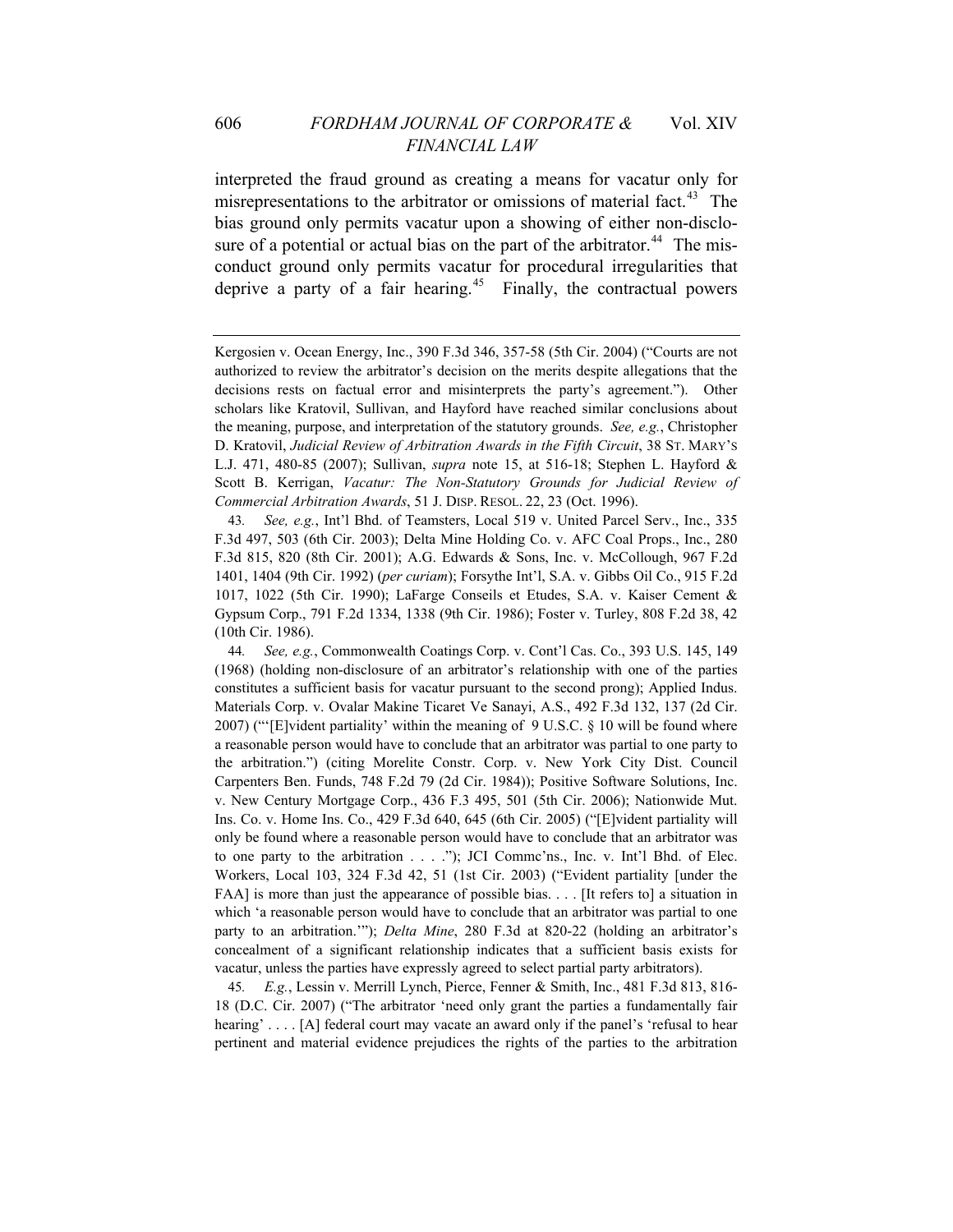ground permits vacatur only when the arbitrator has exceeded the powers provided by the parties in the contract.<sup>[46](#page-11-0)</sup> Most importantly for purposes of this Article, neither the contractual powers ground nor any other of the statutory grounds have been interpreted to encompass violations of public policy. $47$  Rather, commentators have routinely stated that the public policy exception is a creature of the common law and is not encompassed by the statutory vacatur mechanisms.<sup>[48](#page-11-2)</sup>

<span id="page-11-0"></span>46*. See, e.g.*, Am. Laser Vision, P.A. v. Laser Vision Inst., L.L.C., 487 F.3d 255, 259 (5th Cir. 2007) ("The test is 'whether the award, however arrived at, is rationally inferable from the contract.'"); Solvay Pharms., Inc. v. Duramed Pharms., Inc., 442 F.3d 471, 476 (6th Cir. 2006) (holding the scope of an arbitrator's authority is provided by the agreement for arbitration); 187 Concourse Assocs. v. Fishman, 399 F.3d 524, 526-27 (2d Cir. 2005) (same); Mo. River Servs., Inc. v. Omaha Tribe of Neb., 267 F.3d 848, 855 (8th Cir. 2001) (holding an arbitrator's authority is governed by the agreement to arbitrate); Bull HN Info. Sys., Inc. v. Hutson, 229 F.3d 321, 330 (1st Cir. 2000) (same); Eljer Mfg., Inc. v. Kowin Dev. Corp., 14 F.3d 1250, 1255–56 (7th Cir. 1993) (stating section  $10(a)(4)$  permits vacatur only if "the arbitrator exceeded the powers delegated to him by the parties."); W. Employers Ins. Co. v. Jefferies & Co., 958 F.2d 258, 262 (9th Cir. 1992) (holding the scope of authority is determined by the contract); Younger, *supra* note 15, at 243 (stating courts refuse to vacate an award under the fourth prong, unless the "disputed subject matter or remedy is explicitly excluded by the arbitration agreement").

<span id="page-11-1"></span>47*. See, e.g.*, Lewis v. Circuit City Stores, Inc., 500 F.3d 1140, 1150-51 (10th Cir. 2007); *Lessin*, 481 F.3d at 816; B.L. Harbert Int'l, L.L.C. v. Hercules Steel Co., 441 F.3d 905, 910 (11th Cir. 2006); Mercy Hosp., Inc. v. Mass. Nurses Ass'n, 429 F.3d 338, 343 (1st Cir. 2005); Kergosien v. Ocean Energy, Inc., 390 F.3d 346, 353 (5th Cir. 2004); Greenberg v. Bear, Stearns & Co., 220 F.3d 22, 27 (2d Cir. 2000); Gallus Invs., L.P. v. Pudgie's Famous Chicken, Ltd., 134 F.3d 231, 233 (4th Cir. 1998); Painewebber, Inc. v. Argon, 49 F.3d 347, 350 (8th Cir. 1995); Seymour v. Blue Cross/Blue Shield, 988 F.2d 1020, 1023 (10th Cir. 1993).

<span id="page-11-2"></span>48*. See, e.g.*, Kratovil, *supra* note 42, at 488-89; Brian T. McCartney, *Contracting for Judicial Review of Arbitration Awards: Can an "Errors of Law" Clause Provide Two Bites at the Apple?*, 1997 J. DISP. RESOL. 151, 154 (1997); Maggio & Bales, *supra*  note 15, at 165-66; Karon A. Sasser, *Freedom to Contract for Expanded Judicial Review in Arbitration Agreements*, 31 CUMB. L. REV. 337, 343 (2001) (referring to the public policy exception as a non-statutory ground); Amanda Spears, *Bowen v. Amoco Pipeline Co.: The Tenth Circuit Holds that Parties May Not Contractually Expand FAA Standards of Judicial Review*, 1 J. AM. ARB. 273, 277 (2002); Stempel, *supra* note 16, at 281; Sullivan, *supra* note 15, at 520; NAT'L CONFERENCE OF COMM'RS ON UNIF.

proceedings.'"); Nat'l Cas. Co. v. First State Ins. Group, 430 F.3d 492, 497 (1st Cir. 2005) (holding to vacate on the basis of exclusion of evidence, the moving party must demonstrate the party was deprived of a fair hearing); *see also* El Dorado Sch. Dist. # 15 v. Cont'l Cas. Co., 247 F.3d 843, 848 (8th Cir. 2001) ("Courts will not intervene in an arbitrator's decision not to postpone a hearing if any reasonable basis for it exists.").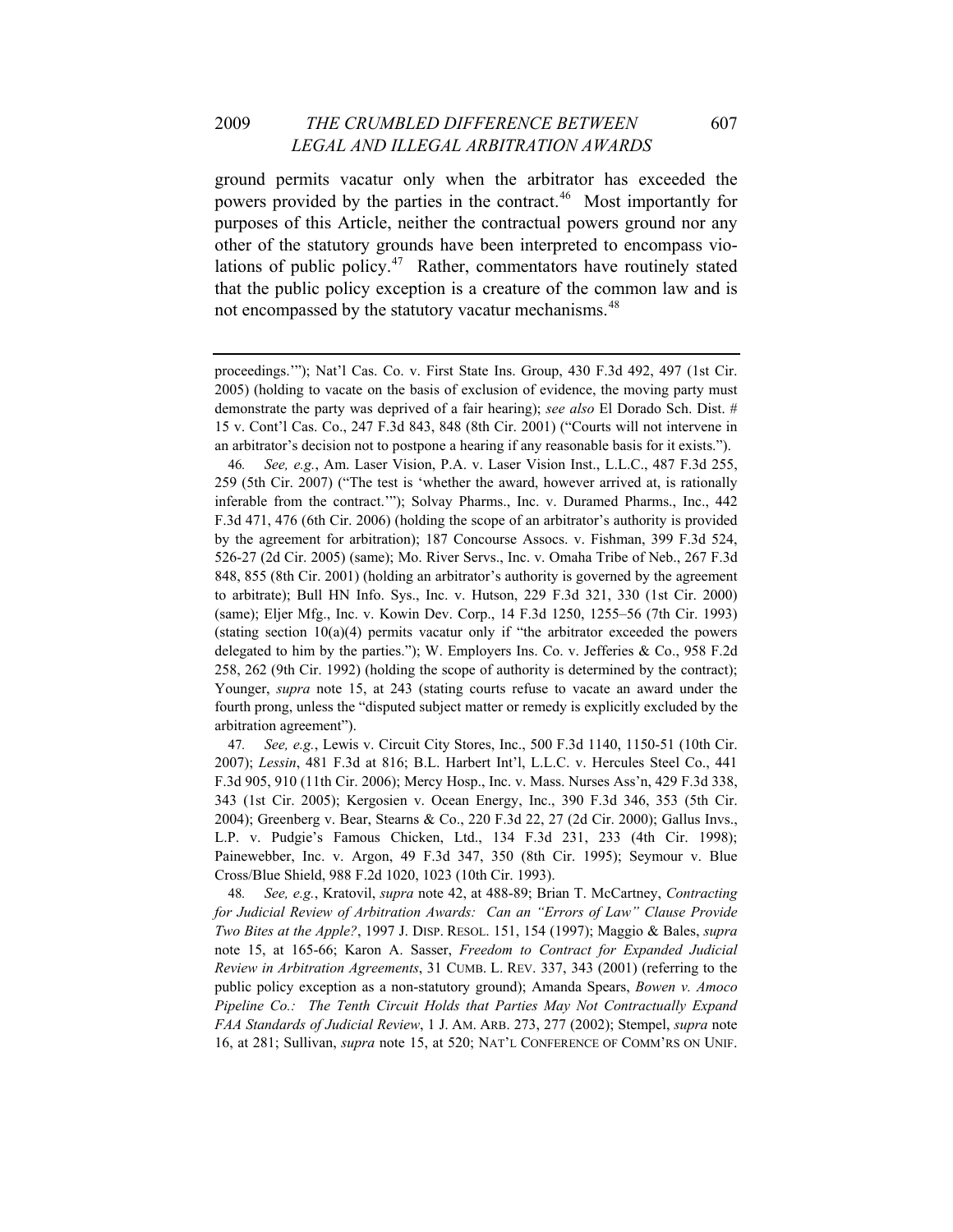#### III. THE PUBLIC POLICY EXCEPTION

The ability to contract has always been subject to limitation.<sup>[49](#page-12-0)</sup> Perhaps the most important of these limitations is the public policy exception, which prohibits courts from enforcing contracts or awards where the contract or award violates the positive law or is more generally against the interest of the public at large.

# *A. Lockean Social Contract Theory*

At least in the United States,  $50$  the public policy exception ultimate-ly stems from Lockean principles of social contract theory.<sup>[51](#page-12-2)</sup>

John Locke has had a significant influence on the government of the United States.<sup>[52](#page-12-3)</sup> His theories are present within the Declaration of

<span id="page-12-1"></span>50. The public policy exception has existed in other systems of jurisprudence for much longer. *See* Trist v. Child, 88 U.S. 441, 448 (1874) ("In the Roman law it was declared that 'a promise made to effect a base purpose, as to commit homicide or sacrilege, is not binding.'") (quoting Institutes of Justinian, lib. 3, tit. 19, par. 24)).

<span id="page-12-2"></span>51*. See Seymour*, 988 F.2d at 1023 (stating the exception derives from the public's interest in having its views represented in the adjudication of private contracts); Randall, *supra* note 15, at 781 ("[T]he underlying policy for the exception is that federal courts ultimately represent the interests of the public, who would otherwise be unrepresented in the private action before the court."); *see also* Richard H.W. Maloy, *Public Policy – Who Should Make it in America's Oligarchy?*, 1998 DET. C.L. REV. 1143, 1158 (1998) ("[T]he Supreme Court has said that the people, through their constitutions and legislative bodies make public policy.").

<span id="page-12-3"></span>52. One could make the same claim about Jean Jacques Rousseau and Thomas Paine, as they also espoused the social contract theory. *See* J.J. Rousseau, *On the Social Contract, or Principles of Political Right*, *in* CLASSICS OF MORAL AND POLITICAL THEORY 913 (Michael L. Morgan ed., 1992); Thomas Paine, *Common Sense*, *in*

STATE LAWS, UNIFORM ARBITRATION ACT (2000), *available at* http://www.law.upenn. edu/bll/archives/ulc/uarba/arbitrat1213.htm.

<span id="page-12-0"></span><sup>49.</sup> In fact, even the Constitutional prohibition against state infringement of contracts has bounds*. See* U.S. Trust Co. of N.Y. v. New Jersey, 431 U.S. 1, 21 (1977) ("Although the Contract Clause appears literally to proscribe 'any' impairment, . . . the prohibition is not an absolute one and is not to be read with literal exactness like a mathematical formula.") (internal quotations omitted); Anonymous Taxpayer v. S.C. Dep't of Revenue, 661 S.E.2d 73, 77 (S.C. 2008) ("To establish a contract clause violation, Appellant must show: (1) the existence of a contract; (2) the law changed actually impaired the contract and the impairment was substantial; and (3) the law was not reasonable and necessary to carry out a legitimate government purpose."); *see also* U.S. CONST. art. I, § 10 ("No state shall . . . pass any . . . [l]aw impairing the [o]bligations of [c]ontracts.").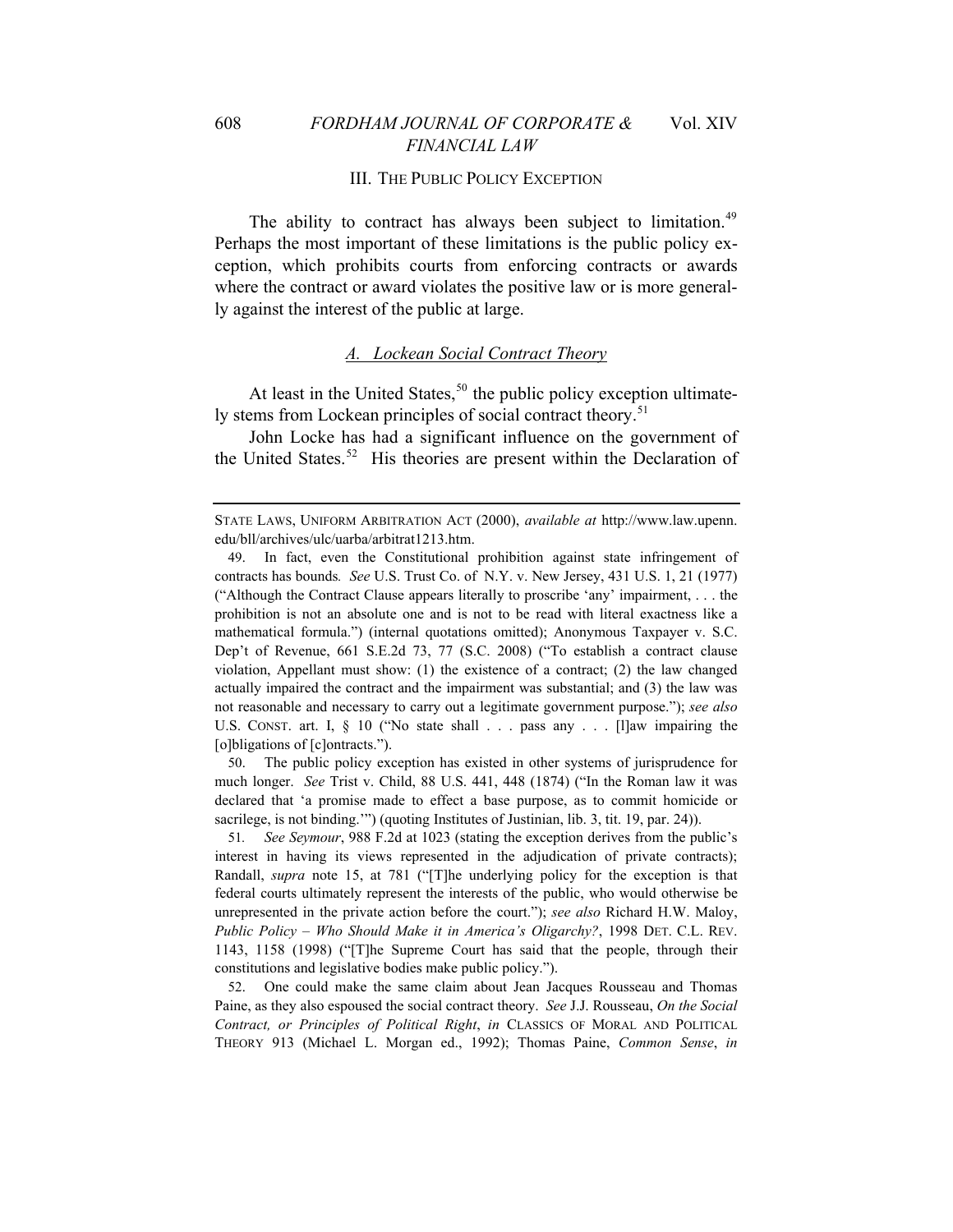Independence<sup>[53](#page-13-0)</sup> and the United States Constitution,<sup>[54](#page-13-1)</sup> and they appear in opinions from nearly every jurisdiction within the country.[55](#page-13-2) The

<span id="page-13-0"></span>53. Doernberg, *supra* note 52, at 64-65; THE DECLARATION OF INDEPENDENCE para. 2 (U.S. 1776).

54. Doernberg, *supra* note 52, at 66-67.

<span id="page-13-2"></span><span id="page-13-1"></span>55*. See, e.g.*, Calder v. Bull, 3 U.S. 386, 388 (1798); Hardie-Tynes Mfg. Co. v. Cruse, 66 So. 657, 661 (Ala. 1914); Bush v. Reid, 516 P.2d 1215, 1219 (Alaska 1973); Harwood v. Perrin, 60 P. 891, 892 (Ariz. Terr. 1900); E. Poinsett County Sch. Dist. No. 14 v. Massey, 866 S.W.2d 369, 371 (Ark. 1993); Ex Parte Smith, 38 Cal. 702, 704 (1869); People v. District Court, 834 P.2d 181, 219 (Colo. 1992); Moore v. Ganim, 660 A.2d 742, 750 n.29 (Conn. 1995); Bailey v. Philadelphia, W. & B.R. Co., 4 Harr. 389 (Del. 1846); United States ex rel. Miles Planting & Mfg. Co. v. Carlisle, 5 App. D.C. 138 (D.C. 1895); Sandarac Ass'n, Inc. v. W.R. Frizzell Architects, Inc., 609 So. 2d 1349, 1353 n.4 (Fla. Ct. App. 1992); Wilder v. Lumpkin, 4 Ga. 208 (1848); In re Chow Bick Git, 4 Haw. 385 (1881); Newland v. Child, 254 P.2d 1066, 1069 (Idaho 1953); Union County Reg. Bd. of Sch. Trustees for Use and Benefit of Anna, 367 N.E.2d 541, 542 (Ill. Ct. App. 1977); Bayh v. Sonnenburg, 573 N.E.2d 398, 415 (Ind. 1991); City of Des Moines v. Manhattan Oil Co., 184 N.W. 823, 827 (Iowa 1921); State v. Myers, 923 P.2d 1024, 1030 (Kan. 1996); Barbour v. Louisville Bd. of Trade, 6 Ky. L. Rptr. 769 (Ct. App. 1885); Bd. of Barber Exam'rs of La. v. Parker, 182 So. 485, 491 (La. 1938); In re Opinion of the Justices, 107 A. 673, 674 (Me. 1919); Birmingham v. Bd. of Pub. Works, 239 A.2d 923, 926 (Md. 1968); In re the Opinion of the Justices, 115 N.E. 921, 922 (Mass. 1917); People v. Collins, 3 Mich. 343 (1854); Johnson v. Gustafson, 277 N.W. 252, 255 (Minn. 1938); Urban Renewal Agency of City of Aberdeen v. Tackett, 255 So.2d 904, 905 (Miss. 1971); Kansas City v. Holmes, 202 S.W. 392, 393 (Mo. 1918); Billings Sugar Co. v. Fish, 106 P. 565, 566 (Mont. 1910); Lindburg v. Bennett, 219 N.W. 851, 855 (Neb. 1928); Piland v. Clark County Juvenile Court Servs., 457 P.2d 523, 524 (Nev. 1969); Claremont Sch. Dist. v. Governor, 635 A.2d 1375, 1380 (N.H. 1993); Behnke v. N.J. Highway Auth., 97 A.2d 647, 652 (N.J. 1953); Williams v. Village of Port Chester, 89 N.Y.S. 671, 674 (N.Y. App. Div. 1904); Briggs v. City of Raleigh, 141 S.E. 597, 601 (N.C. 1928); State v. Burr, 598 N.W.2d 147, 159 (N.D. 1999); Uricich v. Kolesar, 7 N.E.2d 413, 415 (Ohio Ct. App. 1936); Thomas v. Reid, 285 P. 92, 97 (Okla. 1930); State v. Ciancanelli, 121 P.3d 613, 625 (Or. 2005); William Goldman Theaters Inc. v. Dana, 173 A.2d 59, 75 (Pa. 1961); Bailey v. Baronian, 394 A.2d 1338, 1343 (R.I. 1978); Owens v. Lucas, 1 Brev. 519 (S.C. 1805); In re Opinion of the Judges, 162 N.W. 536, 538 (S.D. 1917); Arutanoff v. Metro. Gov. of Nashville &

THOMAS PAINE: COLLECTED WRITINGS (Eric Foner ed., 1995); *see also* Donald L. Doernberg, *"We the People": John Locke, Collective Constitutional Rights, and Standing to Challenge Government Action*, 73 CAL. L. REV. 52, 58 (1985) ("But as a general matter, the framers established their government in frank Lockean style upon the consent of the governed.") (internal quotations omitted); Brett W. King, *Wild Political Dreaming: Historical Context, Popular Sovereignty, and Supermajority Rules*, 2 U. PA. J. CONST. L. 609, 616 (2000). Furthermore, while the philosophers diverge somewhat on aspects of their theories, none of those divergences are relevant here.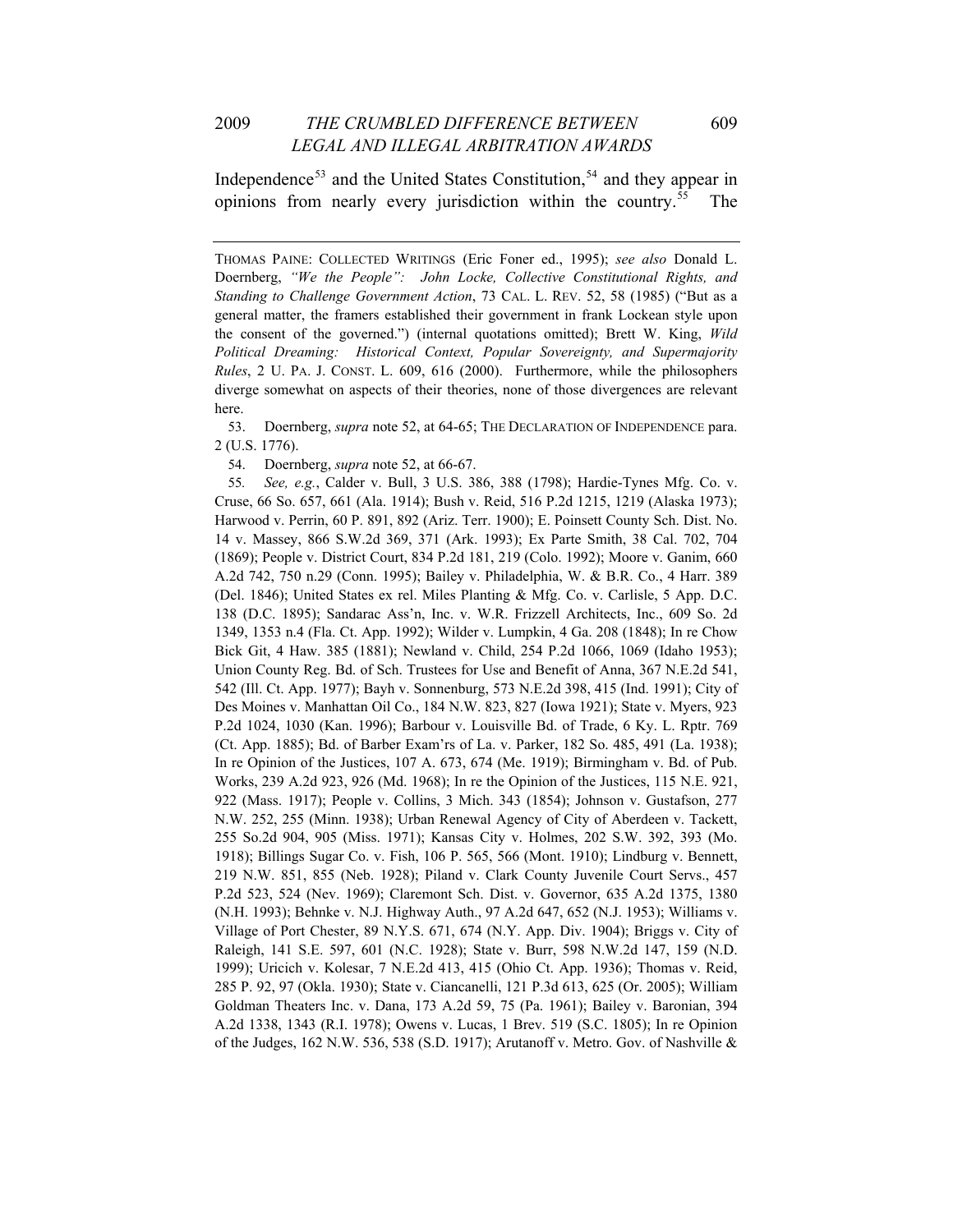central premise of Lockean governmental theory revolves around a concept called the "social contract" or "social compact."[56](#page-14-0) According to this "social contract" theory, people were originally born within a state of nature, in which every person initially constituted his or her own individual government *–* choosing his or her own laws of morality, conduct, and punishment.<sup>[57](#page-14-1)</sup> When these individuals began to organize in groups – entered into social contracts – each individual government delegated some of its powers to the organization or the new government.<sup>[58](#page-14-2)</sup> That new government then became a trustee or steward, acting on behalf of the component individuals for their safety and protection.<sup>[59](#page-14-3)</sup> Of course, the new government cannot act for itself and thus found it necessary to democratically appoint officers or servants to act on its behalf, creating

<span id="page-14-0"></span>56. John Locke, *Second Treatise of Government*, *in* CLASSICS OF MORAL AND POLITICAL THEORY 768-69 (Michael L. Morgan ed., 1992).

<span id="page-14-2"></span>58. Locke, *supra* note 56, at 764 ("But because no *political* society can be, nor subsist, without having in itself the power to preserve the property, and, in order thereunto, punish the offences of all those of that society; there and there only is *political society*, where every one of the members hath quitted his natural power, resigned it up into the hands of the community . . . ."). Absolute sovereignty, of course, remains with the people. *See* King, *supra* note 52, at 617. These principles have been expressly adopted by the Supreme Court. *See, e.g.*, Kennett v. Chambers, 55 U.S. 38, 11 (1852) ("For as the sovereignty resides in the people, every citizen is a portion of [the government], and is himself personally bound by the laws . . . . The compact is made by the department of the government upon which he himself has agreed to confer the power.").

<span id="page-14-3"></span>59*. See* Locke, *supra* note 56, at 780 ("The great end of men's entering into society being the enjoyment of their properties in peace and safety . . . ."); Trist v. Child, 88 U.S. 441, 450 (1874) ("The theory of our government is, that all public stations are trusts . . . . No people can have any higher public interest, except the preservation of their liberties, than integrity in the administration of their government in all its departments.").

Davidson County, 448 S.W.2d 408, 410 (Tenn. 1969); Republican Party of Tex. v. Dietz, 940 S.W.2d 86, 91 (Tex. 1997); State ex. rel. Jugler v. Grover, 125 P.2d 807, 814 (Utah 1942); Benning v. State, 641 A.2d 757, 760 (Vt. 1994); Council of Town of Farmville v. Walker, 43 S.E. 558, 561 (Va. 1903); Weber v. Doust, 146 P. 623, 625 (Wash. 1915); State ex. rel. K.M. v. W. Va. Dep't of Health and Human Res., 575 S.E.2d 393, 403 (W. Va. 2002); State ex. rel. City of New Richmond v. Davidson, 90 N.W. 1067, 1069 (Wis. 1902); Atchison v. Career Serv. Council of State of Wyo., 664 P.2d 18, 26 (Wyo. 1983).

<span id="page-14-1"></span><sup>57</sup>*. Id.* at 738-39 ("To understand political power right, and derive it from its original, we must consider what state all men are naturally in, and that is, a *state of perfect freedom* to order their actions, and dispose of their possessions and persons, as they think fit . . . ."); King, *supra* note 52, at 617.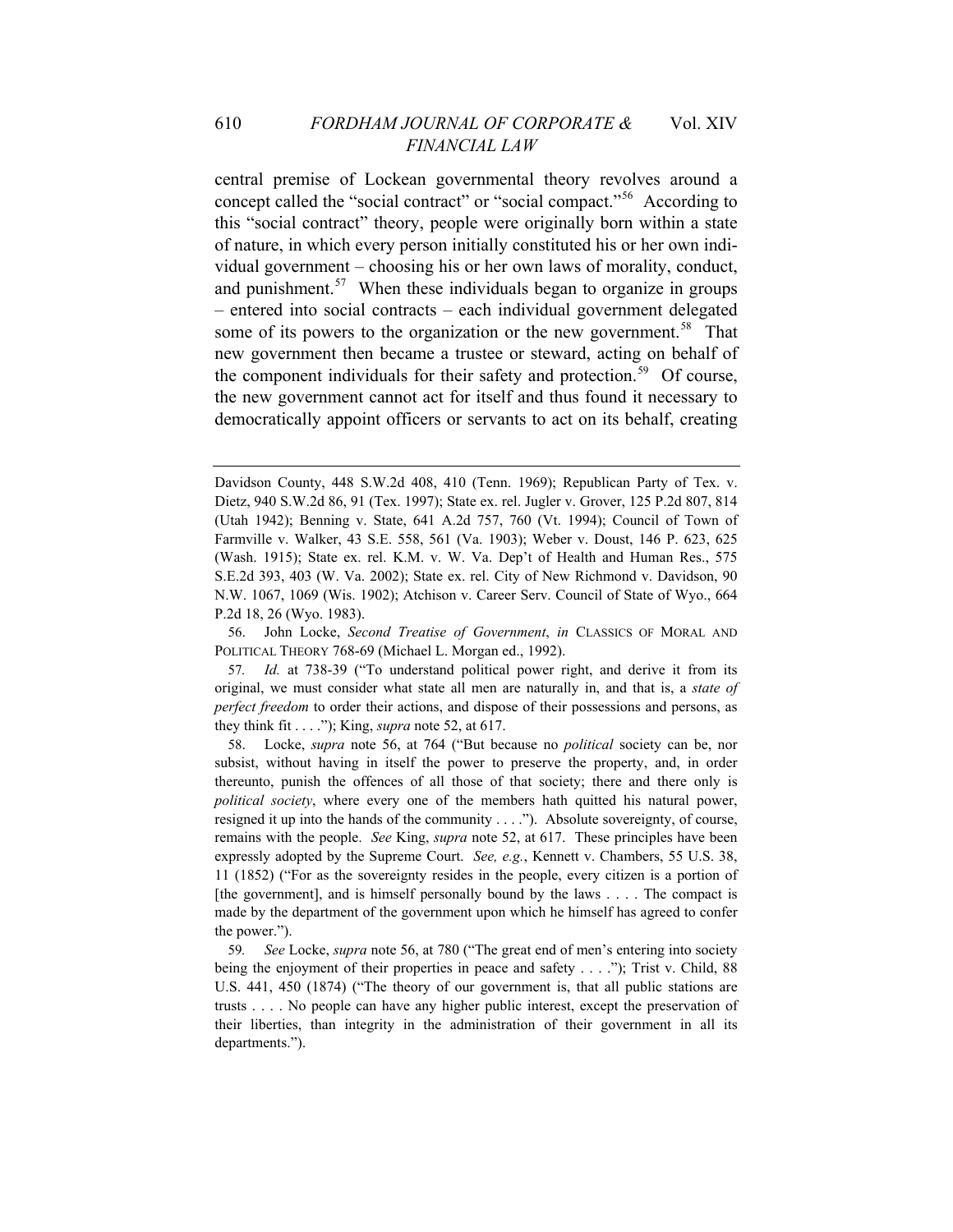laws for the public's protection and then enforcing them. Those laws became the public policy. $60$ 

The public policy exception is thus simply an extension of the government's absolute duty as trustee to act only with the consent of the majority for their individual and collective protection. At its fundamental base, the exception provides that individual parties cannot force the peoples' governmental representatives to exercise social-contract power to enforce agreements prohibited by the majority.<sup>[61](#page-15-1)</sup> Any other action by the government, other than invalidation, would create a paradox: the people would be creating the public policy and simultaneously violating it through governmental representatives. Such an action by the government would necessarily violate the social contract<sup> $62$ </sup> – the great trust the public has placed in the hands of its government and representatives.

#### *B. The Supreme Court's Historical Use of the Public Policy Exception*

The Supreme Court has used the public policy exception to invalidate contracts in a variety of contexts, dating back to at least the nineteenth century. For instance, the Court has held that the exception applies where the contract requires an illegal act,  $63$  compensates a party for procuring a government contract,  $64$  compensates a party for using personal influence to secure legislation,  $65$  compensates a party for exercis-ing the power of government appointments,<sup>[66](#page-15-6)</sup> is the vehicle for bribery

<span id="page-15-0"></span><sup>60</sup>*. See* Locke, *supra* note 56, at 781 (stating every person within society is bound by the act of the majority, as that is law, which is necessarily for the public good and the preservation of mankind); *see also* Hurd v. Hodge, 334 U.S. 24, 34-35 (1948) ("[T]he public policy of the United States [is] . . . manifested in the Constitution, treaties, federal statutes, and applicable legal precedents."); United States v. Trans-Mo. Freight Ass'n, 166 U.S. 290, 340 (1897) ("[W]hen the lawmaking power speaks upon a particular subject, over which it has constitutional power to legislate, public policy in such a case is what the statute enacts.").

<span id="page-15-1"></span><sup>61</sup>*. Cf.* Enkishev, *supra* note 15, at 107 (stating private parties cannot alter judicial review standards through contract, as such an action would violate principles discussed in both Marbury v. Madison, 5 U.S. 137 (1803) and McCulloch v. Maryland, 17 U.S. 316 (1819)).

<span id="page-15-4"></span><span id="page-15-3"></span><span id="page-15-2"></span><sup>62</sup>*. See* Locke, *supra* note 56, at 780 (stating the government is bound by the social contract to dispense justice consistent with the laws of the majority, and no one can "discharge any member of the society from his *obedience*" to the majority).

<sup>63.</sup> Sage v. Hampe, 235 U.S. 99, 105 (1914).

<sup>64.</sup> Tool Co. v. Norris, 69 U.S. 45, 52 (1864).

<span id="page-15-5"></span><sup>65.</sup> Trist v. Child, 88 U.S. 441, 450 (1874).

<span id="page-15-6"></span><sup>66.</sup> Meguire v. Corwine, 101 U.S. 108 (1879).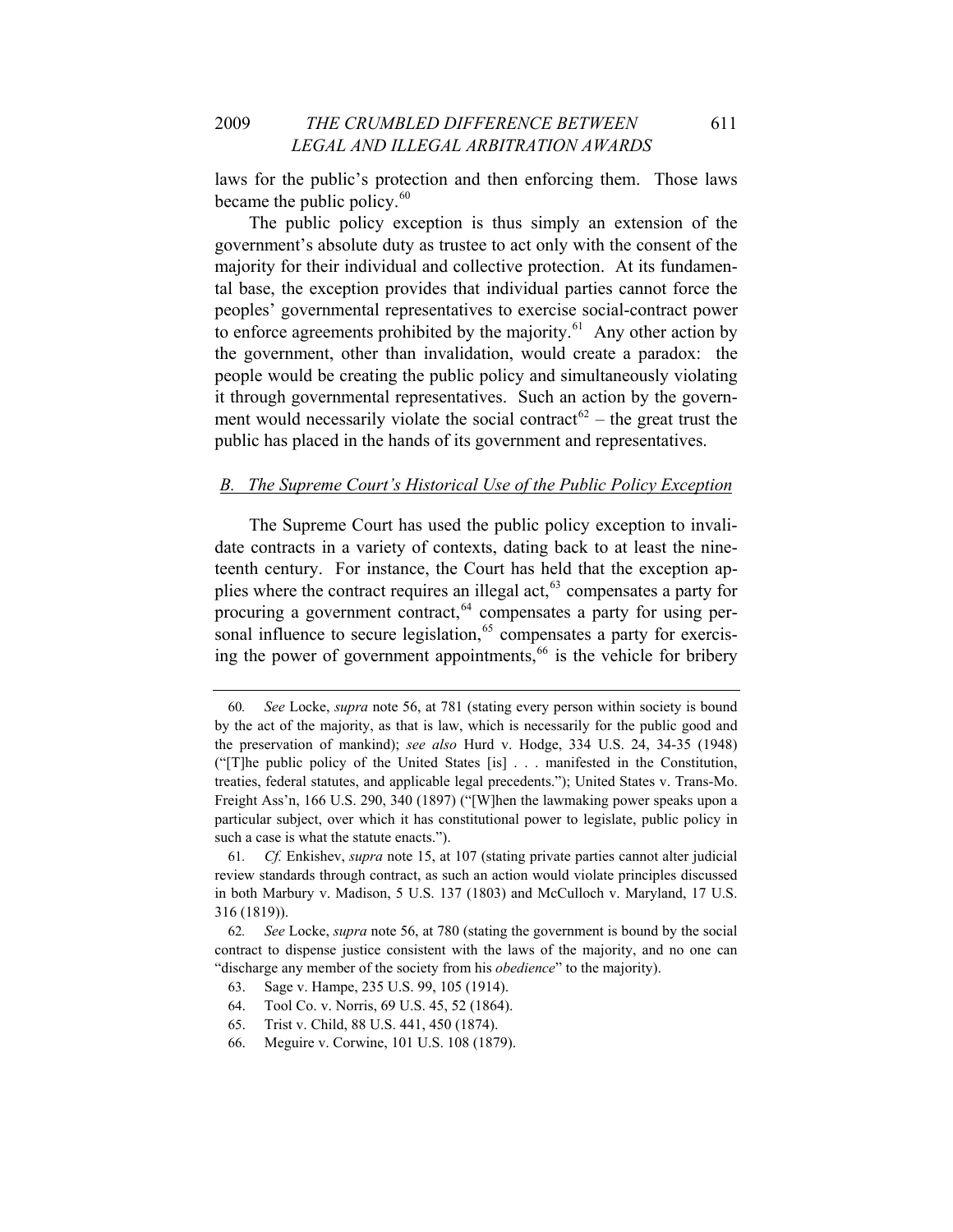of a public official,  $67$  requires fictitious bids for a government contract,  $68$ or requires a treasonous offense, $69$  among others.

Modern public policy jurisprudence derives from the Court's 1948 decision in *Hurd v. Hodge*. [70](#page-16-3) In *Hurd*, the plaintiffs lived in a community governed by restrictive covenants that prohibited the sale of property to African Americans. Despite these restrictions several owners sold properties to Hurd, an African American.<sup>[71](#page-16-4)</sup> The plaintiffs then sued Hurd in the United States District Court for the District of Columbia, seeking injunctive relief on the basis of the covenants.<sup>[72](#page-16-5)</sup> The district court granted the injunction, holding that the deed to Hurd was void be-cause it violated the covenants.<sup>[73](#page-16-6)</sup> The court further enjoined any transfer of covenanted property to African Americans and ordered Hurd to re-move himself from the property within sixty days.<sup>[74](#page-16-7)</sup> The United States Supreme Court granted certiorari to determine whether enforcement of the restrictive covenant by a federal court violated the Due Process Clause of the Fifth Amendment.<sup>[75](#page-16-8)</sup> Avoiding the constitutional issue, however, the Court held that the restrictive covenant conflicted with the Civil Rights Act<sup>[76](#page-16-9)</sup> and was thus unenforceable.<sup>[77](#page-16-7)</sup> As an additional

<sup>67.</sup> Oscanyan v. Arms Co., 103 U.S. 261, 277 (1880).

<sup>68.</sup> McMullen v. Hoffman, 174 U.S. 639, 651-54 (1899).

<sup>69.</sup> Sprott v. Supreme Court of U.S., 87 U.S. 459, 463 (1874).

<span id="page-16-3"></span><span id="page-16-2"></span><span id="page-16-1"></span><span id="page-16-0"></span><sup>70. 334</sup> U.S. 24 (1948). The Court invalidated similar conduct at the state level in Shelly v. Kraemer, 334 U.S. 1 (1948). Nevertheless, *Hurd* is almost exclusively cited as the impetus for modern public policy jurisprudence.

<span id="page-16-6"></span><span id="page-16-5"></span><span id="page-16-4"></span><sup>71</sup>*. Hurd* was a consolidated case. For simplicity, however, I will only refer to *Hurd*.

<sup>72</sup>*. See Hurd*, 334 U.S. at 27.

<sup>73</sup>*. Id.*

<sup>74</sup>*. Id.*

<sup>75</sup>*. Id.* at 28.

<span id="page-16-9"></span><span id="page-16-8"></span><span id="page-16-7"></span><sup>76. 8</sup> U.S.C. § 42 (1950) ("[A]ll persons born in the United States and not subject to any foreign power . . . are hereby declared to be citizens of the United States; and such citizens, of every race and color, . . . shall have the same right, in every state and Territory in the United States, to make and enforce contracts, to sue, to be parties, and give evidence, to inherit, purchase, lease, sell, hold, and convey real and personal property, and to full and equal benefit of all laws . . .") *amended by* 42 U.S.C. § 1981 (2006) ("All persons within the jurisdiction of the United States shall have the same right in every State and Territory to make and enforce contracts, to sue, be parties, give evidence, and to the full and equal benefit of all laws and proceedings for the security of persons and property as is enjoyed by white citizens . . . The rights protected by this section are protected against impairment by nongovernmental discrimination and impairment under color of State law.").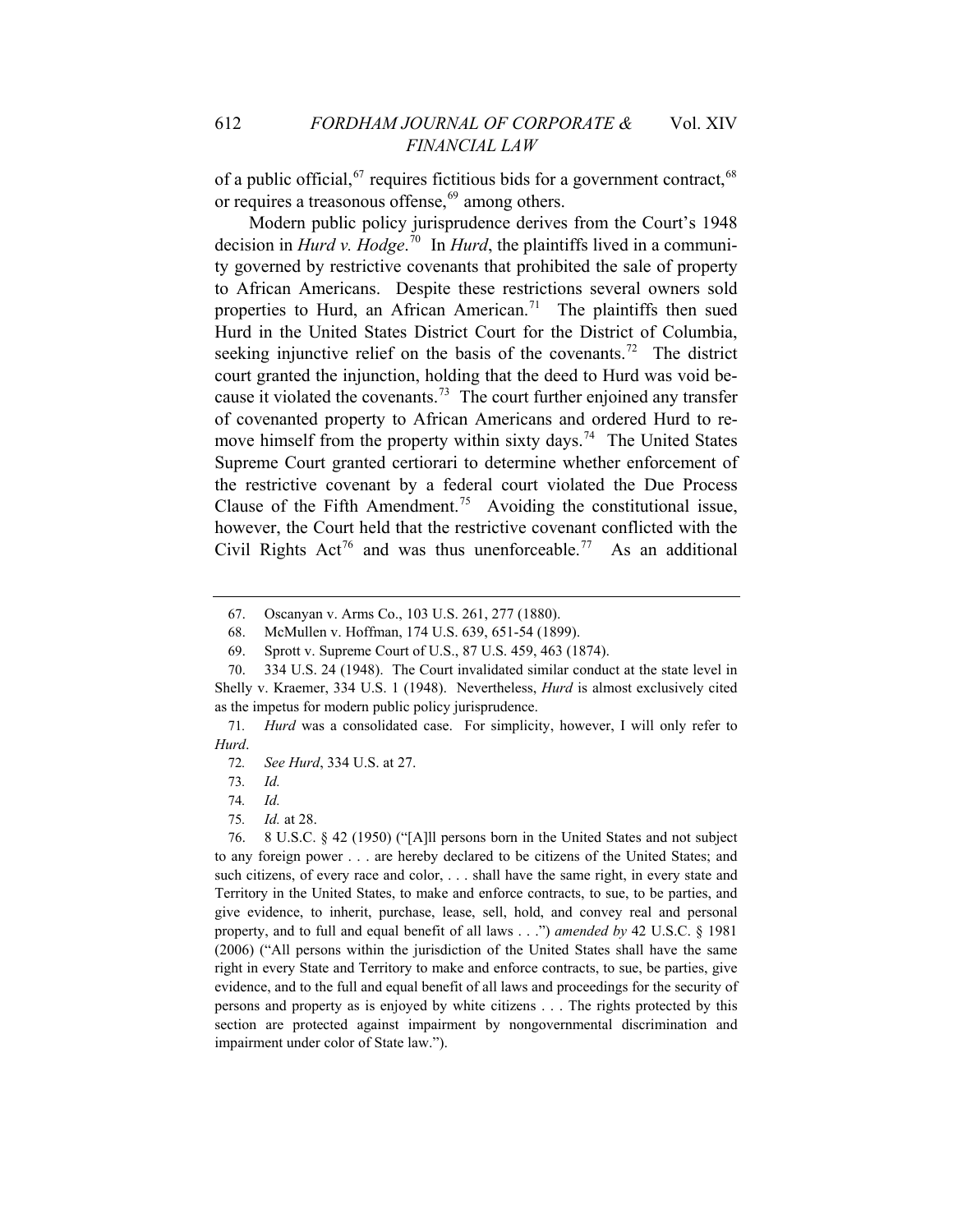ground for reversal, the Court summarily held, as a general matter, that courts are obligated to deny enforcement of private agreements when enforcement would violate public policy.[78](#page-17-0)

While the ruling in *Hurd* was nothing new and, in fact, simply reaffirmed well-worn principles, the opinion quickly became a watermark because of the manner in which the Court subsequently applied those principles. Following *Hurd*, the federal courts began using the public policy exception on a much more frequent basis.<sup>[79](#page-17-1)</sup>

# *C. Grace and the Development of the Public Policy Exception in the Context of Labor Arbitrations*

The frequent use of the public policy exception eventually expanded jurisprudentially when, in *W.R. Grace & Company*, [80](#page-17-2) the Supreme Court began using the exception in the context of arbitrations. In *Grace*, the Grace Company entered into a collective bargaining agreement with a local union (the "Union"). $81$  Then, in response to a lawsuit for violation of Title VII of the Civil Rights Act of  $1964$ ,<sup>[82](#page-17-4)</sup> Grace entered into a conciliation agreement<sup>[83](#page-17-5)</sup> with the Equal Employment Opportunity Commission ("the EEOC"), $84$  the substantive provisions of which were inconsistent with the collective bargaining agreement.

In a subsequent lawsuit brought by the Union, the district court ultimately granted summary judgment in favor of Grace, holding that the conciliation agreement was superior to the collective bargaining agreement, and thus, the collective bargaining agreement could be modified so as to comply with the Civil Rights Act.<sup>[85](#page-17-7)</sup> The Union then appealed to

<sup>77</sup>*. Hurd*, 334 U.S. at 34-35.

<sup>78</sup>*. Id.*

<span id="page-17-2"></span><span id="page-17-1"></span><span id="page-17-0"></span><sup>79.</sup> James Michael Magee, *The Public Policy Exception to Judicial Deferral of Labor Arbitration Awards – How Far Should Expansion Go?*, 39 S.C. L. REV. 465, 468-76 (1988).

<sup>80.</sup> W.R. Grace & Co. v. Local Union 759, 461 U.S. 757 (1983).

<sup>81</sup>*. Id.* at 759.

<sup>82. 42</sup> U.S.C. § 2000e (2006).

<span id="page-17-5"></span><span id="page-17-4"></span><span id="page-17-3"></span><sup>83.</sup> Pursuant to the Statute, the EEOC may enter such an agreement as a manner of eliminating discrimination after a finding of such by the EEOC. 42 U.S.C. § 2000e-5(b).

<span id="page-17-7"></span><span id="page-17-6"></span><sup>84.</sup> The Equal Employment Opportunity Commission is a federal agency which handles employment discrimination complaints.

<sup>85</sup>*. Grace*, 461 U.S. at 761.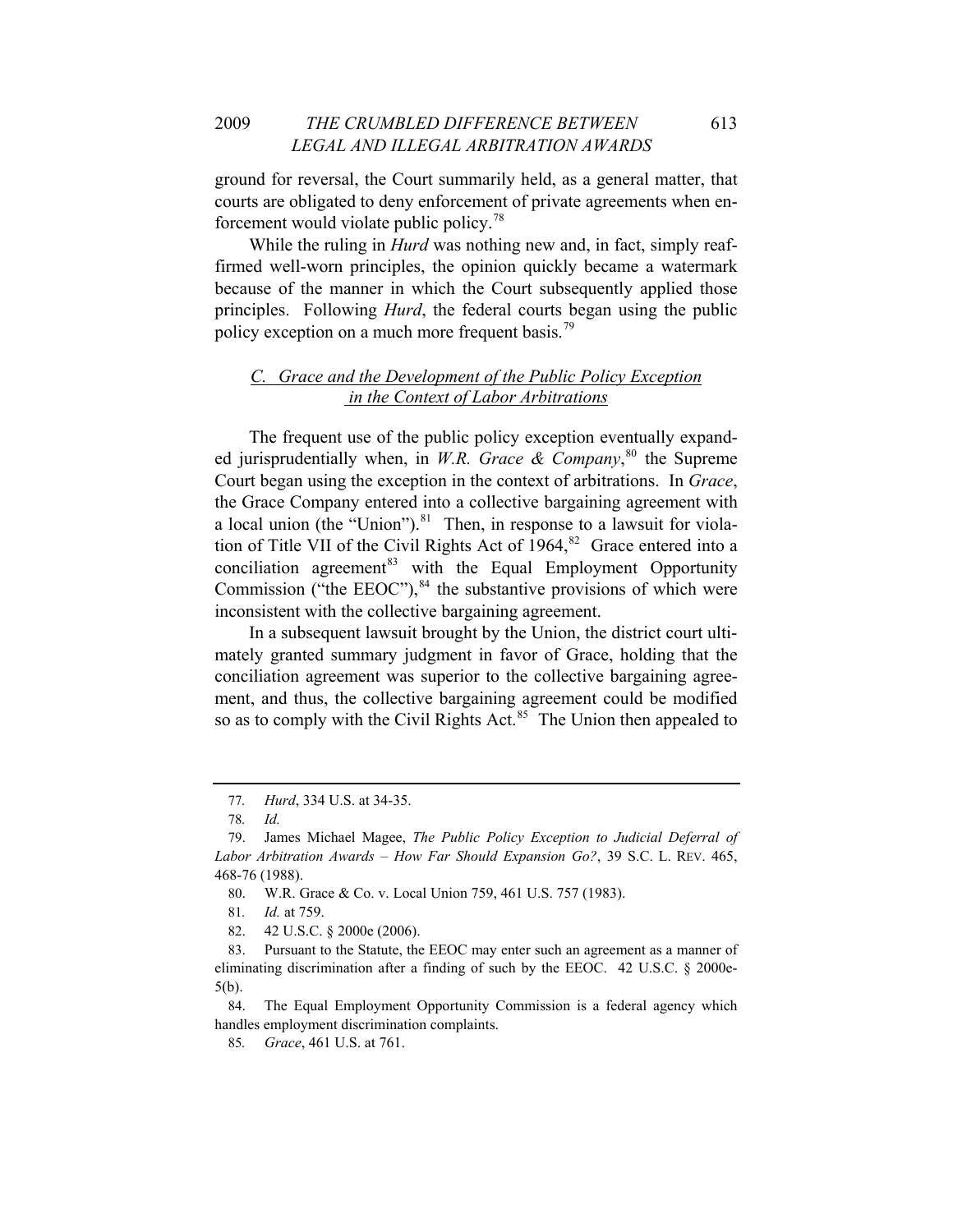the fifth circuit.<sup>[86](#page-18-0)</sup> While the appeal was pending, Grace laid off employees consistent with the district court order but in violation of the collec-tive bargaining agreement.<sup>[87](#page-18-1)</sup>

The fifth circuit reversed,<sup>[88](#page-18-2)</sup> and the grievances proceeded to arbitration.[89](#page-18-3) Throughout the arbitration proceedings, Grace admitted it had terminated employees during the pending appeal.<sup>[90](#page-18-4)</sup> Nevertheless, Grace argued the arbitrators could not find a breach of the collective bargaining agreement because Grace was acting consistently with the district court's order.<sup>[91](#page-18-5)</sup> The arbitrator disagreed with Grace, finding Grace's conduct, while consistent with the district court's order, was nonetheless in breach of the collective bargaining agreement.<sup>[92](#page-18-6)</sup> Grace then moved to prevent enforcement of the collective bargaining agreement for the period of time when the original appeal was pending before the fifth circuit.<sup>[93](#page-18-7)</sup> The district court agreed and issued an order to that effect.<sup>[94](#page-18-8)</sup>

Ultimately, the Supreme Court held that courts are obligated not to enforce agreements conflicting with public policy.<sup>[95](#page-18-9)</sup> Further, the Court created the framework for evaluating contracts under the public policy exception. Specifically, to be unenforceable by a court, the public policy must be "well defined and dominant, and . . . [must be] ascertained by 'reference to the laws and legal precedents and not from general considerations of supposed public interests.'"[96](#page-18-10) Nevertheless, the Court held that no such prohibition existed in *Grace*, as Grace created its own impossible predicament. $97$  That is, Grace generated the situation wherein it had to choose between the court's order and the collective bargaining agreement. Thus, Grace could not then use that conflict as a basis to avoid its contractual duties.<sup>[98](#page-18-12)</sup>

<span id="page-18-3"></span><span id="page-18-2"></span><span id="page-18-1"></span><span id="page-18-0"></span><sup>86.</sup> Southbridge Plastics Div. v. Local 759, Int'l Union of the United Rubber, Cork, Linoleum and Plastic Workers, 565 F.2d 913 (5th Cir. 1978).

<sup>87</sup>*. Grace*, 461 U.S. at 761.

<sup>88</sup>*. Southbridge Plastics*, 565 F.2d at 913.

<span id="page-18-4"></span><sup>89</sup>*. Grace*, 461 U.S. at 762.

<span id="page-18-5"></span><sup>90</sup>*. Id.*

<sup>91</sup>*. Id*.

<sup>92</sup>*. Id.*

<span id="page-18-8"></span><span id="page-18-7"></span><span id="page-18-6"></span><sup>93</sup>*. Id.* at 764*.*

<sup>94</sup>*. Id.*

<span id="page-18-10"></span><span id="page-18-9"></span><sup>95</sup>*. Id.* at 766.

<sup>96</sup>*. Id.* at 766 (quoting Muschany v. United States, 324 U.S. 49, 66 (1945)).

<span id="page-18-11"></span><sup>97</sup>*. Id.* at 767.

<span id="page-18-12"></span><sup>98</sup>*. Id*.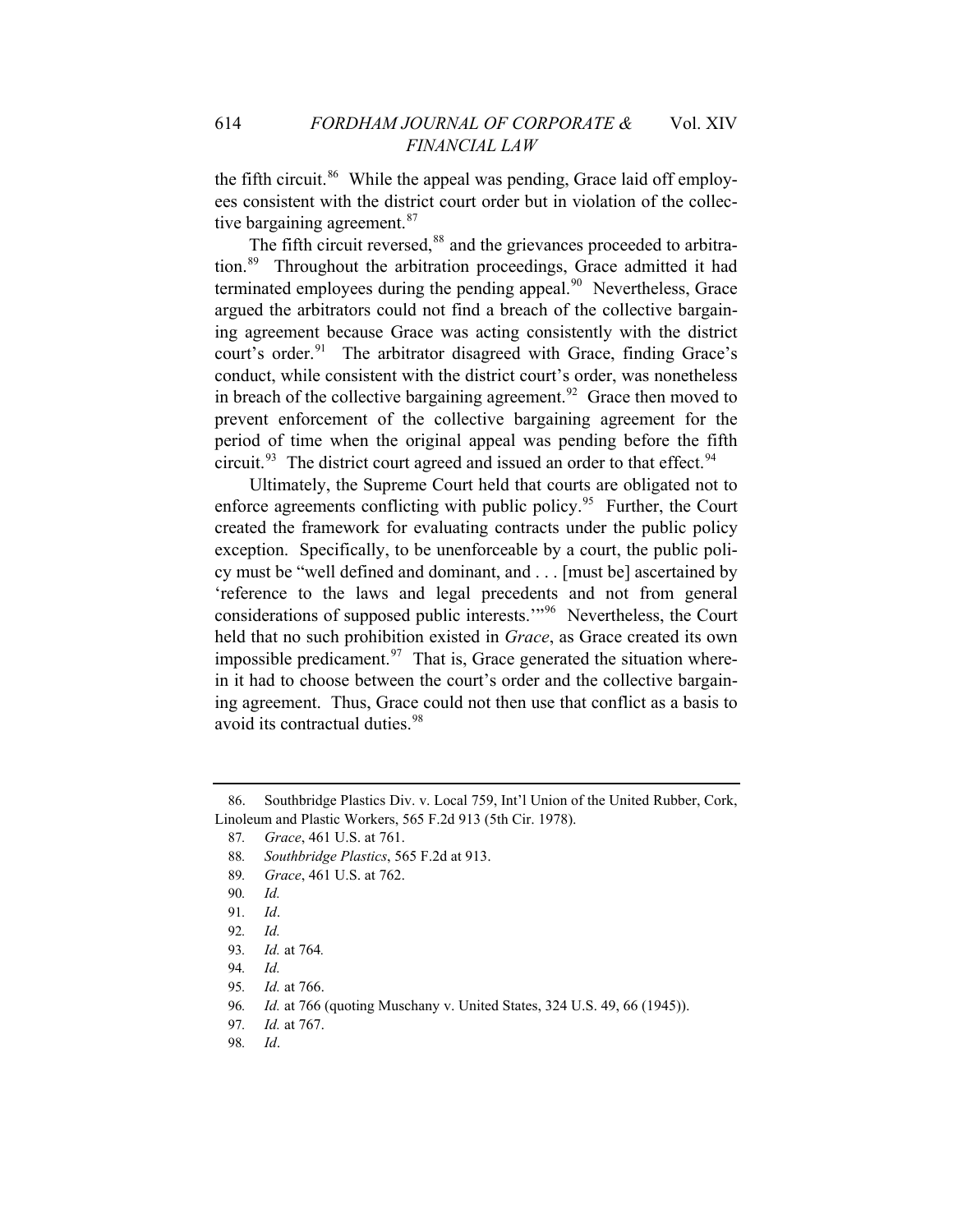# *D. The Public Policy Exception in the Context of Arbitrations Under the FAA*

Significant differences undeniably exist between arbitrations of collective bargaining agreements and arbitrations conducted pursuant to the FAA.[99](#page-19-0) Nevertheless, the federal courts began using the public policy exception as an extra-statutory basis for vacatur under the  $FAA$ ,<sup>[100](#page-19-1)</sup>, reasoning the public policy exception was inherent in all contracts, and arbitrations were essentially dispute mechanisms generated by contract. Specifically, the circuits generated essentially three different forms of public policy exceptions: illegality, award, and pure policy.<sup>[101](#page-19-2)</sup>

Under the illegality public policy form,  $102$  the contract itself seeks a result that violates a statutory or constitutional provision. For example, an agreement to move prostitutes across state lines would fall within the illegality public policy exception because the object of the contract violates positive law.[103](#page-19-4) Before *Hall Street Associates*, nearly all of the

<span id="page-19-0"></span><sup>99.</sup> Most notable, of course, is that arbitrations of collective bargaining agreements are judicially reviewed pursuant to the Labor Management Relations Act of 1947, 29 U.S.C. § 185 (2006), which permits the federal courts, using the federal common law, to develop standards of vacatur. Textile Workers Union v. Lincoln Mills, 353 U.S. 448, 450-51 (1957).

<sup>100</sup>*. See supra* note 47.

<span id="page-19-2"></span><span id="page-19-1"></span><sup>101</sup>*. Cf.* Randall, *supra* note 3, at 770 (stating the three categories are: "cases in which the arbitrator has applied an incorrect legal standard . . . cases in which the underlying contract was made in violation of the law; and . . . awards that compel a violation of the law").

<span id="page-19-4"></span><span id="page-19-3"></span><sup>102.</sup> Professor Randall treats illegality as a separate exception. *See id.* However, to the extent the two are separate exceptions, that distinction has been applied by neither the Supreme Court nor its inferior federal courts.

<sup>103</sup>*. See* 18 U.S.C.S. § 2421 (2006):

Whoever knowingly transports any individual in interstate or foreign commerce, or in any Territory or Possession of the United States, with intent that such individual engage in prostitution, or in any sexual activity for which any person can be charged with a criminal offense, or attempts to do so, shall be fined under this title or imprisoned not more than 10 years, or both.

*Id. See also* 18 U.S.C.S. § 371 (2006):

If two or more persons conspire either to commit any offense against the United States, or to defraud the United States, or any agency thereof in any manner or for any purpose, and one or more of such persons do any act to effect the object of the conspiracy, each shall be fined under this title or imprisoned not more than five years or both.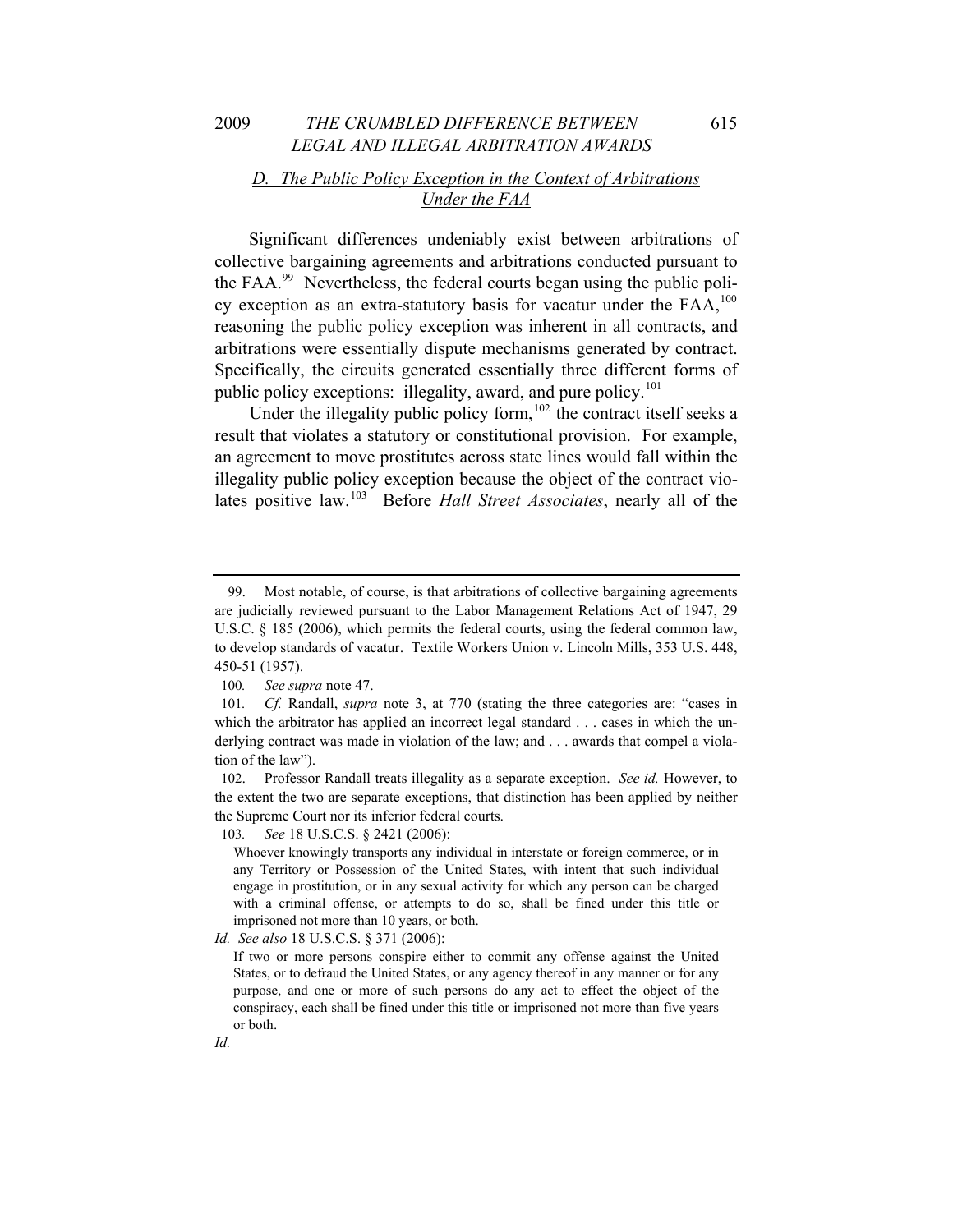federal courts permitted illegality as a non-statutory basis for vacatur under the FAA.<sup>[104](#page-20-0)</sup>

The award public policy form arises where the contract itself does not have an illegal object or purpose, but the arbitrator's award never-theless violates constitutional or statutory prohibitions.<sup>[105](#page-20-1)</sup> Thus, for example, imagine that *A* owns a large hotel that serves multi-state and multi-national clientele, and *B* rents a room<sup>[106](#page-20-2)</sup> through an online travel service. Imagine further that the contract between *A* and *B* includes an arbitration clause. Several weeks later, *B* attempts to check-in to the hotel. However, *A* denies *B* entry into the hotel on the basis that *B* is an African American. *B* then seeks arbitration of the dispute. During the arbitration, the arbitrator finds that *A* did not breach the agreement by denying *B* admission on the basis of *B*'s racial status. The arbitrator further enjoins *B* from entering the premises. While the contract itself is legal (as it is simply a contract between a hotel and a customer), the award is not, because it violates the Civil Rights Act, $107$  the principles established in  $Hurd$ ,<sup>[108](#page-20-4)</sup> and the social contract.<sup>[109](#page-20-5)</sup>

Finally, the pure policy form<sup>[110](#page-20-6)</sup> exists where neither the contract nor the award violates constitutional or statutory law, but the award does violate public policy.<sup>[111](#page-20-7)</sup> These situations usually arise in the labor con-

<span id="page-20-5"></span><span id="page-20-4"></span><span id="page-20-3"></span>109*. See* Locke, *supra* note 56, at 781 (stating the government is bound to dispense justice consistent with the positive law).

<span id="page-20-6"></span>110. Notwithstanding open criticism from scholars and judges alike, the Supreme Court has explicitly authorized this form. *See* E. Associated Coal Corp. v. United Mine Workers of Am., Dist. 17, 531 U.S. 57, 63 (2000) (stating that courts may refuse to enforce an agreement on the basis of the public policy exception, even absent a violation of positive law). Furthermore, this form has been used regularly as a method for vacatur by the federal circuits. *See, e.g.*, PaineWebber, Inc. v. Agron, 49 F.3d 347, 350 (8th Cir. 1995); Gulf Coast Indus. Workers Union v. Exxon Co., U.S.A., 991 F.2d 244, 257 (5th Cir. 1993); Delta Airlines, Inc. v. Air Line Pilots Ass'n Int'l, 861 F.2d 665, 674-75 (11th Cir. 1988).

<span id="page-20-7"></span>111. This form has two "sub-forms": (1) occasions when the award itself violates public policy, and (2) occasions when the underlying conduct violates public policy. *See* Harry T. Edwards, *Judicial Review of Labor Arbitration Awards: The Clash* 

<sup>104</sup>*. See supra* note 47.

<sup>105</sup>*. See* Randall, *supra* note 3, at 769-70.

<span id="page-20-2"></span><span id="page-20-1"></span><span id="page-20-0"></span><sup>106.</sup> A similar situation was held to be "commerce" under the Commerce Clause, and thus, arbitration clauses of this nature should hypothetically suffice to invoke the provisions of the FAA. *See* Heart of Atlanta Motel, Inc. v. United States, 379 U.S. 241, 258 (1964).

<sup>107. 42</sup> U.S.C. § 1981 (2006).

<sup>108.</sup> Hurd v. Hodge, 334 U.S. 24, 34-35 (1948).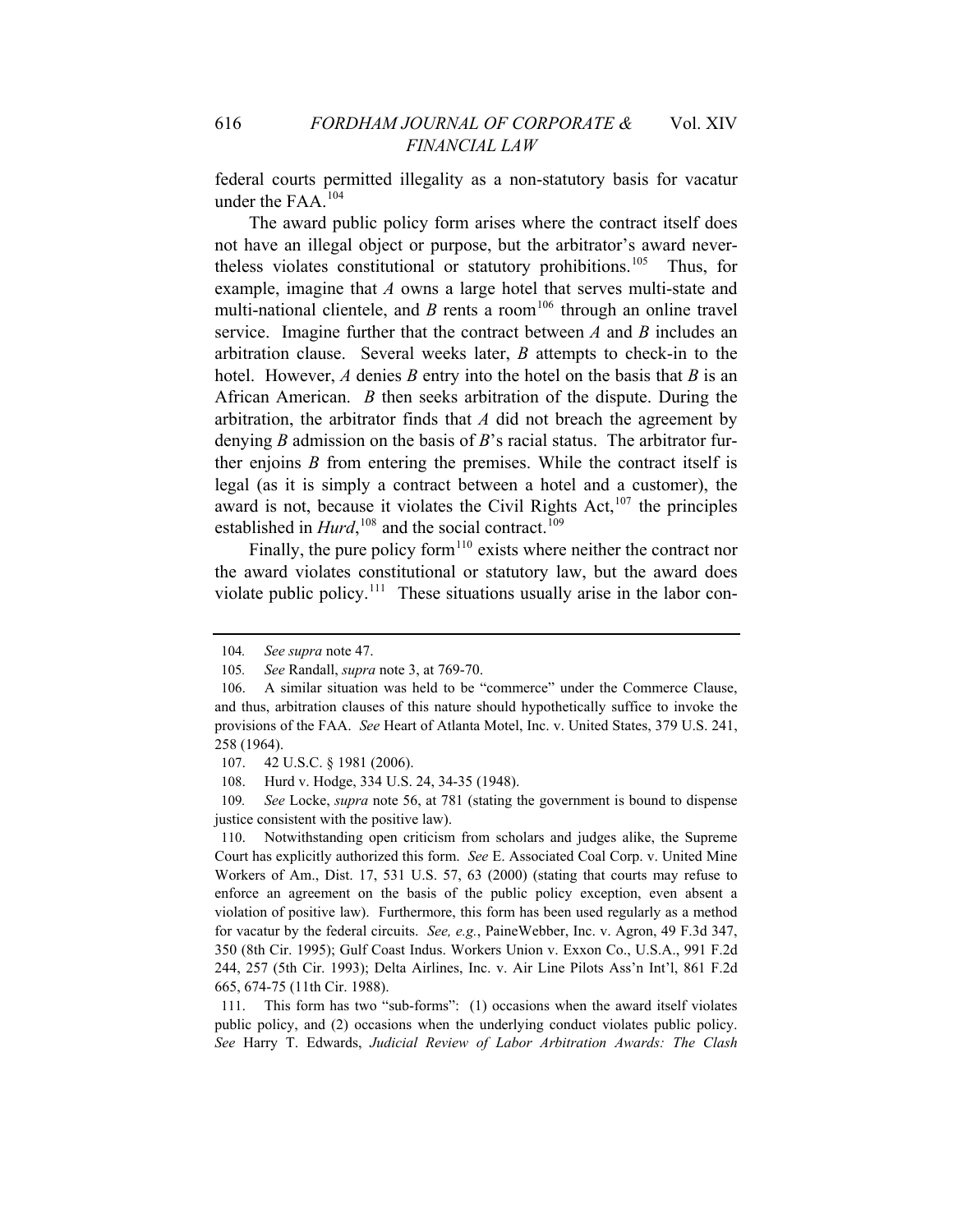text,  $112$  but can also surface in other contexts as well. Furthermore, these almost always arise in situations where the contract or award endangers the safety of the public. For example, imagine A owns a company that generates dangerous chemicals, and *B* owns a company that ships those chemicals across the country. Imagine further that *A* and *B* reach an agreement whereby *B* will ship *A*'s chemicals, but *A* must relieve *B* of all future liability, including liability arising from intentional torts.<sup>[113](#page-21-1)</sup> Of course, the agreement contains an arbitration provision. Several months after the execution of the agreement, *A* and *B* have a disagreement over payment provisions of the contract and, as revenge, *B* intentionally dumps a container of chemicals on *A*'s property. *B* then terminates the contract and A seeks arbitration. At the arbitration hearing, the arbitrator finds that *B* breached the contract by terminating it. Nevertheless, the arbitrator finds that *B* was not liable for intentionally dumping the chemicals, as the contract specifically limited *B*'s liability for intentional torts.

This situation is different from the prostitution ring example<sup>[114](#page-21-2)</sup> in that neither the contract nor the award affirmatively violates the positive law. But the award violates the social contract or the public policy of protecting the public. $^{115}$  $^{115}$  $^{115}$ 

*Between the Public Policy Exception and the Duty to Bargain*, 64 CHI.–KENT L. REV. 3, 8-21 (1988). Allegations that the underlying conduct violates public policy, without more, are insufficient to justify vacatur. *E. Associated Coal Corp.*, 531 U.S. at 63.

<span id="page-21-0"></span><sup>112.</sup> Arbitrations of labor-related issues are not properly governed by the FAA. Rather, labor-related arbitrations are governed by the Labor Management Relations Act of 1947, 29 U.S.C. § 185 (2006). Nevertheless, the federal courts rule regularly on the vacatur provisions of the FAA within the labor-law context. *See, e.g.*, UMass Mem'l Med. Ctr., Inc. v. United Food & Commercial Workers Union, Local 1445, 527 F.3d 1, 5-6 (1st Cir. 2008); Howard Univ. v. Metro. Campus Police Officer's Union, 512 F.3d 716, 721-22 (D.C. Cir. 2008); Brentwood Med. Assocs. v. United Mine Workers of Am., 396 F.3d 237, 241 (3d Cir. 2005); Int'l Bhd of Teamsters, Local 519 v. United Parcel Serv., Inc., 335 F.3d 497, 503 n.2 (6th Cir. 2003); Smart v. Int'l Bhd of Elec. Workers, Local 702, 315 F.3d 721, 724-26 (7th Cir. 2002).

<span id="page-21-1"></span><sup>113.</sup> Such a provision would violate traditional notions of the common law. *See* RESTATEMENT (SECOND) OF CONTRACTS § 195 (1981). However, the positive law does not include the common law. *See* Sosa v. Alvarez-Machain, 542 U.S. 692, 722 (2004) (differentiating positive law from the common law).

<sup>114</sup>*. See supra* note 103 and accompanying text.

<span id="page-21-3"></span><span id="page-21-2"></span><sup>115</sup>*. See* Locke, *supra* note 56, at 780 ("The great end of men's entering into society being the enjoyment of their properties in peace and safety . . . .").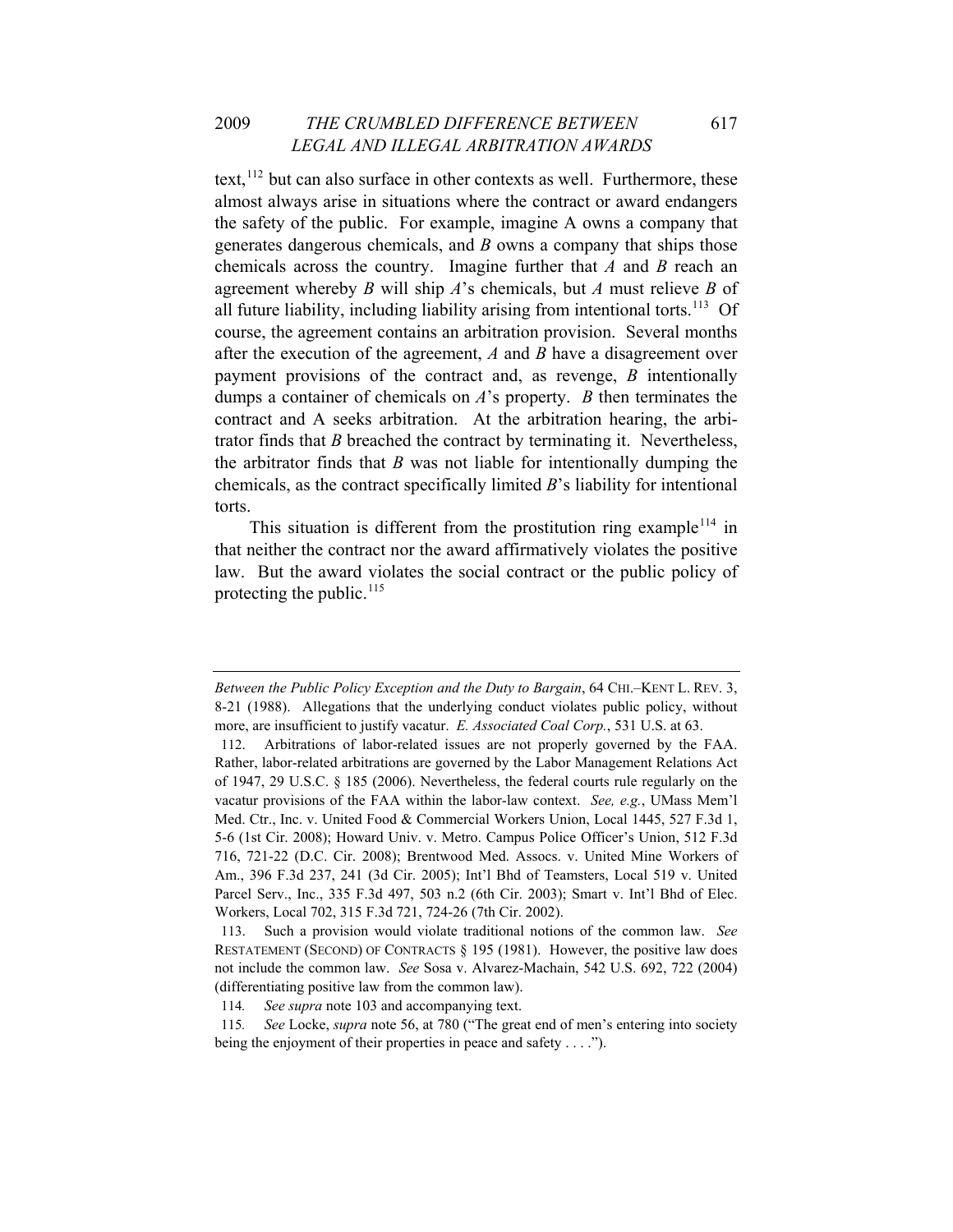# IV. *HALL STREET ASSOCIATES* AND THE SHIFT TOWARDS EXCLUSIVITY UNDER THE FAA

While the above forms were certainly the norm prior to *Hall Street Associates*, the Supreme Court – either intentionally or negligently – has compromised their continued existence.

As the number of arbitrations under the FAA grew, parties began altering its substantive provisions through contract. Specifically, parties began contracting for vacatur standards that did not exist within section 10 of the Act. This movement eventually percolated into the court system through the confirmation procedures outlined in section 9. After conducting the arbitration in accordance with the contract, parties began seeking judicial review under the heightened review standards. The cir-cuit courts then split on whether such provisions were enforceable.<sup>[116](#page-22-0)</sup> All this created the backdrop for *Hall Street Associates*.

In this case, Hall Street Associates, L.L.C. ("Hall Street") entered into a contract with Mattel, Inc. ("Mattel"), whereby Hall Street agreed to lease a manufacturing site to Mattel.<sup>[117](#page-22-1)</sup> The lease included a predecessor indemnification clause, requiring that Mattel indemnify Hall Street for fines, fees, or costs associated with violation of environmental laws by Mattel's predecessors.<sup>[118](#page-22-2)</sup>

Mattel terminated the lease, however, when it learned that the property was contaminated.<sup>[119](#page-22-3)</sup> Hall Street then sued Mattel, alleging Mattel breached the lease by terminating it and by refusing to pay the

<span id="page-22-3"></span><span id="page-22-2"></span>118*. Id.*

119*. Id.*

<span id="page-22-0"></span><sup>116</sup>*. Compare* P.R. Tel. Co. v. U.S. Phone Mfg. Corp., 427 F.3d 21, 31 (1st Cir. 2005) (holding the FAA permits parties to contract for a heightened standard of review), Jacada (Europe), Ltd. v. Int'l Mktg. Strategies, Inc., 401 F.3d 701, 710 (6th Cir. 2005) (same), Roadway Package Sys., Inc. v. Kayser, 257 F.3d 287, 288 (3d Cir. 2001) (same), Syncor Int'l Corp. v. McLeland, 120 F.3d 262 (4th Cir. 1997) (same in an unpublished opinion), *and* Gateway Techs., Inc. v. MCI Telecomms. Corp., 64 F.3d 993, 997 (5th Cir. 1995) (same), *with* Kyocera Corp. v. Prudential-Bache Trade Servs., Inc., 341 F.3d 987, 1000 (9th Cir. 2003) (en banc) (holding the FAA prohibits parties from contracting for a heightened standard of review), Bowen v. Amoco Pipeline Co., 254 F.3d 925, 936 (10th Cir. 2001) (same), UHC Mgmt. Co. v. Computer Scis. Corp., 148 F.3d 992, 997-98 (8th Cir. 1998) (indicating, in dicta, parties cannot contract for heightened review under the FAA), K & T Enters., Inc. v. Zurich Ins. Co., 97 F.3d 171, 175 (6th Cir. 1996), *and* Chicago Typographical Union v. Chicago Sun-Times, Inc., 935 F.2d 1501, 1505 (7th Cir. 1991) (stating in dicta that parties may not create jurisdiction by contract).

<span id="page-22-1"></span><sup>117.</sup> Hall St. Assocs. v. Mattel, Inc., 128 S. Ct. 1396, 1400 (2008).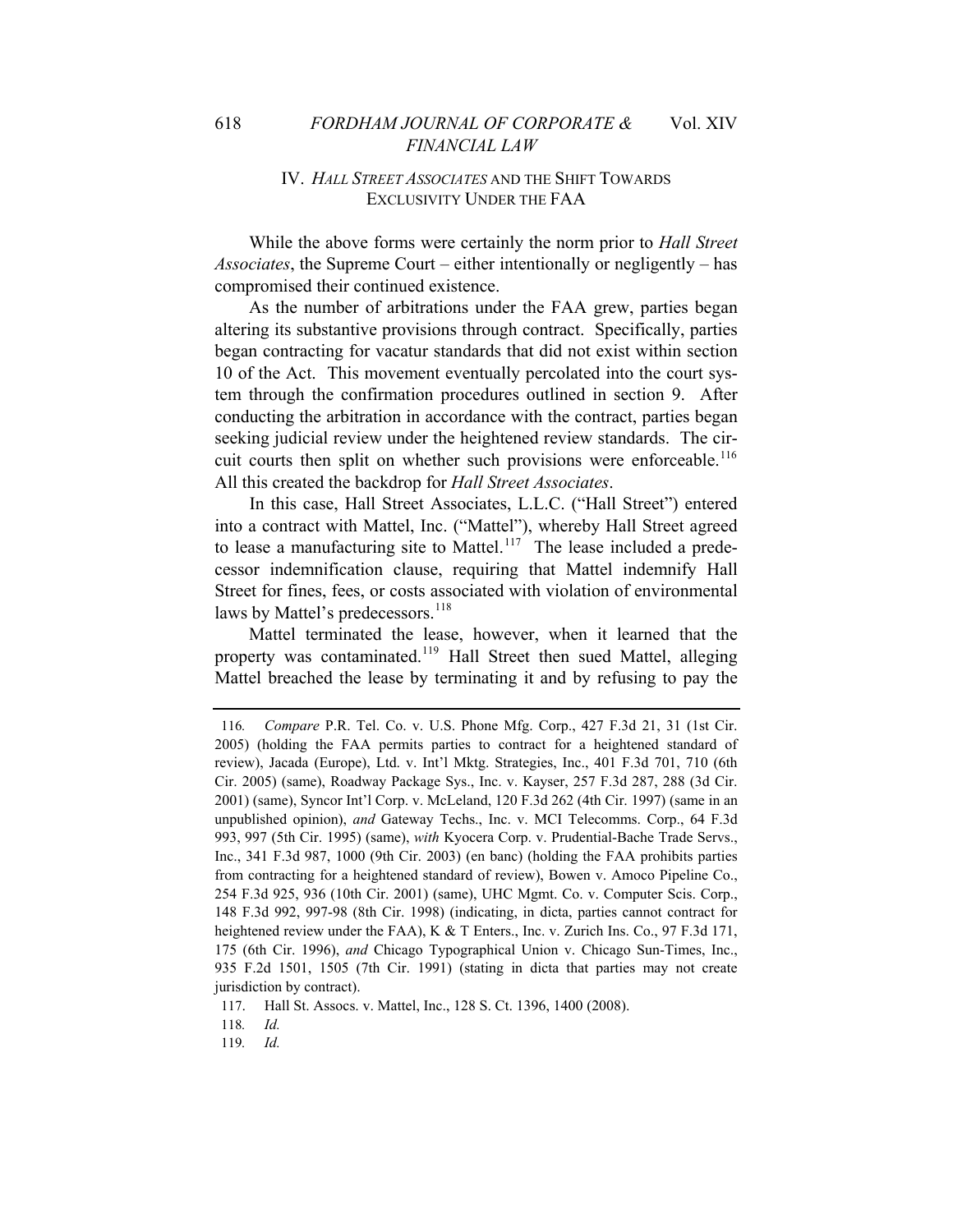cleanup costs of the environmental contamination.<sup>[120](#page-23-0)</sup> The parties subsequently agreed to submit the cleanup issue to arbitration, which was ap-proved and incorporated into a court order.<sup>[121](#page-23-1)</sup> The resulting arbitration agreement contained a provision regarding expanded judicial review. Specifically, the agreement provided: "The Court shall vacate, modify or correct any award: (i) where the arbitrator's findings of facts are not supported by substantial evidence, or (ii) where the arbitrator's conclu-sions of law are erroneous."<sup>[122](#page-23-2)</sup>

The arbitrator ultimately concluded no indemnification was due under the lease "because the lease obligation to follow all applicable federal, state, and local environmental laws did not require compliance with the testing requirements of the Oregon Drinking Water Quality Act . . . ."[123](#page-23-3) Hall Street then moved to vacate the arbitration award, arguing that the arbitrator committed legal error by ignoring the Oregon Drinking Water Quality Act.<sup>[124](#page-23-4)</sup> The district court granted the motion, holding the arbitrator committed legal error and the court could grant vacatur on that ground because the parties had so contracted. The district court then remanded the matter to the arbitrator.<sup>[125](#page-23-5)</sup> On remand, the arbi-trator found in favor of Hall Street.<sup>[126](#page-23-6)</sup> On further appeal, the Ninth Circuit reversed, holding the FAA does not permit parties to contract for standards of review divergent from those included within 9 U.S.C. §  $10^{127}$  $10^{127}$  $10^{127}$ 

The United States Supreme Court thereafter granted certiorari to determine whether the FAA permits parties to contract for standards of re-

<span id="page-23-0"></span><sup>120</sup>*. Id.* at 1400.

<span id="page-23-2"></span><span id="page-23-1"></span><sup>121</sup>*. Id.* at 1400-01.

<sup>122</sup>*. Id.*

<span id="page-23-4"></span><span id="page-23-3"></span><sup>123</sup>*. Id.* at 1401.

<sup>124</sup>*. Id.*

<sup>125</sup>*. Id.*

<sup>126</sup>*. Id.*

<span id="page-23-7"></span><span id="page-23-6"></span><span id="page-23-5"></span><sup>127</sup>*. Id.* Between the ninth circuit's initial review and the Supreme Court's ultimate review, the case took additional procedural turns. After the ninth circuit reversed the district court here, it remanded the case to reconsider the motion for confirmation using only the standards within the FAA. Hall St. Assocs. v. Mattel, Inc., 113 Fed. Appx. 272, 273 (9th. Cir. 2004). Subsequently, on remand, the district court again granted the motion to vacate, holding the arbitrator's award was an "implausible" interpretation of the contract, and thus, the arbitrator exceeded his power's under 9 U.S.C. § 10(4). On appeal, the ninth circuit again reversed, holding that implausibility is not a ground for vacatur pursuant to the FAA. Hall St. Assocs. v. Mattel, Inc., 196 Fed. Appx. 476, 477 (9th Cir. 2006).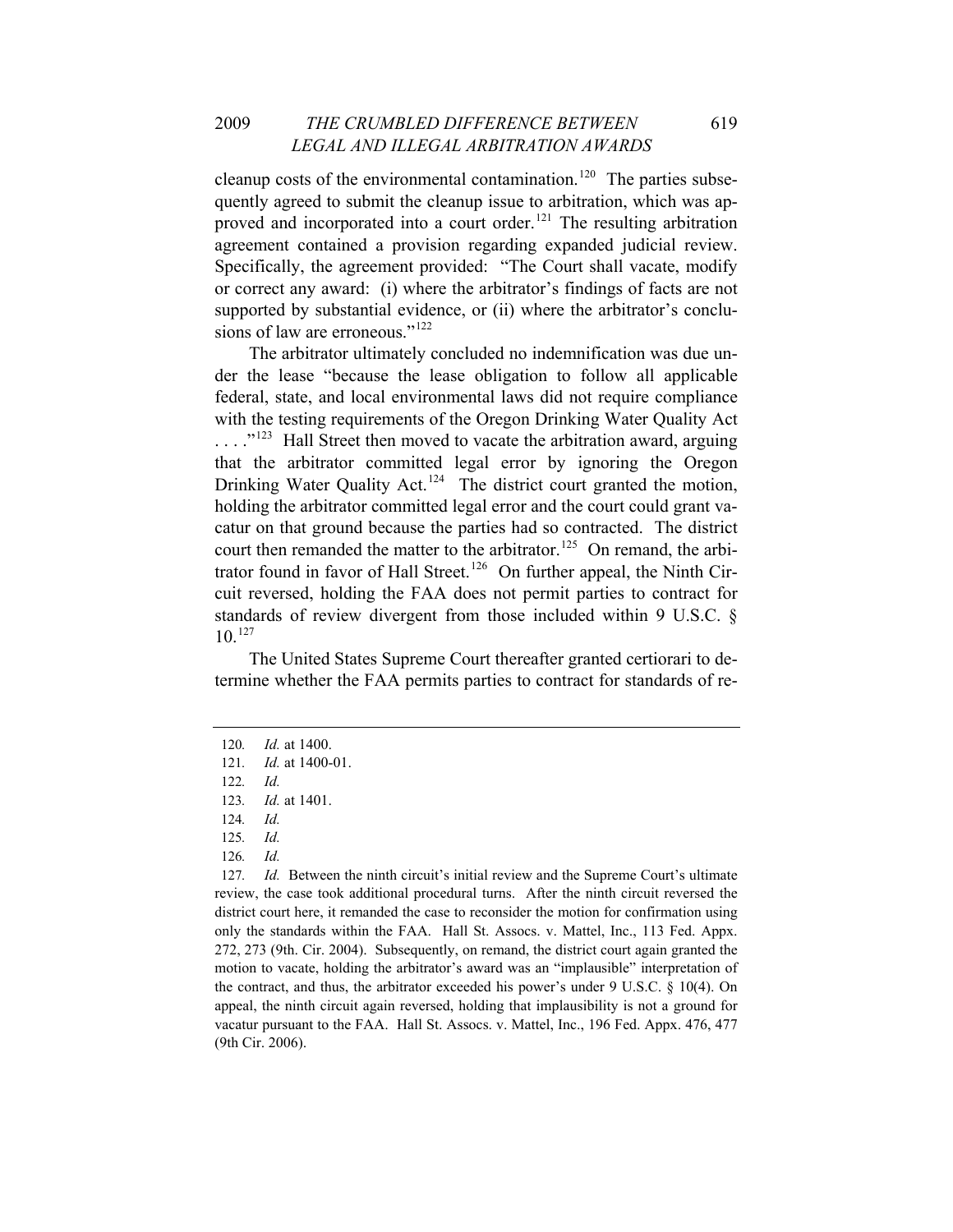view beyond those provided within section 10. The Court agreed with the Ninth Circuit that the FAA does not permit heightened vacatur standards, explaining that the plain meaning of the text compelled the Court to view the provisions of sections 10 and 11 as exclusive.<sup>[128](#page-24-0)</sup>

In its decision, the Court focused on the words "must grant" found in section 9, which provides that upon application by any party to confirm an arbitration award, a court "must grant such an [award] unless the award is vacated, modified, or corrected as prescribed in sections 10 and 11 of this title." $129$  Thus, in the Court's view, this language was compulsory and indicated Congress' intent that the provisions therein be com-pletely exclusive.<sup>[130](#page-24-2)</sup>

In addition, the Court refuted two arguments presented by Hall Street. First, Hall Street argued parties were able to expand judicial review because the Court in *Wilko v. Swan*[131](#page-24-3) permitted a common law, extra-statutory method of review: the manifest disregard of the law test.<sup>[132](#page-24-4)</sup> Hall Street maintained that if the Court is free to expand the stat-

<span id="page-24-4"></span>132. The "manifest disregard" standard is a judicially created exception intended to prevent knowing and/or intentional violations of the law. *See, e.g.*, Westerbecke Corp. v. Daihatsu Motor Co., 304 F.3d 200, 217 (2d Cir. 2002) (holding that an arbitrator manifestly disregards the law when "the arbitrator kn[ows] of the relevant principle, appreciate[s] that this principle controlled the outcome of the disputed issue, and nonetheless willfully flout[s] the governing law by refusing to apply it"). While public policy violations and manifest disregard violations could certainly overlap where an arbitrator knowingly and/or intentionally violated positive law, the two are not the same. For instance, a public policy violation can exist even when the arbitrator is unaware of positive law, whereas a manifest disregard violation cannot exist unless the arbitrator is aware of the positive law but nonetheless ignores it. *Id.* Furthermore, the two are nearly universally treated as separate doctrines. *See, e.g.*, B.L. Harbert Int'l., L.L.C. v. Hercules Steel Co., 441 F.3d 905, 910 (11th Cir. 2006); Prestige Ford v. Ford Dealer Computer Servs., Inc., 324 F.3d 391, 395 (5th Cir. 2003); Banco de Seguros del Estado v. Mut. Marine Office, Inc., 344 F.3d 255, 263-64 (2d Cir. 2003); LaPrade v. Kidder, Peabody & Co., 246 F.3d 702, 706 (D.C. Cir. 2001); Stephen L. Hayford, *Unification of the Law of Labor Arbitration and Commercial Arbitration: An Idea Whose Time Has Come*, 52 BAYLOR L. REV. 781, 870-73 (2000); Kratovil, *supra* note 42, at 486-91. *But see* Joseph Stevens & Co. v. Cikanek, 2008 WL 2705445, at \*4 (N.D. Ill. 2008) ("[A]n

<sup>128.</sup> Hall St. Assocs. v. Mattel, Inc., 128 S. Ct. 1396, 1404 (2008).

<span id="page-24-0"></span><sup>129. 9</sup> U.S.C. § 9 (2006).

<sup>130</sup>*. Hall St. Assocs.*, 128 S. Ct. at 140-05.

<span id="page-24-3"></span><span id="page-24-2"></span><span id="page-24-1"></span><sup>131. 346</sup> U.S. 427 (1953). In *Wilko*, the Court stated, "Power [under the FAA] to vacate an award is limited. . . . In unrestricted submission, such as the present . . . agreements envisage, the interpretations of the law by the arbitrators *in contrast to the manifest disregard* are not subject . . . to judicial review for error in interpretation." *Id.*  at 436-38 (internal citations omitted) (emphasis added).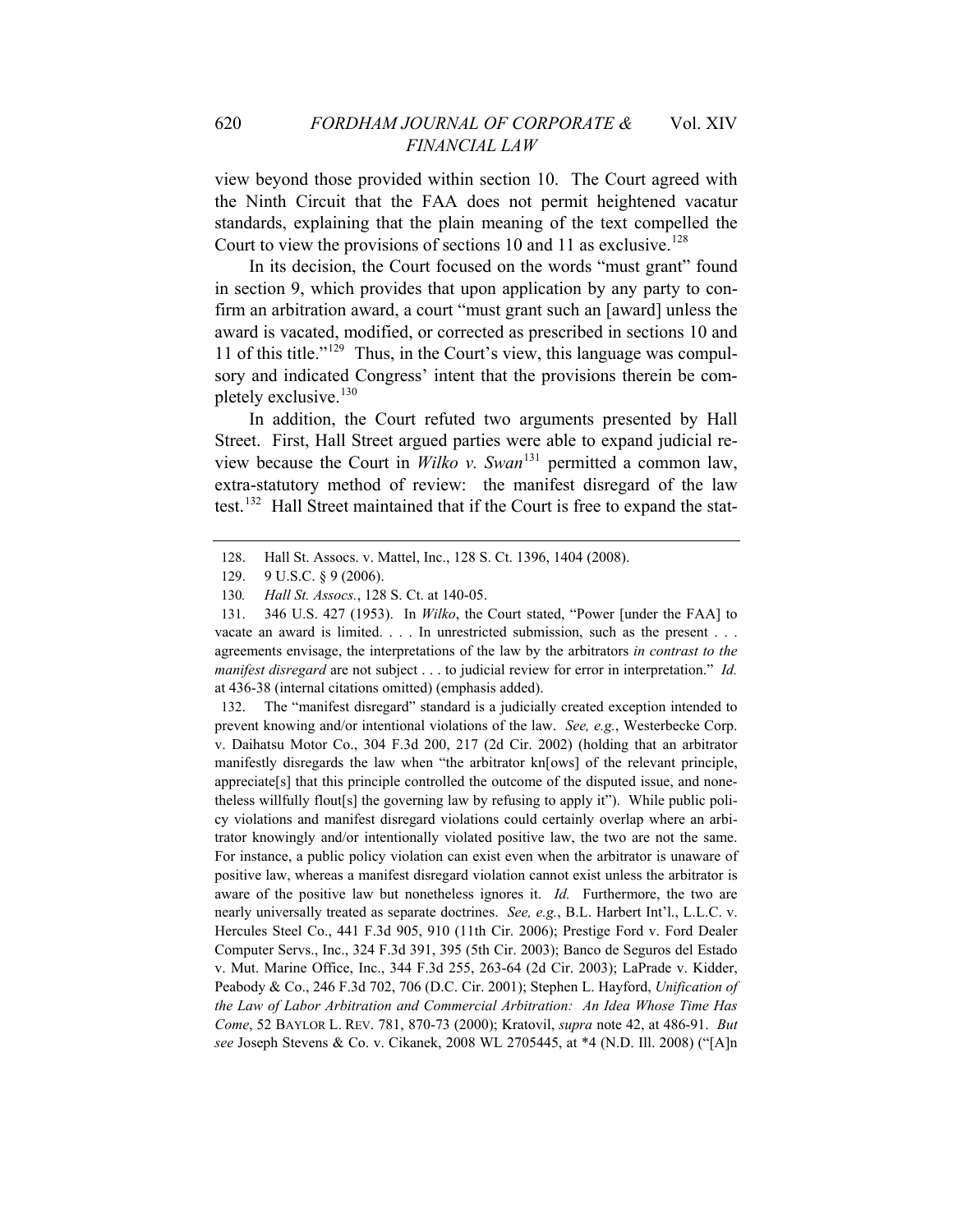utory bases of review, then parties are also free to do so. The Court disagreed, reasoning the language within *Wilko* did not sanction an addi-tional ground for vacatur.<sup>[133](#page-25-0)</sup> Specifically, the Court stated:

> Maybe the term "manifest disregard" was meant to name a new ground for review, but maybe it merely referred to the § 10 grounds collectively, rather than adding to them. Or, as some courts have thought, "manifest disregard" may have been shorthand for §  $10(a)(3)$  or §  $10(a)(4)$ , the subsections authorizing vacatur when the arbitrators were "guilty of misconduct" or "exceeded their powers."<sup>[134](#page-25-1)</sup>

Second, Hall Street argued parties should be able to expand judicial review because the FAA explicitly favors the freedom to contract. The Court again disagreed, referring to its plain meaning analysis.<sup>[135](#page-25-2)</sup>

arbitration award may be vacated if the arbitrators 'manifestly disregarded' the law by directing the parties to violate the law . . . ."). Before *Hall Street Associates*, at least seven circuits accepted the manifest disregard of the law standard as a basis for vacatur under the FAA. *See, e.g.*, McCarthy v. Citigroup Global Mkts., Inc., 463 F.3d 87, 91 (1st Cir. 2006); Hoeft v. MVL Group, Inc., 343 F.3d 57, 64 (2d Cir. 2003); Prestige Ford v. Ford Dealer Computer Servs., Inc., 324 F.3d 391, 395-96 (5th Cir. 2003); Westerbecke Corp. v. Daihatsu Motor Co., 304 F.3d 200, 217 (2d Cir. 2002); Williams v. Cigna Fin. Advisors, Inc., 197 F.3d 752, 759 (5th Cir. 1999); Scott v. Prudential Secs., Inc., 141 F.3d 1007, 1017 (11th Cir. 1998); Barnes v. Logan, 122 F.3d 820, 821 (9th Cir. 1997); Cole v. Burns Int'l Sec. Servs., 105 F.3d 1465, 1486 (D.C. Cir. 1997); M & C Corp. v. Erwin Behr GmbH & Co., KG, 87 F.3d 844, 850-51 (6th Cir. 1996); *see* Brabham v. A.G. Edwards & Sons, Inc., 376 F.3d 377, 387 (5th Cir. 2004) (*per curiam*); Am. Laser Vision, P.A. v. Laser Vision Inst., L.L.C., 487 F.3d 255, 259 (5th Cir. 2007) ("Vacatur based on an arbitrator's manifest disregard of the law . . . [requires] more than error or misunderstanding with respect to the law. The error must have been obvious and capable of being readily and instantly perceived by the average person qualified to serve as an arbitrator.").

<sup>133</sup>*. Hall St. Assocs.*, 128 S. Ct. at 1403.

<sup>134</sup>*. Id.* at 1404 (internal citations omitted).

<span id="page-25-2"></span><span id="page-25-1"></span><span id="page-25-0"></span><sup>135.</sup> Justice Scalia joined in the opinion of the Court with the exception of one footnote regarding legislative history. *Id.* at 1400 n.1. Both Justice Stevens and Justice Breyer dissented. *Id.* at 1408-10. Justice Stevens's dissent argues that the majority's decision conflicts with the primary purpose of the FAA, as the intent of Congress in creating the FAA was to place agreements to arbitrate on the same footing as other contracts. Thus, Justice Stevens argues that Congressional intent is best served by permitting parties to alter the vacatur provisions through contract. *Id.* Justice Breyer's dissent also revolves around the principal purpose of the FAA, which he contends was to shield arbitration agreements from judicial pens rather than to prevent the creative pens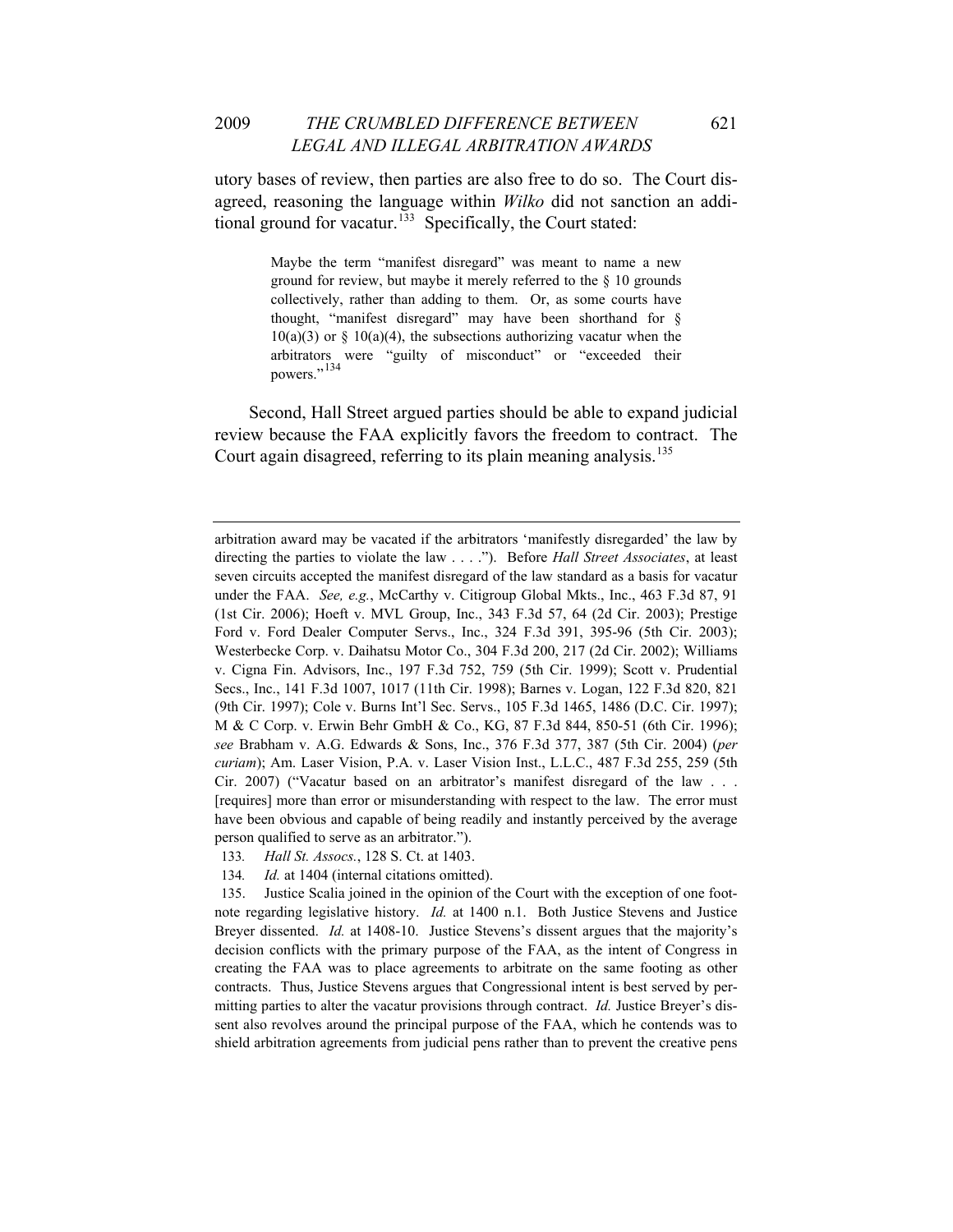In sum, *Hall Street Associates* is perhaps best characterized as a silent bang, as few courts have analyzed the decision because it relates to non-statutory review mechanisms. Those courts that have examined the decision, however, have reached inconsistent conclusions regarding its effect on the public policy exception. For instance, at least one court is cautiously optimistic that the public policy exception was untouched by the Court in *Hall Street Associates*, explaining that if one assumes the public policy exception is an outgrowth of the contractual powers ground,<sup>[136](#page-26-0)</sup> then the exception survived.<sup>[137](#page-26-1)</sup> Other courts have discussed the public policy exception*,* but have not mentioned whether *Hall Street Associates* would have any effect on the exception.<sup>[138](#page-26-2)</sup>

Notwithstanding the judicial discussions above, none of the courts that reviewed this issue have evaluated the exception's continued vitality – or lack thereof – using anything other than conclusory analysis. More importantly, no other court has used what the Supreme Court would presumably use: statutory construction principles.<sup>[139](#page-26-3)</sup>

<span id="page-26-2"></span>138. Saturn Telecomms. Servs., Inc. v. Covad Commc'ns. Co., 560 F. Supp. 2d 1278, 1281 n.1 (S.D. Fla. 2008) (stating, without citing to *Hall St. Assocs.*, that public policy is a non-statutory ground for vacatur); Houston Ref., L.P. v. United Steel, Paper & Forestry, Rubber, Mfg., Energy, Allied Indus. & Serv. Workers Int'l Union, 2008 WL 2415525, at \*4 (S.D. Tex. June 4, 2008) (stating, without reference to *Hall St. Assocs.*, that the public policy exception is a non-statutory basis for granting vacatur under the FAA).

of parties. Consequently, Justice Breyer opines, parties' alteration of the vacatur provisions by contract does not offend the legislative intent of Congress. *Id.* at 1410.

<sup>136. 9</sup> U.S.C. § 10(a)(4) (2006).

<span id="page-26-1"></span><span id="page-26-0"></span><sup>137.</sup> Chase Bank USA, N.A. v. Hale, 859 N.Y.S.2d 342, 351 (N.Y. Sup. Ct. 2008) (stating that, assuming the public policy exception is an interpretation of  $10(a)(4)$  and not a common law means for vacatur, the exception would survive the *Hall Street*  opinion). *But see* Prime Therapeutics, L.L.C. v. Omnicare, Inc., 555 F. Supp. 2d 993, 998 (D. Minn. 2008) ("[T]he Supreme Court held that Sections 10 and 11 of the FAA provide the exclusive grounds for vacating and modifying an arbitration award."); Ascension Orthopedics, Inc. v. Curasan, AG, 2008 WL 2074058, at \*2 (S.D. Tex. May 14, 2008) ("*Hall Street* is unequivocal that the grounds upon which vacatur may be based as listed in § 10 are exclusive."); *Chase Bank USA*, 859 N.Y.S.2d at 348 ("The Supreme Court has now announced, however, that section 10 of the FAA provides the exclusive route for expedited judicial vacatur of an arbitral award under the federal statutory scheme."); Robert Lewis Rosen Assocs., Ltd. v. Webb, 566 F. Supp. 2d 228, 232 (S.D.N.Y. 2008) ("[T]he Supreme Court has recently held that the FAA's narrow statutory grounds for vacatur are exclusive.").

<span id="page-26-3"></span><sup>139</sup>*. See* Rodriquez De Quijas v. Shearson/Am. Express, Inc., 490 U.S. 477, 481-83 (1989) (harmonizing the FAA with provisions of the Securities Exchange Act of 1934, 15 U.S.C. § 77 (2006 & Supp. 2008)); Shearson/Am. Express, Inc. v. McMahon, 482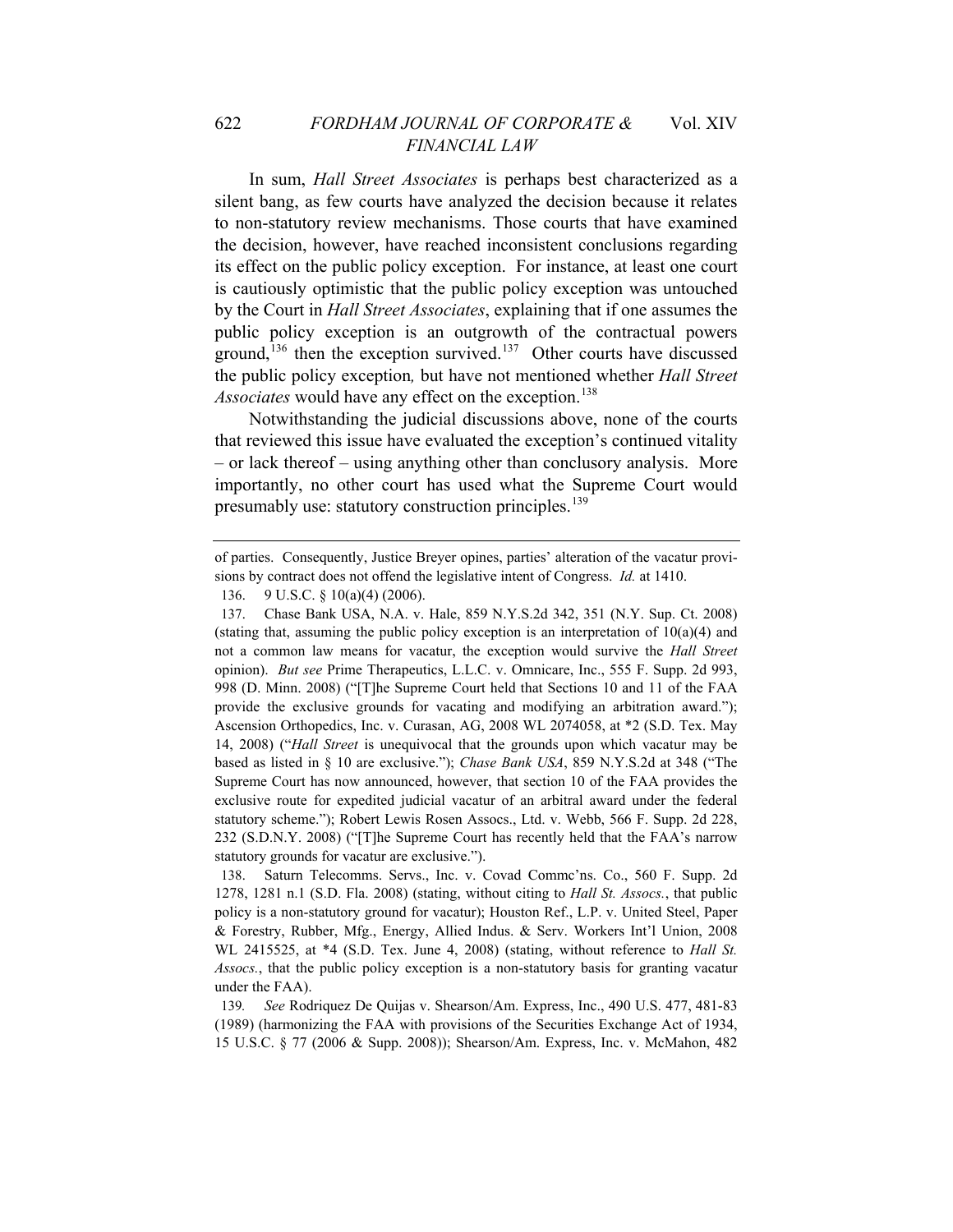#### 2009 *THE CRUMBLED DIFFERENCE BETWEEN* 623 *LEGAL AND ILLEGAL ARBITRATION AWARDS*

# V. CONFLICTING PRINCIPLES: THE FAA VERSUS THE PUBLIC POLICY EXCEPTION

As stated earlier, the Court in *Hall Street Associates* explicitly stated that the four grounds found within section 10 are the exclusive bases for vacatur under the FAA.<sup>[140](#page-27-0)</sup>While none of the courts discussing *Hall Street Associates* have specifically ruled on whether the public policy exception has survived the opinion, application of basic statutory construction principles indicates the public policy exception has not survived post-*Hall*.

The provisions of the FAA aside, a statute cannot abrogate a consti-tutional provision.<sup>[141](#page-27-1)</sup> Rather, only a constitutional amendment can abro-gate or modify constitutional provisions.<sup>[142](#page-27-2)</sup> Consequently, if the FAA, as a result of an arbitrator's award, invites a court to engage in an uncon-stitutional act, the court must decline.<sup>[143](#page-27-3)</sup>

In the absence of a constitutional conflict, the situation becomes more complicated. Pursuant to basic statutory construction principles, when two statutes are inconsistent, typically the courts will initially at-tempt to harmonize them.<sup>[144](#page-27-4)</sup> For instance, imagine two parties,  $\vec{A}$  and  $\vec{B}$ ,

U.S. 220, 227-31, 238-42 (1987) (harmonizing the FAA with provisions of both the Securities Exchange Act of 1934, 15 U.S.C. § 78 (2006 & Supp. 2008) and the Racketeer Influences and Corrupt Organizations Act, 18 U.S.C. § 1961 (2006 & Supp. 2008)); Mitsubishi Motors Corp. v. Soler Chrysler-Plymouth, Inc., 473 U.S. 614, 625- 31 (1985) (harmonizing the FAA with provisions of the Sherman Act, 15 U.S.C. § 1 (2006 & Supp. 2008)); *see also* Hall St. Assocs. v. Mattel, Inc., 128 S. Ct. 1396, 1403 (2008) (using plain meaning analysis to construe the FAA's meaning).

<sup>140</sup>*. Hall St. Assocs.*, 128 S. Ct. at 1402-03.

<sup>141</sup>*. See* Marbury v. Madison, 5 U.S. 137, 178 (1803).

<span id="page-27-2"></span><span id="page-27-1"></span><span id="page-27-0"></span><sup>142</sup>*. See, e.g.*, U.S. CONST. art. I, § 3, cl. 1, *amended by* U.S. CONST. amend. XVII, § 1 (changing the method of election of senators). Thus, if a statute and a constitutional provision conflict, the constitutional provision will prevail. *Marbury*, 5 U.S. at 178, 180.

<span id="page-27-3"></span><sup>143.</sup> For instance, if the *Hurd* circumstances were repeated and the case was arbitrated, courts could avoid enforcement of the award – not on the basis of the public policy exception, but rather on the basis that the FAA could not force a court to engage in an unconstitutional act.

<span id="page-27-4"></span><sup>144</sup>*. See, e.g.*, Smith v. Robinson, 468 U.S. 992, 1024 (1984) ("[C]onflicting statutes should be interpreted so as to give effect to each . . . ."); United States v. Borden Co., 308 U.S. 188, 198 (1939) ("It is a cardinal principle of construction that . . . [w]hen there are two acts upon the same subject, the rule is to give effect to both if possible."); Wilderness Soc'y v. Morton, 479 F.2d 842, 881 (D.C. Cir. 1973) ("Courts should make every effort to reconcile allegedly conflicting statutes and to give effect to the language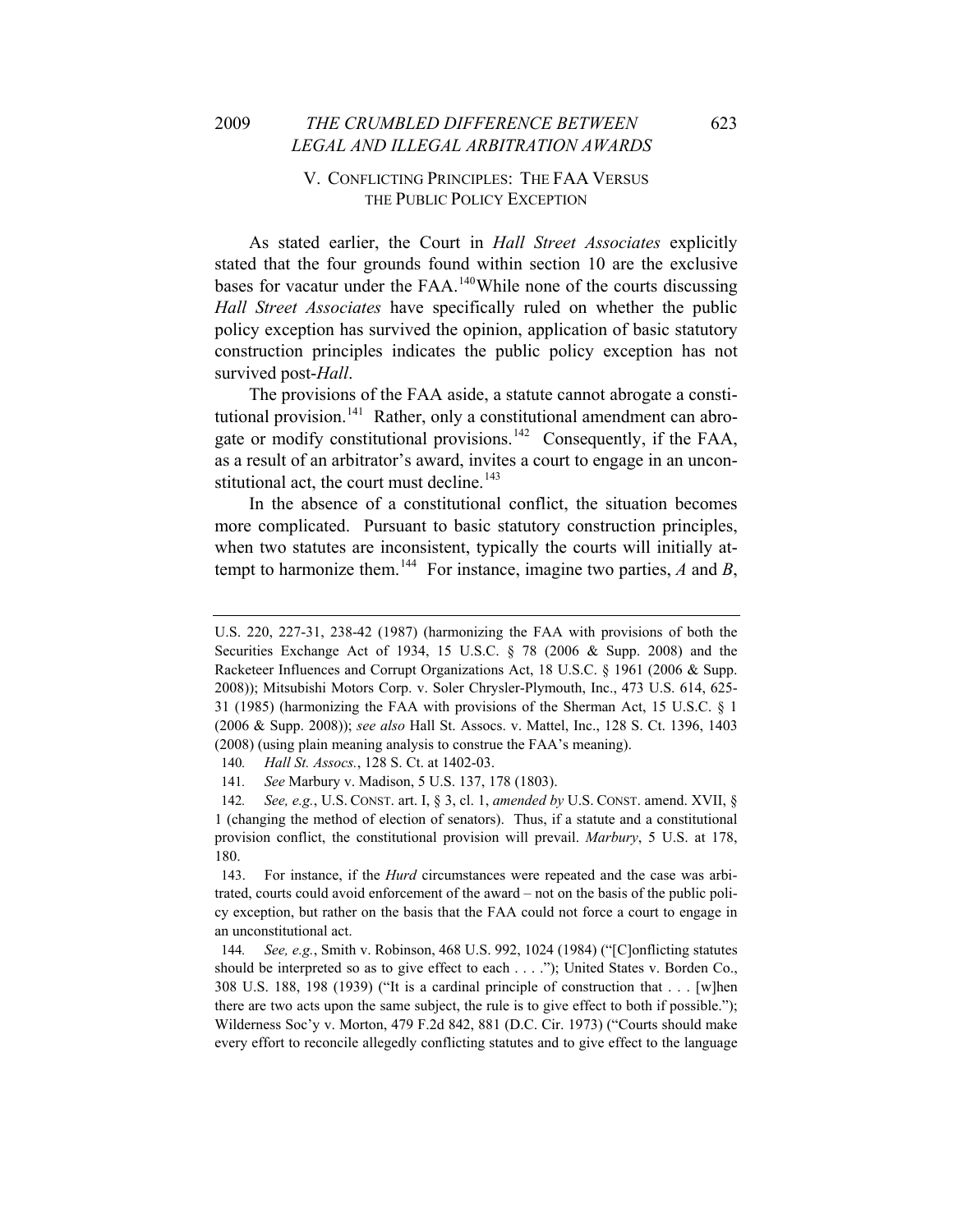conspire to fix the price of widgets in the geographical area spanning Washington, Idaho, and Oregon.[145](#page-28-0) Imagine further that *A* and *B* execute a written agreement to that effect, which contains an arbitration agreement invoking the FAA. Subsequently, *A* breaches the agreement and, pursuant to the arbitration provision, *A* and *B* arbitrate the dispute. Thereafter, the arbitrator issues an award in favor of *B* and *A* moves to vacate the award. Should a court confirm the award?

First, the agreement itself is illegal because it violates federal statutory law.[146](#page-28-1) The only remaining analysis, therefore, is whether the FAA nonetheless requires confirmation. Initially, illegality is not a ground contained within sections 10 and 11 as the courts have thus far inter-preted those sections.<sup>[147](#page-28-2)</sup> Furthermore, the example does not indicate any statutory basis for vacatur under the FAA. Thus, the court must decide two things: do the FAA and the criminal prohibition conflict with each other and, if so, can the two be harmonized?

Even assuming these statutes conflict, they can indeed be harmonized. When two statutes allegedly conflict, the court should always construe them so as to give each the fullest possible effect.<sup>[148](#page-28-3)</sup> In this light, the two statutes appear compatible: one merely requires arbitration in certain circumstances, while the other prohibits price fixing. Consequently, the statutes can co-exist. The law criminally punishes those who either engage in price fixing or conspire to do so, but if a party does engage in such conduct under an agreement that includes an arbitration clause, the dispute will be handled by arbitration, at least for its civil component.<sup>[149](#page-28-4)</sup>

148*. See supra* note 144.

and intent of both, so long as doing so does not deprive one or the other of its essential meaning.").

<span id="page-28-0"></span><sup>145.</sup> This example is loosely based on United States v. U.S. Gypsum Co., 340 U.S. 76 (1950), and Hammes v. AAMCO Transmission, Inc., 33 F.3d 774, 783 (7th Cir. 1994).

<span id="page-28-1"></span><sup>146</sup>*. See* 15 U.S.C. § 1 (2006) ("Every contract, combination in the form of trust or otherwise, or conspiracy, in restraint of trade or commerce among the several States, . . . is hereby declared to be illegal."); *U.S. Gypsum Co.*, 340 U.S. at 85 (holding that price fixing is prohibited by the Sherman Act).

<sup>147</sup>*. See supra* note 47.

<span id="page-28-4"></span><span id="page-28-3"></span><span id="page-28-2"></span><sup>149.</sup> Some could argue the courts would apply a different statutory construction principle requiring that statutes relating to a specific matter trump statutes relating to a general matter. *See, e.g.*, United States v. Estate of Romani, 523 U.S. 517, 530-32 (1998). This principle provides no relief, however, as the vacatur provisions of the FAA are the more specific principles in this instance. For this argument to prevail in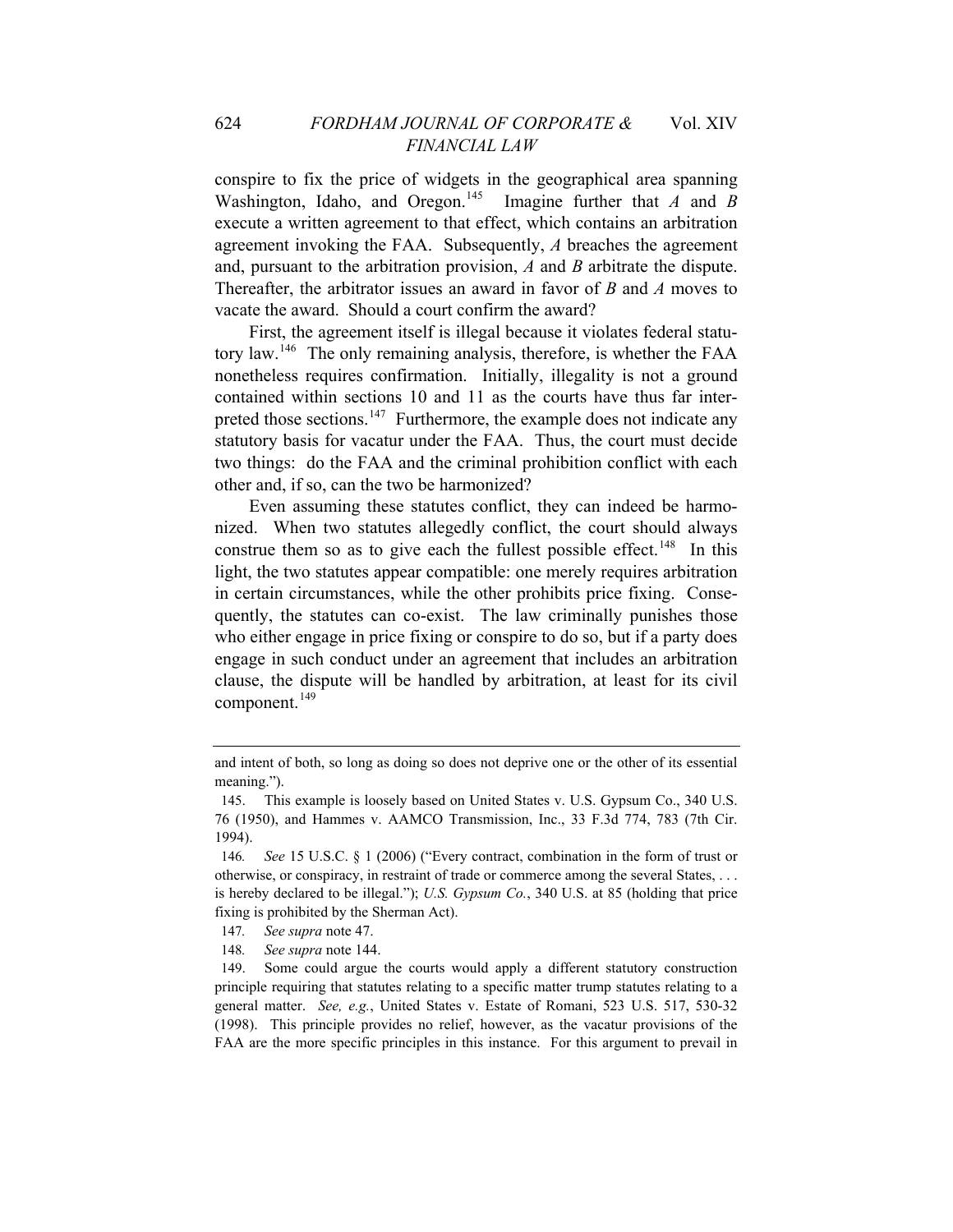# 2009 *THE CRUMBLED DIFFERENCE BETWEEN* 625 *LEGAL AND ILLEGAL ARBITRATION AWARDS*

Of course, that construction creates a conflict with the Court's ruling in *Hurd*:<sup>[150](#page-29-0)</sup> a court will not enforce a contract that is against public policy or, in this circumstance, illegal. $151$  While reason would dictate that *Hurd*'s directives must survive after *Hall Street Associates*, that view misses a crucial point. *Hurd*'s premise – at least insofar as the Court stated it in that case and has since permitted it to evolve in the context of arbitration jurisprudence – derives from a common law rule. As between a statute and a common law rule, the statute prevails.<sup>[152](#page-29-2)</sup> Consequently, *Hall Street Associates*' exclusivity language demonstrates that the public policy exception has withered on the vine.<sup>[153](#page-29-3)</sup>

# VI. THE COURT'S ELIMINATION OF THE PUBLIC POLICY EXCEPTION CREATES UNDESIRABLE RESULTS

The Court's elimination of the public policy exception creates undesirable results, as it undermines both: (a) the judiciary's social contract duties, thereby endangering the public, and (b) the public's faith in the judiciary.

#### *A. Undermining of the Judiciary's Social Contract Duties*

The heart of the social contract is that the government exists for and at the will of the majority. Designed as a protector, the government is essentially a large, resourceful guardian, capable of protecting its indi-vidual parts and laws.<sup>[154](#page-29-4)</sup> If this were not so, government would cease to

<span id="page-29-0"></span>the example above, the price-fixing prohibition would need a provision specifically prohibiting the enforcement of such an agreement in an arbitration setting.

<sup>150.</sup> Hurd v. Hodge, 334 U.S. 24 (1948)

<sup>151</sup>*. See id.* at 34-35.

<span id="page-29-2"></span><span id="page-29-1"></span><sup>152</sup>*. See* United States v. Texas, 507 U.S. 529, 534 (1993) ("Congress need not affirmatively proscribe the common-law . . . . [C]ourts may take it as a given that Congress has legislated with an expectation that the [common law] principle will apply except when a statutory purpose to the contrary is evident.") (internal quotations omitted); City of Milwaukee v. Illinois, 451 U.S. 304, 312-14 (1981) (stating that when Congress enacts a statute on a subject matter previously governed by the common law, the statute controls).

<span id="page-29-3"></span><sup>153.</sup> While this discussion only specifically referenced the first form, analysis of the second form would follow the same path. Furthermore, analysis of the third form would not even survive initial scrutiny, as statutory construction principles are unnecessary when statutes conflict with the common law.

<span id="page-29-4"></span><sup>154</sup>*. See* Locke, *supra* note 56, at 780 ("The great end of men's entering into society being the enjoyment of their properties in peace and safety . . . .").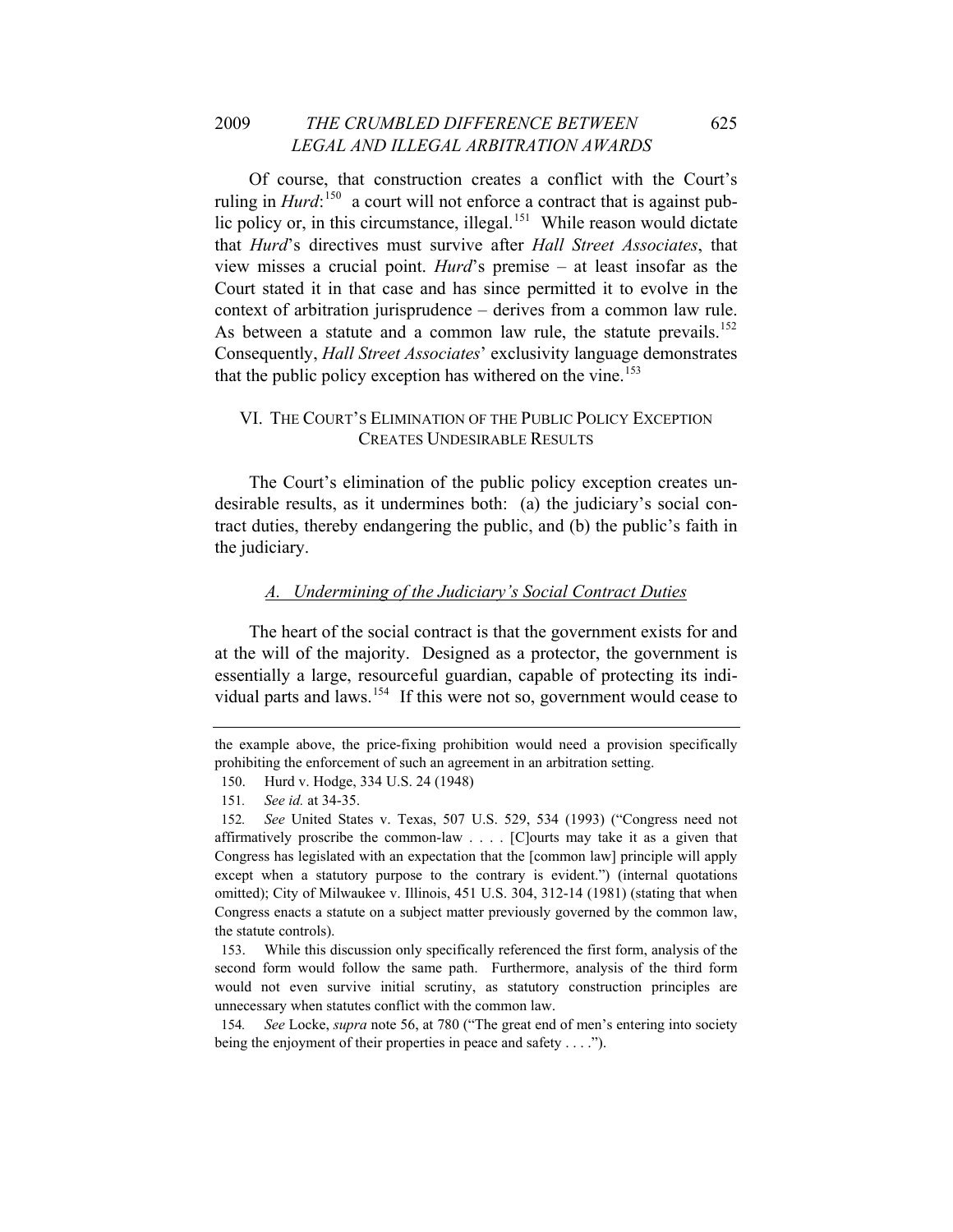serve a function.<sup>[155](#page-30-0)</sup> Thus, the elimination of the public policy exception, in any of its various forms, is troubling as it would require the judiciary, at least in some circumstances, to violate its duties under the social contract.

# *1. Illegality and Award Forms*

Removing the illegality<sup>[156](#page-30-1)</sup> and award forms<sup>[157](#page-30-2)</sup> undermines the judiciary's social contract duty to enforce the laws of the majority as written; without these forms, the judiciary must permit maverick arbitration awards despite their illegality.

As stated earlier, the public policy exception is an outgrowth of Lockean social contract doctrines. Locke's central theme was that the government should serve as an unbiased umpire to carry out the will of the majority and to resolve disputes in a fair manner.<sup>[158](#page-30-3)</sup> Inherent in and integral to that duty are the notions that every person is bound by the will of the majority, $159$  that no one can "discharge any member of the so-ciety from his obedience" to the majority,<sup>[160](#page-30-5)</sup> and that the government is bound to dispense justice consistent with the positive law.<sup>[161](#page-30-6)</sup>

In this context, the judiciary's enforcement of illegal arbitration awards violates the founding principles, because a contract or award that violates positive law (a criminal prohibition) is by definition against the will of the majority. Thus, the judiciary is duty-bound to avoid the ratification and enforcement of such an award.

Arguably, the will of the majority is served by strictly following the mandates of the FAA's vacatur provisions.<sup>[162](#page-30-7)</sup> Congress, the body acting on behalf of the majority, explicitly stated its will by narrowly defining the circumstances under which it believed vacatur would be reasonable.

<sup>155</sup>*. See id.*

<span id="page-30-1"></span><span id="page-30-0"></span><sup>156.</sup> The illegality form exists where the contract itself violates positive law. *See* discussion *supra* Part III.D.

<span id="page-30-2"></span><sup>157.</sup> The award form exists where the contract is legal, but the arbitrator's award nonetheless violates positive law. *See* discussion *supra* Part III.D.

<span id="page-30-3"></span><sup>158.</sup> Locke, *supra* note 56, at 764-65 ("And thus all private judgment of every particular member being excluded, the community comes to be umpire, by settled standing rules, indifferent, and the same to all parties; and by men having authority from the community, for the execution of those rules . . . .").

<span id="page-30-4"></span><sup>159</sup>*. Id.* at 781.

<span id="page-30-6"></span><span id="page-30-5"></span><sup>160</sup>*. Id.* at 780 (emphasis omitted).

<span id="page-30-7"></span><sup>161</sup>*. Id.* at 781.

<sup>162</sup>*. See* FAA vacatur provisions and accompanying text cited *supra* note 41.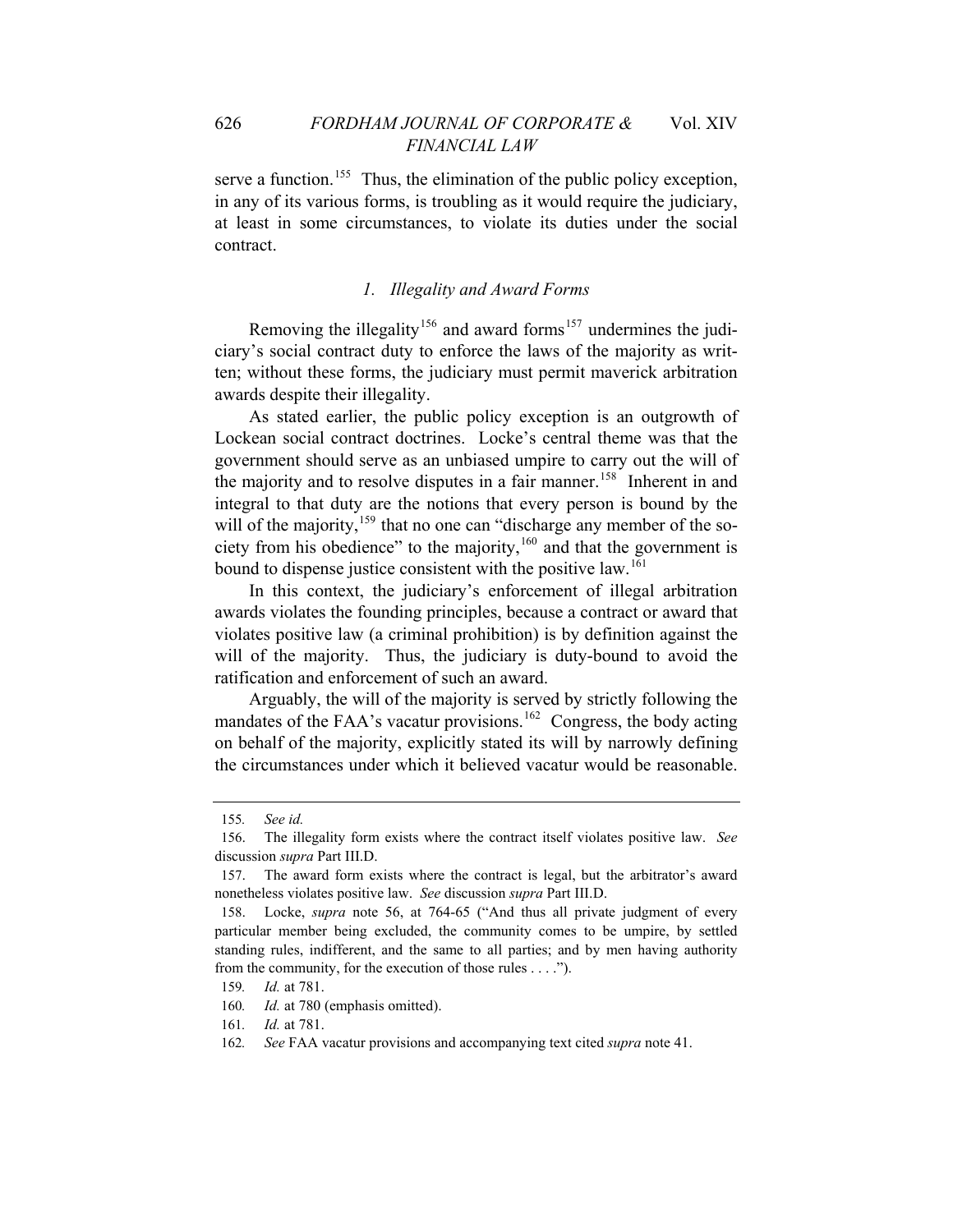Consequently, vacating an award on any ground not found within the FAA would contravene the majority's will and violate a social contract.

This position, however, overlooks the fact that Congress also prohibited the criminal conduct – also a statement of the majority's will – and a court's enforcement of such a provision assists the parties to engage in behavior that the public has decided is, at best, undesirable. The question, therefore, becomes one of choice. Which violation is more sinister to the principles of the social contract – violating the provisions of the FAA by vacating an award on a ground not permitted therein or assisting the parties in conduct the majority has prohibited as criminal? Given that the chief goal of government is to protect persons and property, coupled with the fact that criminally prohibited actions are more dangerous than violations of the  $FAA<sub>1</sub><sup>163</sup>$  $FAA<sub>1</sub><sup>163</sup>$  $FAA<sub>1</sub><sup>163</sup>$  this seems to be an easy choice.

#### *2. Pure Policy Form*

Removing the pure policy form $164$  forces the judiciary to violate its inherent social-contract duty to protect the public.<sup>[165](#page-31-2)</sup> As stated earlier, the ultimate duty of government is to protect its individual members.<sup>[166](#page-31-3)</sup> The waning of the pure policy form substantially undermines this principle, as its absence requires the judiciary to ratify arbitration awards that are potentially dangerous to the public.

Critics of the pure policy form have three main objections. First, critics argue that no award could simultaneously violate public policy and fall short of violating positive law.<sup>[167](#page-31-4)</sup> Second, even assuming such an award could exist, critics believe that preserving the court's ability to fashion a remedy for such an event would lead to confusion and un-

<sup>163</sup>*. See* Locke, *supra* note 56, at 778, 780, 782.

<span id="page-31-1"></span><span id="page-31-0"></span><sup>164.</sup> The pure policy form exists where neither the contract nor the arbitration award violates positive law, but where the award violates public policy. *See* discussion *supra* Part III.D.

<span id="page-31-2"></span><sup>165.</sup> As stated earlier, examples of the pure policy form almost always arise in circumstances where the contract or award endangers the safety of the public. *See* discussion *supra* Part III.D.

<sup>166</sup>*. See* Locke, *supra* note 56, at 778, 780, 782.

<span id="page-31-4"></span><span id="page-31-3"></span><sup>167</sup>*. See* E. Associated Coal Corp. v. United Mine Workers of Am., Dist. 17, 531 U.S. 57, 68-69 (2000) (Scalia, J., concurring). *But see* Stead Motors v. Auto. Machinists Lodge No. 1173, 886 F.2d 1200, 1218-19 (9th Cir. 1989) (*en banc*) (Trott, J., dissenting); Randall, *supra* note 3, at 782-83.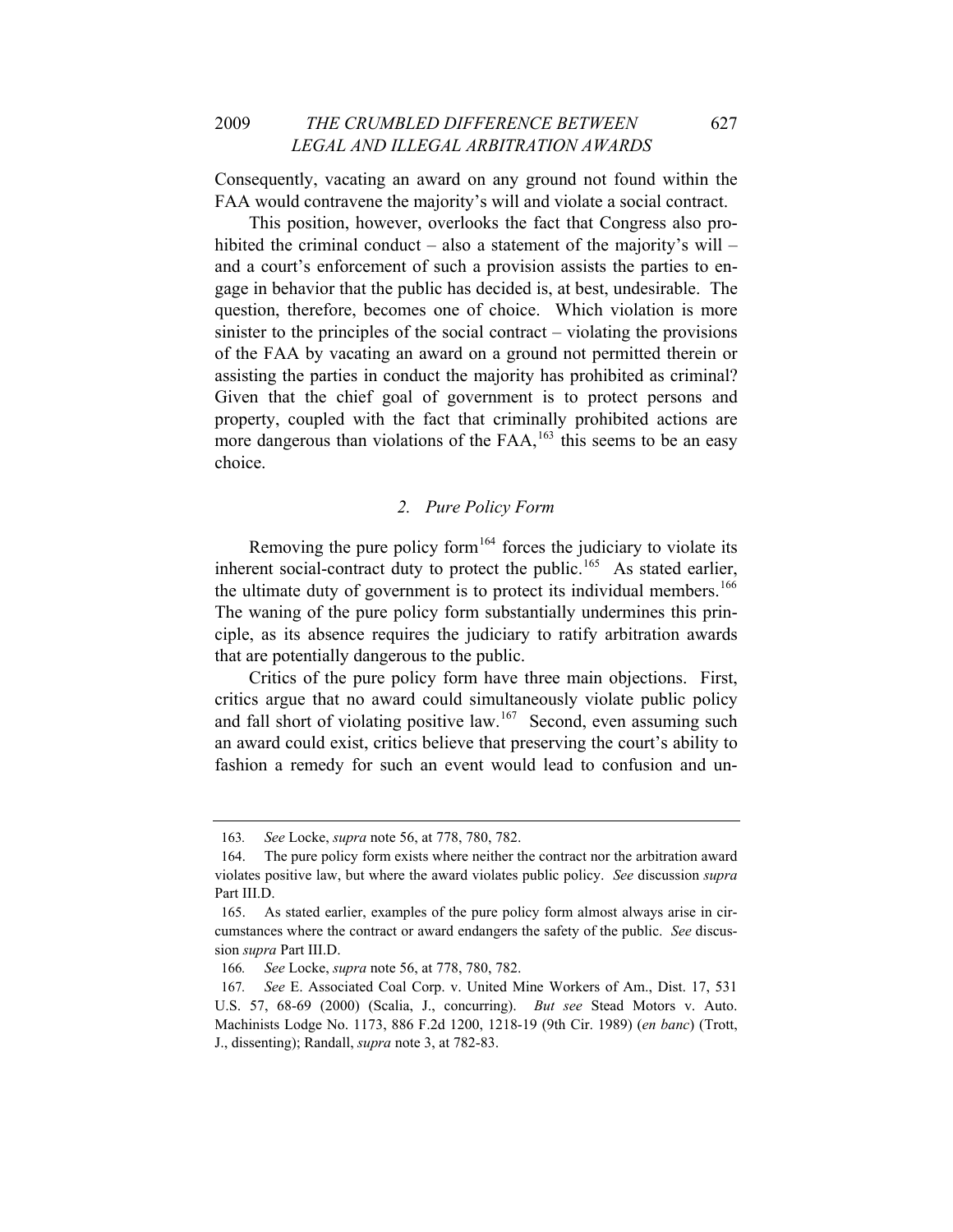certainty.[168](#page-32-0) Finally, critics hold that the public policy form permits courts a "fast and loose" method of vacating awards with which a court simply disagrees.<sup>[169](#page-32-1)</sup>

None of these objections, however, withstands scrutiny. Technology and society are always changing and with those changes come concomitant modifications in the positive law. But the evolution of the positive law is inherently much slower than the change that drives it. Thus, a significant time lag exists between the entrance of innovations into the mainstream and the development of the respective positive law.

While plenty of examples are certainly available, this premise is so basic that it does not warrant extended discussion. Indeed, the concept that positive law, including the Constitution itself, is living and breathing has become a common feature of jurisprudence.<sup>[170](#page-32-2)</sup> Moreover, to the extent maverick arbitrators would be the exception and not the rule, that premise is unsettling; presumably, the entire appellate court structure exists, at least in part, to control unruly or simply incorrect decisions by the inferior courts. More importantly, assuming maverick arbitrators are indeed rare, even one lone arbitrator could still seriously endanger the safety and welfare of the public. $171$ 

As to the second criticism, the question is whether the confusion and uncertainty is a price worth paying. The answer is inevitably yes, particularly when the alternative is to leave the courts unable to protect the public against danger; such a position is irresponsible and violates the court's social-contract duty, as stewards of the government, to pro-tect the public.<sup>[172](#page-32-4)</sup> Finally, while many critics believe that the exception opens the door to judicial review of awards on the merits, the numbers

<span id="page-32-0"></span><sup>168</sup>*. See* Scott Barbakoff, *Application of the Public Policy Exception for the Enforcement of Arbitral Awards: There is No Place like "the Home" in Saint Mary Home, Inc. v. Service Employees International Union, District 1199*, 43 VILL. L. REV. 829, 865-66 (1998); Laurie A. Tribble, *Vacating Arbitrators' Awards Under the Public Policy Exception: Are Courts Second-Guessing Arbitrators' Decisions?*, 38 VILL. L. REV. 1051, 1081-82 (1993); *E. Associated Coal Corp.*, 531 U.S. at 68-69 (Scalia, J., concurring).

<span id="page-32-1"></span><sup>169.</sup> Stephen L. Hayford, *Law in Disarray: Judicial Standards for Vacatur of Commercial Arbitration Awards*, 30 GA. L. REV. 731, 800-01 (1996).

<span id="page-32-2"></span><sup>170</sup>*. See* Eric R. Claeys, *The Limits of Empirical Political Science and the Possibilities of Living-Constitution Theory for a Retrospective on the Rehnquist Court*, 47 ST. LOUIS U. L.J. 737, 742 (2003).

<span id="page-32-3"></span><sup>171</sup>*. See supra* text accompanying notes 105-13.

<span id="page-32-4"></span><sup>172</sup>*. See* Locke, *supra* note 56, at 780.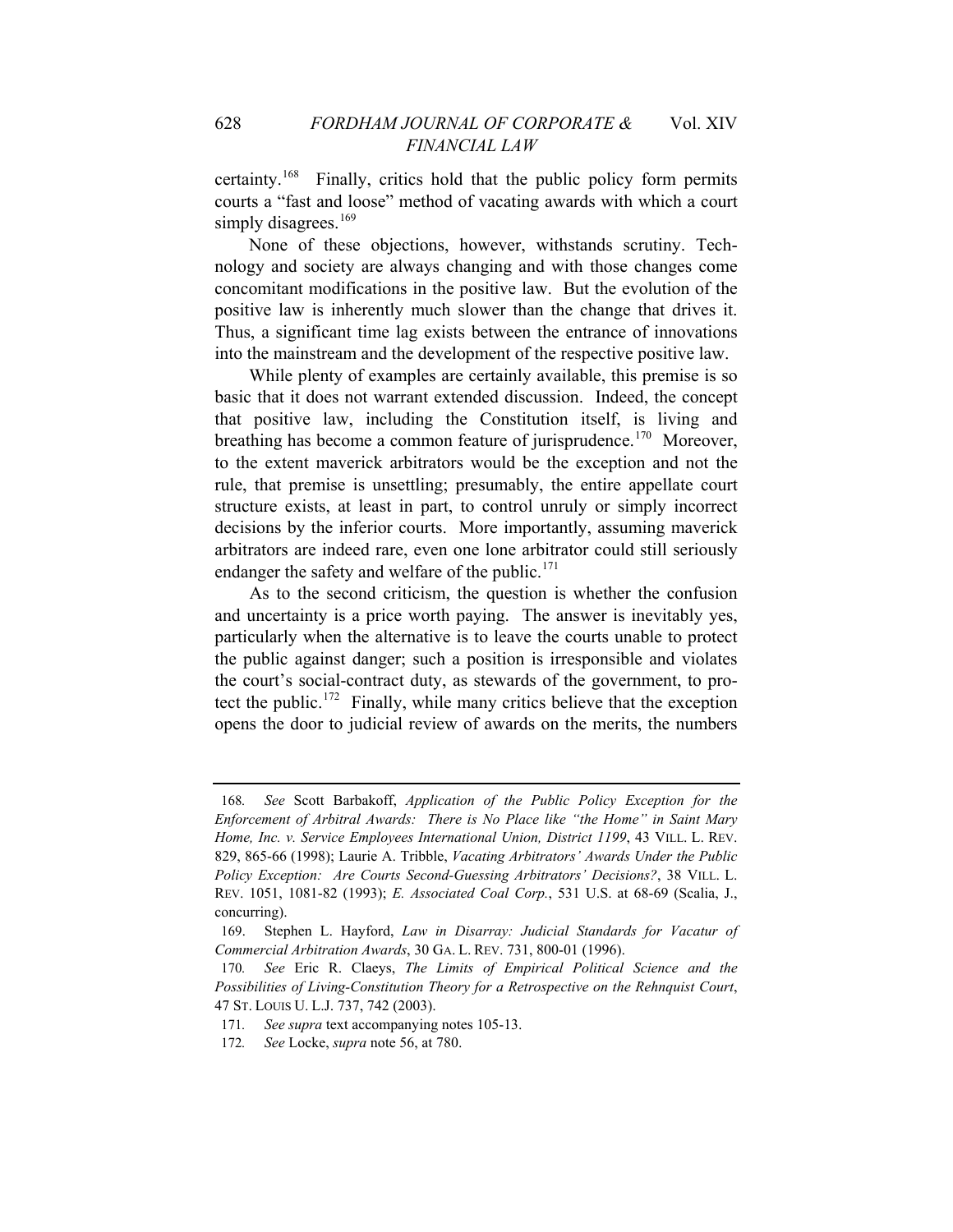simply do not pan out. Rather, as Professors Hodges and Goldman have noted, the exception is rarely used and is rarely successful.<sup>[173](#page-33-0)</sup>

#### *B. Undermining Public Confidence*

Removal of the public policy exception will also undermine the public's confidence in the judiciary. The judiciary is considered the ultimate arbiter of justice – blind to emotion, above reproach, and completely unbiased.[174](#page-33-1) Forcing the courts to ignore their social-contract duties is bound to tarnish their image.

For example, imagine that the public learns that a court was aware of an arbitration award endangering the public but nonetheless refused to exercise its social contract power to deny it. The reputations of that court and of the broader legal system are likely to suffer.

The same can be said of the court's enforcement of an illegal contract. Referring again to the price-fixing example,  $175$  imagine the public learns of the court's enforcement of that contract. Aiding and abetting criminal behavior is illegal, but it is unlikely that the courts would be charged with violating the law for confirming the award, notwith-standing the social-contract inconsistency.<sup>[176](#page-33-3)</sup> Thus, the perception becomes, "the law applies to everyone except the courts."

While courts frequently make unpopular decisions that evoke the public ire, the potential for severe criticism here is even more damaging.

175*. See* discussion *supra* Part V.

<span id="page-33-0"></span><sup>173.</sup> Hodges, *supra* note 15, at 95 ("A study of cases challenging arbitration awards between 1960 and 1988 found 73 cases in which the public policy argument was the primary claim.") (citing Peter Feuille & Michael LeRoy, *Grievance Arbitration Appeals in the Federal Courts: Facts and Figures*, 45 ARB. J. 35, 44 (1990)); Goldman, *supra*  note 15, at 181 (stating challenges to awards on this ground are rarely successful); *see also* Burton, *supra* note 5, at 482 ("In practice, courts vacate few arbitral awards.").

<span id="page-33-1"></span><sup>174</sup>*. See* Martha J. Dragich, *Justice Blackmun, Franz Kafka, and Capital Punishment*, 63 MO. L. REV. 853, 905 (1998) ("We expect that many decisions are difficult – even agonizing – but in order to maintain our confidence in the courts, we expect judges to carry out dispassionately the duties we have entrusted to them. . . . We do not expect to read in opinions the judge's personal views – in fact, we expect judges, as unbiased arbiters, to set personal beliefs aside."); *see also* Ellis Sandoz, *Religion and the American Founding*, 20 REGENT U. L. REV. 17, 25 n.55 (2007-2008) ("The law is reason unaffected by desire." (quoting Aristotle, POLITICS 1287a:28-32 (Benjamin Jowett trans.), *reprinted in* 2 THE WORKS OF ARISTOTLE 445, 485 (W.D. Ross, ed., Encyclopedia Britanica, Inc. 1952))).

<span id="page-33-3"></span><span id="page-33-2"></span><sup>176</sup>*. See* Locke, *supra* note 56, at 781 (stating that the government is bound to dispense justice consistent with the laws of the majority).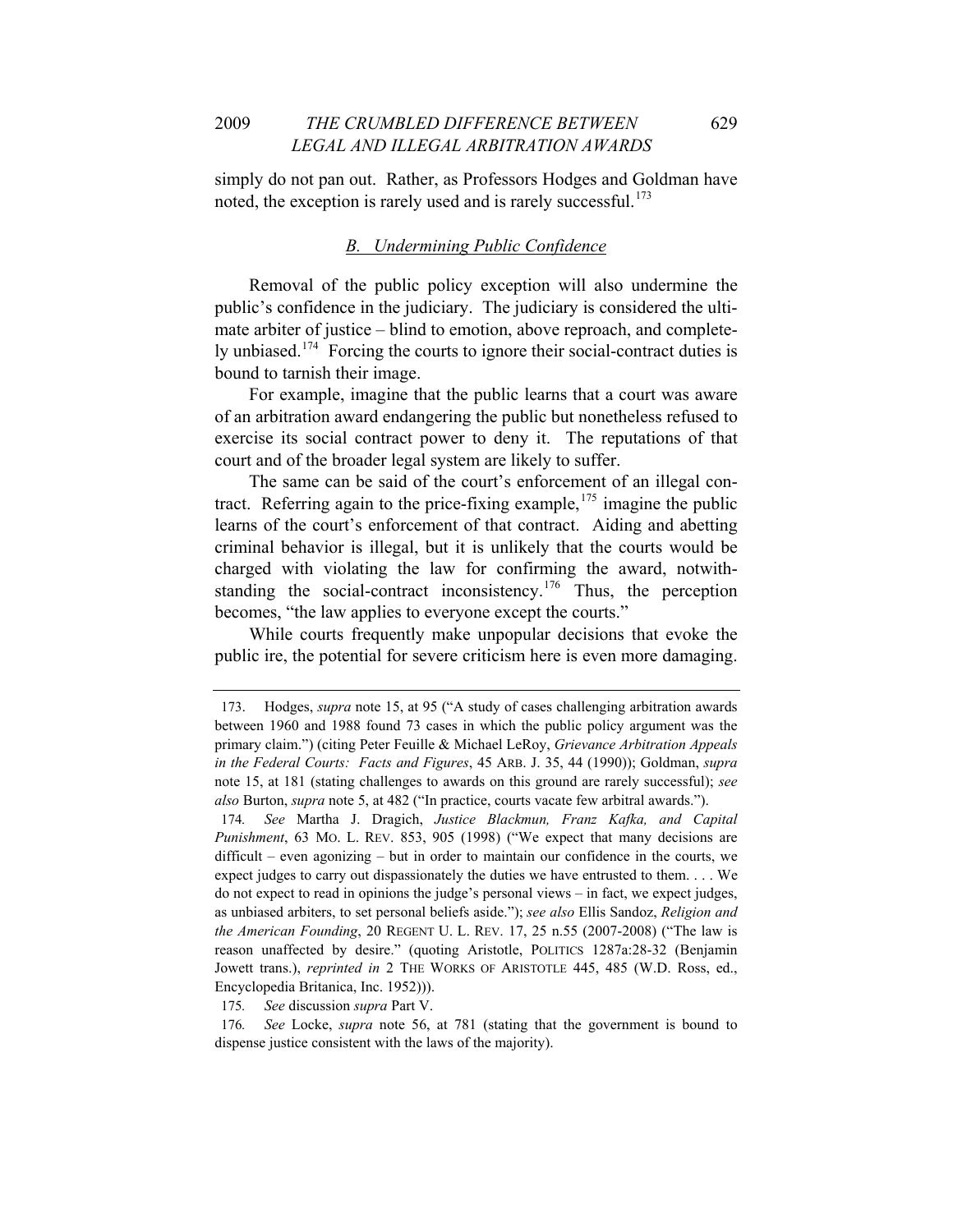# 630 *FORDHAM JOURNAL OF CORPORATE &* Vol. XIV *FINANCIAL LAW*

Unpopular decisions on the basis of substantive merit quite often have survived within the system, with the judiciary ultimately maintaining some modicum of respect based on the presumption that, while the particular result is not perhaps agreeable to the public, the court was attempting to protect the fabric of the law. In this case, however, the court would not be protecting the public or the fabric of the law. Rather, the court would be deciding to simply protect private parties to a contract, perhaps even at the majority's expense.

#### VII. PROPOSALS

There are three potential remedies that may resolve this problem. Congress could amend the FAA to include the public policy exception. Alternatively, courts could construe the public policy exception as being part and parcel to the contractual powers  $prong<sup>177</sup>$  $prong<sup>177</sup>$  $prong<sup>177</sup>$  of the vacatur provisions. Lastly, courts could construe the public policy exception as an inherent power of the judiciary, existing beyond the reach of Congressional limitation. This Part will discuss each of these potential remedies in turn below.

# *A. Congress could amend the FAA to include the Public Policy Exception*

While it is certainly true that most state statutes do not include a public policy exception,<sup>[178](#page-34-1)</sup> the notion of a statutory exception is not a

<sup>177. 9</sup> U.S.C. § 10(a)(4) (2006).

<span id="page-34-1"></span><span id="page-34-0"></span><sup>178</sup>*. See, e.g.*, ALA. CODE § 6-6-14 (2005); ALASKA STAT. § 09.43.500 (2006); ARIZ. REV. STAT. § 12-1512 (2003); ARK. CODE ANN. § 16-108-212 (2006); CAL. CIVIL PROCEDURE CODE § 1286.4 (2007); COLO. REV. STAT. § 13-22-223 (2006); DEL. CODE ANN. tit. 10, § 5714 (1999); D.C. CODE ANN. § 16-4311 (2005); FLA. STAT. ch. 682.13 (2003); GA. CODE ANN. § 9-9-13 (2007); HAW. REV. STAT. § 658A-23 (2007); IDAHO CODE § 7-912 (2004); 710 ILL. COMP. STAT. 5/12 (2008); IND. CODE § 34-57-2-13 (1998); IOWA CODE § 679A.12 (1998); KAN. STAT. ANN. § 5-412 (2001); KY. REV. STAT. ANN. § 417.160 (2005); LA. REV. STAT. ANN. § 9:4210 (1997); ME. REV. STAT. ANN. tit. 14, § 5938 (1993); MD. CODE ANN., CTS. & JUD. PROC. § 3-224 (Supp. 2008); MASS. GEN. LAWS ch. 251, § 12 (2004); MICH. COMP. LAWS § 600.5081 (Supp. 2008); MINN. STAT. § 572.19 (Supp. 2008); MISS. CODE ANN. § 11-15-23 (2004); MO. REV. STAT. § 435.405 (Supp. 2008); MONT. CODE ANN. § 27-5-312 (2007); NEB. REV. STAT. § 25-1613 (1996); NEV. REV. STAT. 38.241 (2006); N.H. REV. STAT. § 542:8 (2006); N.J. STAT. ANN. § 2A:24-8 (2000); N.M. STAT. ANN. § 44-7A-24 (2004); N.Y. C.P.L.R. 7511 (1998 & Supp. 2007); N.C. GEN. STAT. § 50-54 (2007); N.D. LAWS 32-29.3-23 (Supp. 2007); OHIO REV. CODE ANN. § 2711.10 (2000); OKLA. STAT. tit. 12, § 1874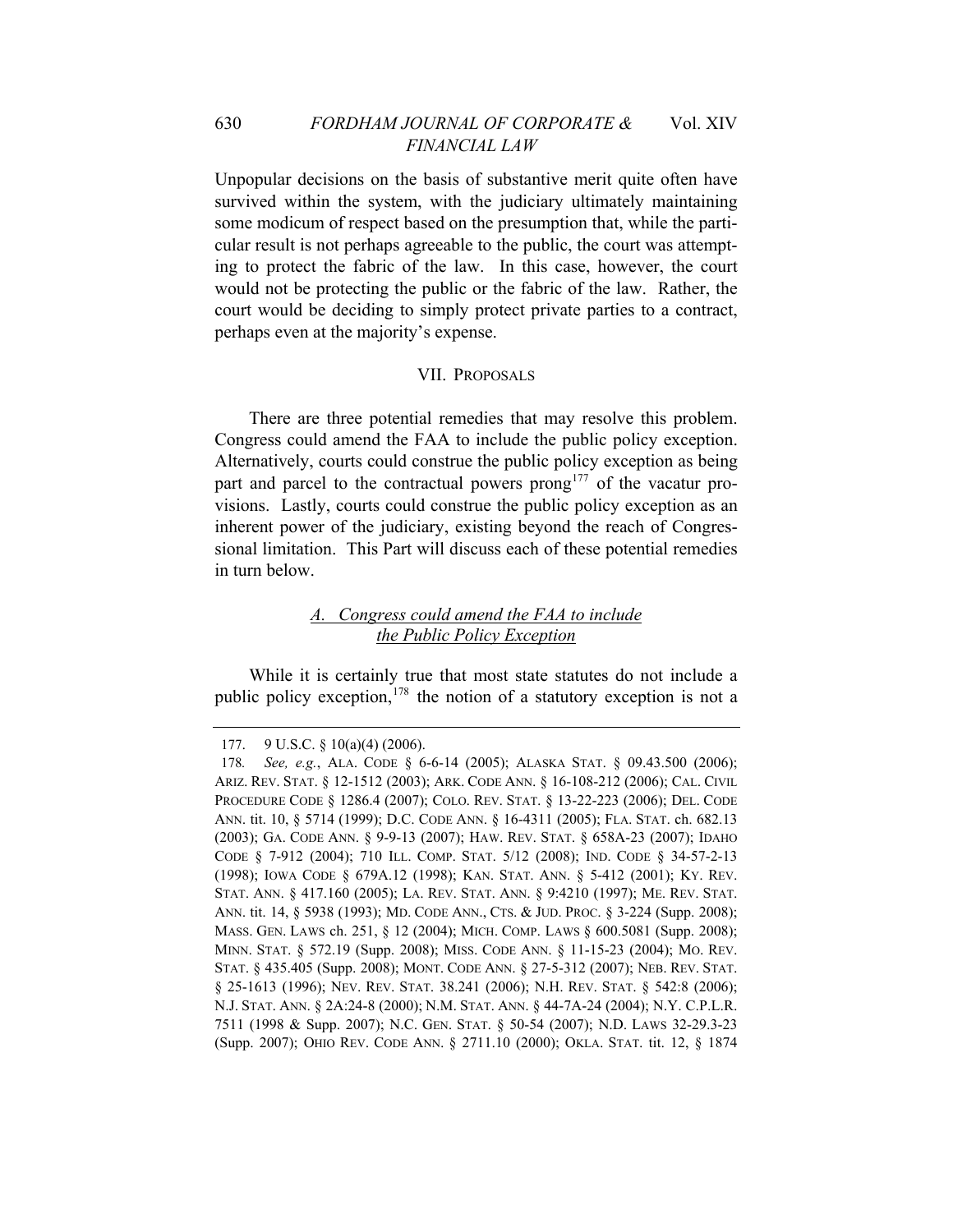considered during the drafting of the Uniform Arbitration Act ("UAA").<sup>[181](#page-35-2)</sup> novel one. For example, the exception exists within the New York Convention,<sup>[179](#page-35-0)</sup> the French New Code of Civil Procedure,<sup>[180](#page-35-1)</sup> and was

[an equally likely reason that such provisions are absent is that most st](#page-35-2)ate courts believe the exception applies as a common law mechanism.<sup>[182](#page-35-3)</sup> [Furthermore, the mere absence of such statutory mechanisms in the](#page-35-2)  [state systems does not alone support a strong argument that such a pro](#page-35-2)[vision should not exist; after all, state statutes are premised upon the](#page-35-2)  [UAA – a uniform act that declines to adopt the exception. Alternatively,](#page-35-2) 

[diciary to "turn tail" on its former interpretations of contractual po](#page-35-3)wers jurisprudence, potentially undermining the perception of integrity. [In addition to maintaining the status quo in terms of the FAA's](#page-35-3)  goals, $^{183}$  this proposal carries the added benefit of not requiring the ju-

<sup>(2007);</sup> OR. REV. STAT. § 36.705 (2007); 42 PA. CONS. STAT. § 7314 (2007); R.I. GEN. LAWS § 10-3-12 (1997); S.C. CODE ANN. § 15-48-130 (2005); S.D. CODIFIED LAWS § 21-25A-24 (2004); TENN. CODE ANN. § 29-5-313 (2000); TEX CODE ANN. § 171.088 (2005); UTAH CODE ANN. § 78-31a-124 (2002); VT. STAT. ANN. tit. 12, § 5677 (2002); VA. CODE ANN. § 8.01-581.010 (2007); WASH. REV. CODE § 7.04A. 230 (2007); W. VA. CODE § 55-10-4 (2000); WIS. STAT. § 788.10 (2001); WYO. STAT. ANN. § 1-36-114 (2007). *But see* CONN. GEN. STAT. § 50a-136 (2006).

<span id="page-35-0"></span><sup>179.</sup> The Convention on Recognition and Enforcement of Foreign Arbitral Awards, 21 U.S.T. 2517, 330 U.N.T.S. 38 (June 10, 1958) (providing enforcement mechanisms where parties from different countries agree to arbitrate). *See* Moses, *supra* note 15, at 457 (citing The Convention on Recognition and Enforcement of Foreign Arbitral Awards, 21 U.S.T. 2517, 330 U.N.T.S. 38 (June 10, 1958)).

<span id="page-35-1"></span><sup>180.</sup> N.C.P.C. art. 1502 (Fr.); *see* Moses *supra* note 15, at 461 (citing Article 1502 of the French New Code of Civil Procedure) (permitting an appeal on the basis that "the recognition of enforcement shall be contrary to public international order).

<sup>181.</sup> NAT'L CONFERENCE OF COMM'RS ON UNIF. STATE LAWS, *supra* note 48. (stating the Commission did not ultimately adopt a public policy exception provision because the Commission: (1) feared it would preempted by a negative ruling from the Supreme Court; and (2) feared drafting a bright-line rule would be too difficult). For a history of the Uniform Arbitration Act, see John M. McCabe, *Uniformity in ADR: Thoughts on the Uniform Arbitration Act and Uniform Mediation Act*, 3 PEPPERDINE DIS. RESOL. L.J. 317 (2003).

<sup>182. 4</sup> AM. JUR. 2D *Alternative Dispute Resolution* § 214 (2008).

<span id="page-35-3"></span><span id="page-35-2"></span><sup>183.</sup> In fact, notwithstanding the existence of such a provision within the New York Convention, enforcement of awards under that provision "is considered one of the major advantages of international commercial arbitration." Moses, *supra* note 15, at 457 n.149 (citing JACK J. COE, JR., INTERNATIONAL COMMERCIAL ARBITRATION: AMERICAN PRINCIPLES AND PRACTICE IN A GLOBAL CONTEXT 303-06 (1997)).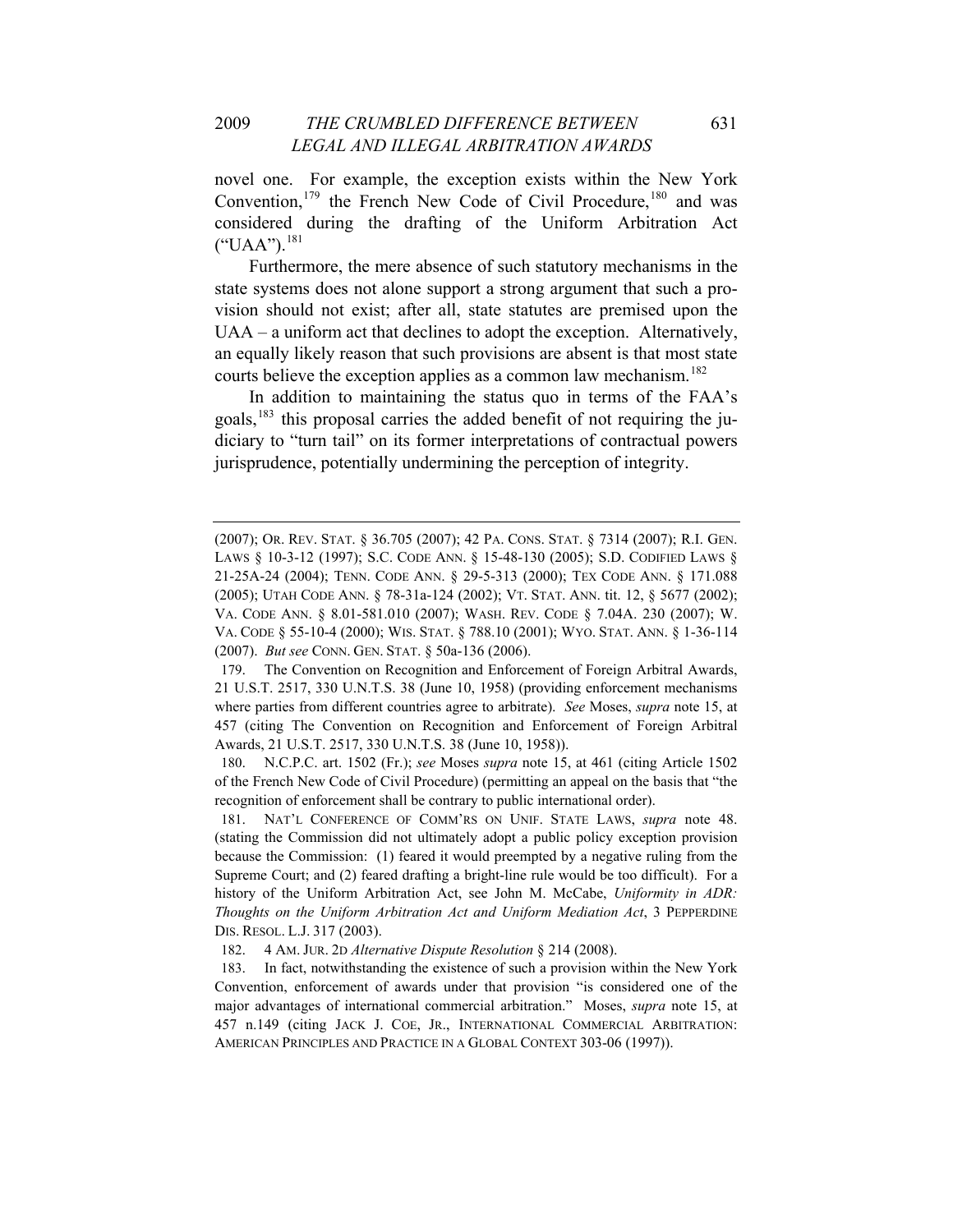# 632 *FORDHAM JOURNAL OF CORPORATE &* Vol. XIV *FINANCIAL LAW*

more rarely successful.<sup>189</sup> The disadvantage of this proposal, of course, is that even assuming Congress was inclined to adopt such a provision, $184$  Congressional action is "slow and irresolute,"<sup>[185](#page-36-1)</sup> leaving a substantial amount of time for significant damage to the fabric of the law. Indeed, damage is already beginning to occur in the lower courts.<sup>[186](#page-36-2)</sup> An additional criticism worth noting exists within the comments of the UAA itself. As stated earlier, the National Conference of Commissioners on Uniform State Laws ultimately rejected a public policy exception within the UAA, reasoning that, among other things, drafting a bright-line rule would be difficult.<sup>[187](#page-36-3)</sup> Nevertheless, Congress could state the exception summarily. For instance, the exception could be simply added to section 10, and could read: "(5) where the underlying contract or the award violated public policy." This would leave the courts free to interpret what precisely constitutes a violation of public policy, a feat the Supreme Court has already accomplished with some certainty in Grace.<sup>[188](#page-36-4)</sup> Furthermore, to the extent critics would argue that an express exception would open the floodgates to merit-based-searching review of arbitration awards, such concerns have remained *in utero* for the past half century, as public policy violations are rarely litigated and even

<span id="page-36-0"></span><sup>184.</sup> Congress, through inaction, has demonstrated a reluctance to amend the FAA. *See* Cameron L. Sabin, *The Adjudicatory Boat Without a Keel: Private Arbitration and the Need for Public Oversight of Arbitrators*, 87 IOWA L. REV. 1337, 1367 (2002) ("Despite expressions of concern about the problems of arbitration, Congress has yet to reassess the FAA."). Thus, perhaps the greatest criticism of this proposal is that amendment is politically infeasible.

<span id="page-36-1"></span>Congress on FISA, POLITICO (Jan. 26, 2008), http://www.politico.com/news/stories/ 185. Matt Collins, *Congress Fails Science*, SCIENTIFIC AMERICAN MAGAZINE (Dec. 2007); *see* Lee Hamilton, *What I Wish Political Scientists Would Teach About Congress*, CONGRESSLINK (Dec. 2000), http://www.congresslink.org/print\_expert\_poli sciteach.htm (stating Congress is "painfully slow"); *see also* Mike Allen, *Bush Presses*  0108/8117.html.

<span id="page-36-2"></span><sup>186</sup>*. See* cases cited *supra* note 132.

<sup>187.</sup> See NAT'L CONFERENCE OF COMM'RS ON UNIF. STATE LAWS, *supra* note 48.

<sup>188</sup>*. See* discussion *supra* Part III.B.

<span id="page-36-4"></span><span id="page-36-3"></span><sup>189.</sup> Critics argue that such a move would open the floodgates to litigation, as parties would actively seek vacatur on the basis of the exception. This criticism, while widespread, is confusing. The exception has already existed, albeit in a common law form, for quite a while, and no one is rolling up his pants. Rather, as some scholars have noted, the exception is rarely used. *See* Hodges, *supra* note 15, at 95 ("A study of cases challenging arbitration awards between 1960 and 1988 found 73 cases in which the public policy argument was the primary claim.") (citing Feuille & LeRoy, *supra*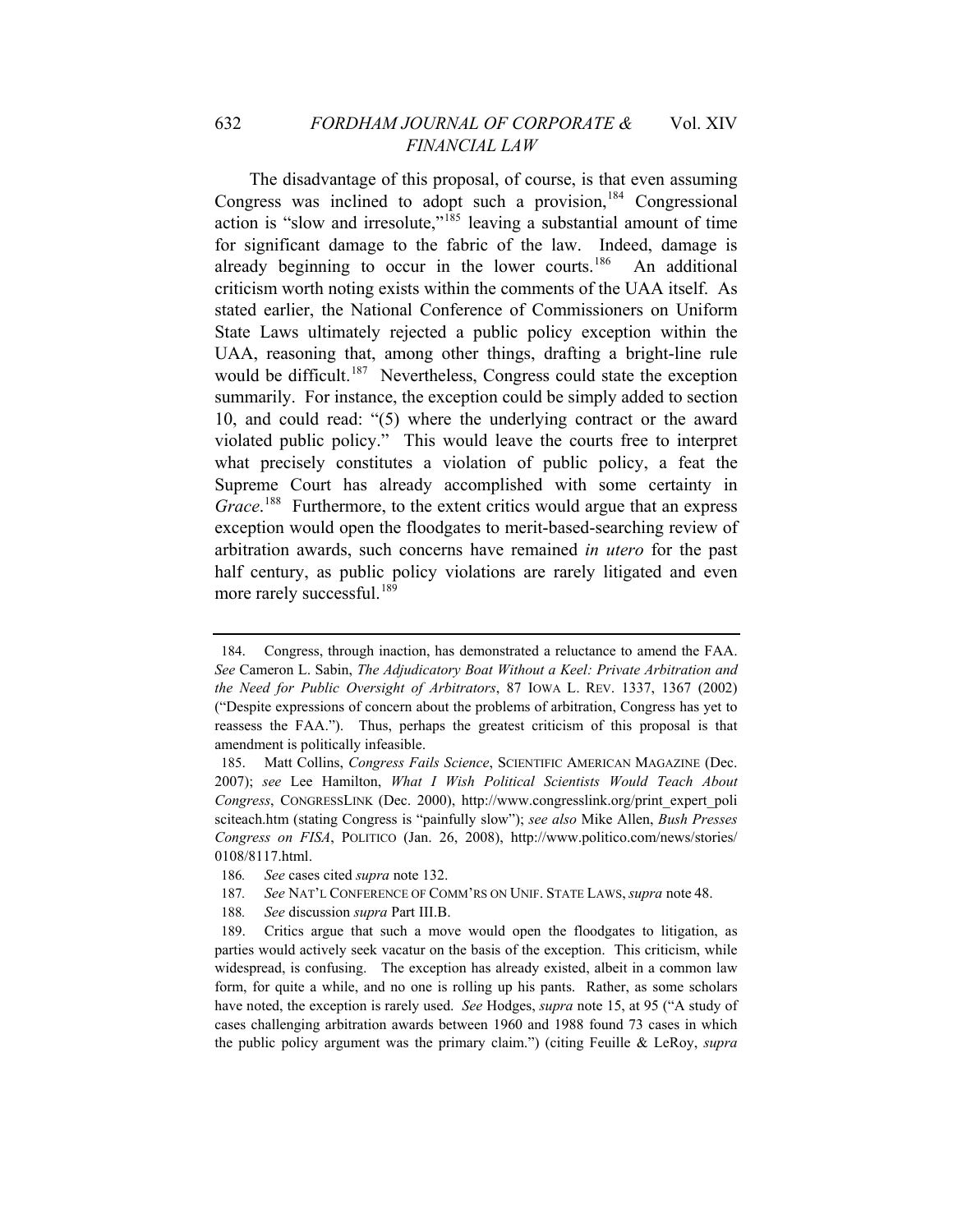# *B. Courts Could Construe the Public Policy Exception as Being Part and Parcel to Section 10(a)(4)*

As stated earlier, courts and scholars have almost universally construed the public policy exception as being separate from those included within the FAA.<sup>[190](#page-37-0)</sup> Nevertheless, depending on the interpretation of the Supreme Court's opinion in *Hall Street Associates*, the Court may have left a slight crack in their otherwise statutorily closed door. When discussing the manifest disregard of the law exception, the Court did not explicitly foreclose the possibility that sections  $10(a)(3)$  and  $10(a)(4)$ could include extreme errors of law.<sup>[191](#page-37-1)</sup> Instead, the Court stated:

note 17, at 44). Challenges to awards on this ground are rarely successful. *See* Goldman, *supra* note 15, at 181; 1 DOMKE ON COM. ARB. § 38:10 (2008).

<span id="page-37-0"></span>discussed the possible link between the statutory grounds and the public policy 190*. See* cases cited *supra* note 47. Scholars like Professor Hayford, however, have exception. Hayford, *supra* note 169, at 756-63.

<span id="page-37-1"></span><sup>191.</sup> Some courts have held that the "manifest disregard of law standard" survived based on this analysis. *See, e.g.*, UMass Mem'l Med. Ctr., Inc. v. United Food & Commercial Workers Union, Local 1445, 527 F.3d 1, 6 (1st Cir. 2008) (holding, without citing to *Hall St. Assocs.*, that courts maintain the inherent power to vacate awards for manifest disregard of the law); Joseph Stevens & Co., Inc. v. Cikanek, 2008 WL 2705445, at \*4 (N.D. Ill. July 9, 2008) ("[A]n arbitration award may be vacated if the arbitrators 'manifestly disregarded' the law by directing the parties to violate the law of by failing to adhere to the legal principles specified by the contract."); Reeves v. Chase Bank, N.A., 2008 WL 2783231 (E.D. Mo. July 15, 2008) (holding the courts may vacate using the manifest disregard of the law standard); Mastec N. Am., Inc. v. MSE Power Sys., Inc., 2008 WL 2704912 (N.D.N.Y. 2008) (holding the manifest disregard for the law standard is an outgrowth of section 10 of the FAA); Prime Therapeutics, L.L.C. v. Omnicare, 2008 WL 2152207 (D. Minn. 2008); Houston Refining, L.P. v. United Steel, Paper & Forestry, Rubber, Mfg., Energy, Allied Indus. & Serv. Worker's Int'l Union, 2008 WL 2415525 (S.D. Tex. 2008) (stating, without reference to *Hall Street Associates*, that manifest disregard of the law is a non-statutory basis for granting vacatur under the FAA); Chase Bank USA, N.A. v. Hale, 2008 WL 1746984 (N.Y. Sup. Ct. 2008) ("[T]he Hall Street Court appears to have done nothing to jettison the "manifest disregard of law" standard of *Wilko*."). *But see* Rogers v. KBR Technical Servs. Inc., 2008 WL 2337184 (5th Cir. June 9, 2008) (calling into question whether manifest disregard for the law is still a viable method of vacatur post-*Hall*); Wood v. Pennetex Res., L.P., 2008 WL 2609319 (S.D. Tex. June 27, 2008) (stating *Hall St. Assocs.* overruled fifth circuit precedent establishing manifest disregard of the law as a non-statutory means of vacatur); Robert Lewis Rosen Assocs., Ltd. v. Webb, 566 F. Supp. 2d 228 (S.D.N.Y. 2008) (holding that *Hall St. Assocs.* overruled the second circuit's manifest disregard of the law jurisprudence); BNY Inv. Ctr., Inc. v. Bacchus, 2008 WL 2490062 (N.Y. Sup. Ct. 2008) (citing *Hall Street Associates* and stating "the viability of the manifest disregard for the law basis for vacatur is now in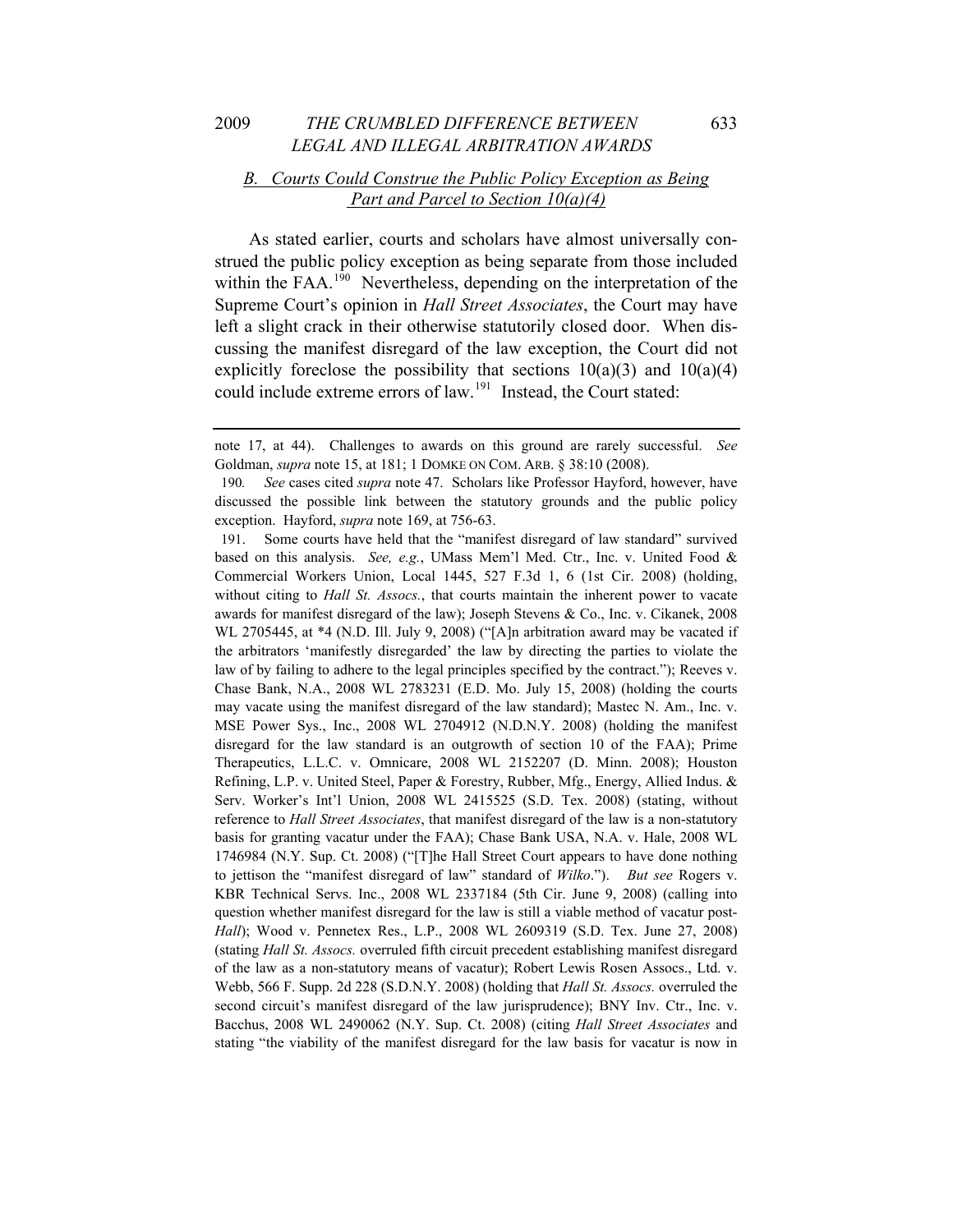Maybe the term "manifest disregard" was meant to name a new ground for review, but maybe it merely referred to the § 10 grounds collectively, rather than adding to them. Or, as some courts have thought, "manifest disregard" may have been shorthand for §  $10(a)(3)$  or §  $10(a)(4)$ , the subsections authorizing vacatur when the arbitrators were "guilty of misconduct" or "exceeded their powers."<sup>[192](#page-38-0)</sup>

While no one seems to be completely clear as to what this means, it is reasonable to believe that the Court was leaving some basis for a more searching review of arbitration awards. Furthermore, while section  $10(a)(4)$  has not been interpreted as including the public policy exception in the past, nothing would preclude the courts from simply expanding their interpretation of section  $10(a)(4)$  to include the public policy exception.<sup>[193](#page-38-1)</sup>

If viewed broadly, the contractual powers ground<sup>[194](#page-38-2)</sup> could be construed to encompass the public policy exception without substantially debasing the plain language of the statute. Courts could interpret the section as encompassing two prongs: (1) the traditional contractual powers prong, and (2) the public policy prong. Thus, an arbitrator's powers would stem not only from the contract, but also from the law itself. Consequently, under the "powers prong," an arbitrator would lack authority to enforce a contract or issue an award that the parties could not otherwise present in courts in a breach of contract action – one that violates the social contract.

This approach would not undermine the goals of the FAA. As stated earlier, the twin goals of the FAA are to eliminate judicial hostili-ty to arbitration and provide a speedy dispute resolution system.<sup>[195](#page-38-3)</sup> The proposal would neither enhance nor diminish those goals. At most, it would continue the status quo prior to *Hall Street Associates*, albeit using a slightly different path to reach the same result.<sup>[196](#page-38-4)</sup>

doubt"); Robert O. Sheridan, *All Almost Quiet on the Expanded Review Front: Supreme Court Rejects Expansion of Judicial Review of Arbitration Awards*, 13 SUFFOLK J. TRIAL & APP. ADVOC. 93, 93 (2008) (stating, without analysis, that *Hall St. . Assocs* eliminated the manifest disregard for the law standard of review).

<span id="page-38-1"></span><span id="page-38-0"></span>Hall St. Assocs. v. Mattel, Inc., 128 S. Ct. 1396, 1404 (2008) (internal citations 192. omitted).

<sup>37 &</sup>amp; 138. 193*. See* cases cited *supra* notes 1

<sup>194. 9</sup> U.S.C. § 10(a)(4) (2006).

<sup>195</sup>*. Hall St. Assocs.*, 128 S. Ct. at 1404.

<span id="page-38-4"></span><span id="page-38-3"></span><span id="page-38-2"></span>floodgates to merit-based-searching review of arbitration awards, see cases cited *supra* 196. To the extent critics could argue that this proposal could open the proverbial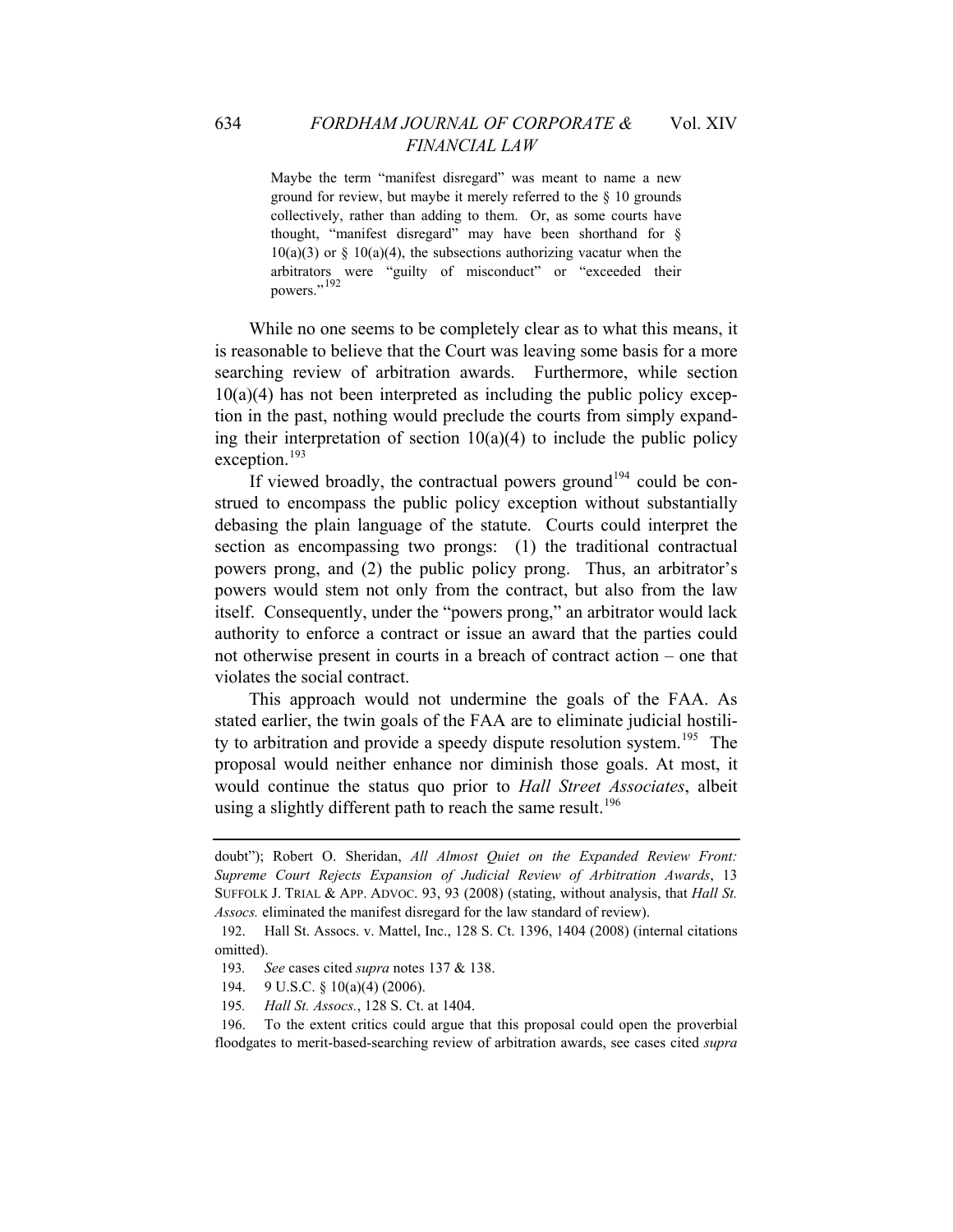The problem with this proposal, however, is that it requires the courts to derive a basis for public policy vacatur that is substantially different from the basis that they have nearly universally used thus far. The courts have been absolutely clear that they perceive the public policy exception as derived from common law. To turn tail now and claim a statutory basis would create the perception that courts generate rules from mere caprice.<sup>[197](#page-39-0)</sup>

# *C. Courts Could Permit the Public Policy Exception as an Inherent Power of the Courts That Exists Beyond Congressional Abrogation*

Notwithstanding the Supreme Court's reluctance to look outside a strict reading of the FAA for vacatur grounds, courts could vacate arbitration awards on public policy grounds under Lockean theories of inherent, general powers.

As discussed earlier, courts have long taken the position that some powers are simply inherent to the judiciary. For instance, courts have universally concluded that the power to hold parties in contempt is inherent.<sup>[198](#page-39-1)</sup> The courts could view the FAA in the same light, simply refusing to confirm judgments that would violate the social contract. Thus, even though Congress has not expressly permitted the courts to vacate, the courts would do so on the basis that, absent express authority from the majority (i.e., constitutional amendment), one branch of government cannot force another to commit or assist in committing an act otherwise violative of the social contract.<sup>[199](#page-39-2)</sup>

note 138.

<span id="page-39-0"></span><sup>197.</sup> As stated earlier, some courts have in fact done this with the manifest disregard of the law standard even in the short time since *Hall*. *See* cases cited *supra* note 137.

<span id="page-39-1"></span>offenses is inherent in courts of record, to enable them to preserve their own dignity and 198*. See, e.g.*, Young v. United States *ex rel*. Vuitton et Fils S.A., 481 U.S. 787, 793 (1987) ("[I]t is long settled that courts possess inherent authority to initiate contempt proceedings for disobedience to their orders . . . ."); *In re* Michael G., 747 P.2d 1152, 1166 (Cal. 1988) (stating that a court has the inherent power to punish contempt); State v. Howell, 69 A. 1057, 1058 (Conn. 1908) ("The proceeding in contempt is for an offense against the court as an organ of public justice . . . . The power to punish such to duly administer justice in the causes pending before them.").

<span id="page-39-2"></span><sup>199.</sup> At first blush, this proposal may appear inconsistent with the holding in *Grace*. However, *Grace* did not consider whether a court could be compelled to enforce an illegal arbitration agreement on the basis of a statutory provision. Rather, the Supreme Court examined in *Grace* whether courts were required to enforce a collective bargaining agreement under the federal common law, where one party manufactured a conflict between its obligation to abide by a court order and its obligations under the collective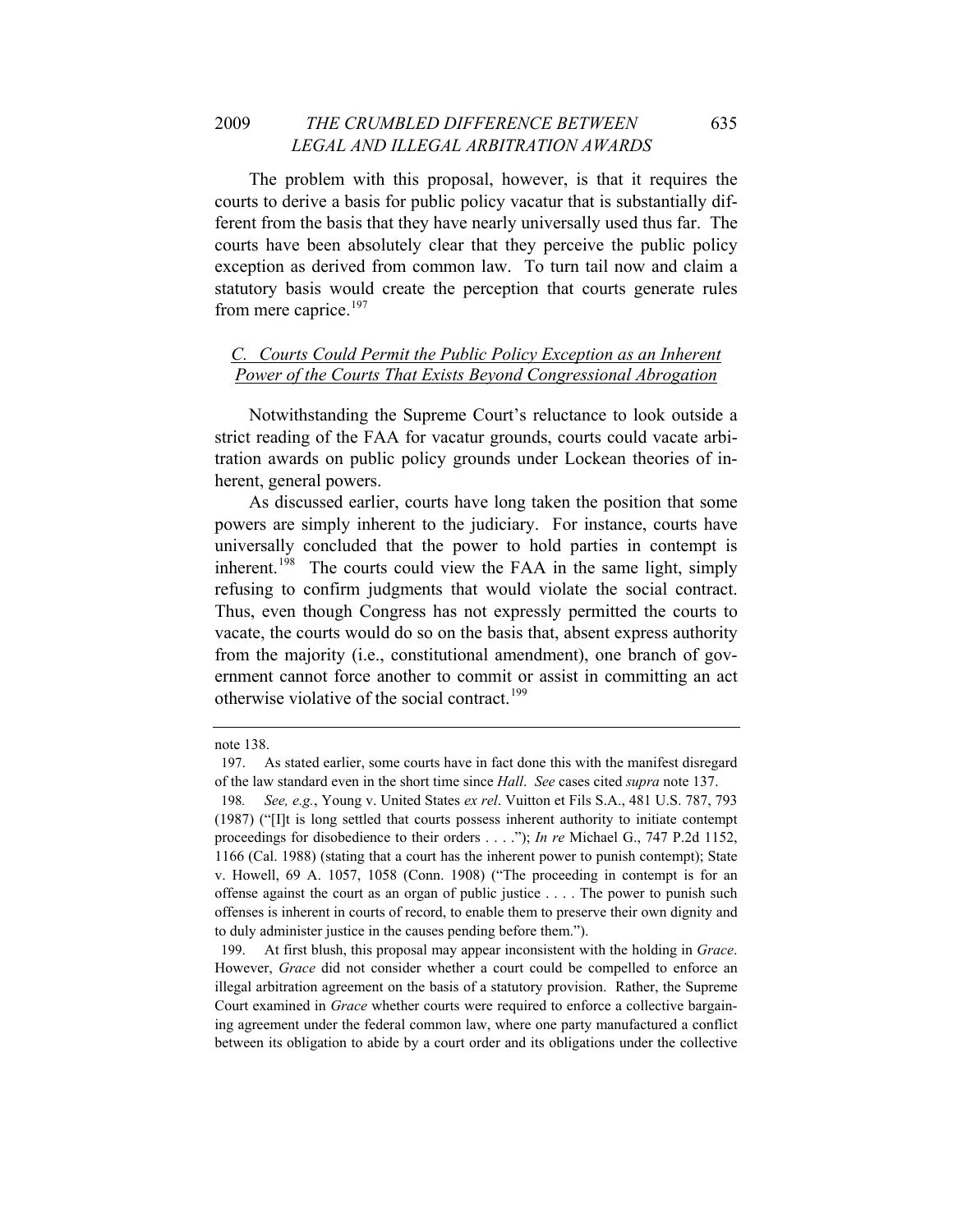While the Court did not explicitly leave this option open in *Hall Street Associates*, some of the Court's reasoning arguably could lead to this end. As stated earlier, Hall Street argued that the Court's use of the "manifest disregard of the law" standard in *Wilko* indicated that extrastatutory mechanisms of vacatur existed and, based on this precedent, that parties were also free to contract for heightened review. The Court disagreed, stating that Hall Street's reading of this phrase was "too much for *Wilko* to bear," as Hall Street was attempting to "leap from a supposed judicial expansion by interpretation to a private expansion by contract . . . ."[200](#page-40-0) This indicates that the Court views judicial expansion differently from private expansion, although the Court's emphatic use of the word "exclusive" in reference to the vacatur provisions may belie such a notion.

This final proposal is the best of the three, as it bears the same benefits of the first two but preserves the Court's ability to exercise its social contract power to protect the public, even in the absence of Congressional permission. Indeed, this is certainly the position the courts have taken with regard to the contempt power,  $^{201}$  $^{201}$  $^{201}$  reasoning the power

bargaining agreement. *See* W.R. Grace & Co. v. Local Union 759, 461 U.S. 757, 766 (1983). Furthermore, while violation of a court order is certainly serious, it pales in comparison to public safety issues.

<sup>200.</sup> Hall St. Assocs. v. Mattel, Inc., 128 S. Ct. 1396, 1404 (2008).

<span id="page-40-1"></span><span id="page-40-0"></span><sup>201</sup>*. See, e.g.*, Michaelson v. United States *ex. rel.* Chicago St. P., M & O Ry. Co., 266 U.S. 42, 45 (1924) ("[T]he power to punish for contempts is inherent in all courts. . . . The courts of the United States, when called into existence and vested with jurisdiction over any subject, at once become possessed of the power. So far as the inferior courts are concerned, however, it is not beyond the authority of Congress . . . ; but the attributes which inhere in that power and are inseparable from it can neither be abrogated not rendered practically inoperative."); Walker v. Bentley, 678 So. 2d 1265, 1267 (1996) ("[T]he power of a court to punish for contempt is an inherent one that exists independent of any statutory grant of authority and is essential to the execution, maintenance, and integrity of the judiciary. . . . [Thus,] the legislature may not . . . eliminate the ability of circuit courts to apply the inherent power . . ."); *In re* Doe, 26 P.3d 562, 569 (Haw. 2001) (stating that legislative enactments permitting contempt are merely a restatement of the court's inherent power, as the legislature is without power to unduly restrict or abrogate the power); In re Opinions of the Justices, 49 N.E.2d 252, 257 (Mass. 1943 (stating absent a constitutional provision, the legislature lacked the power to limit or regulate the inherent power of the courts); City of Cincinnati v. Cincinnati Dist. Council 51, Am. Federation of State, County, and Municipal Employees, AFL-CIO, 299 N.E.2d 686, 691 (Ohio 1973) ("The power to punish for contempt is said to be inherent in the courts and to exist independently from express constitutional provision or legislative enactment."); State ex. rel. Or. State Bar v.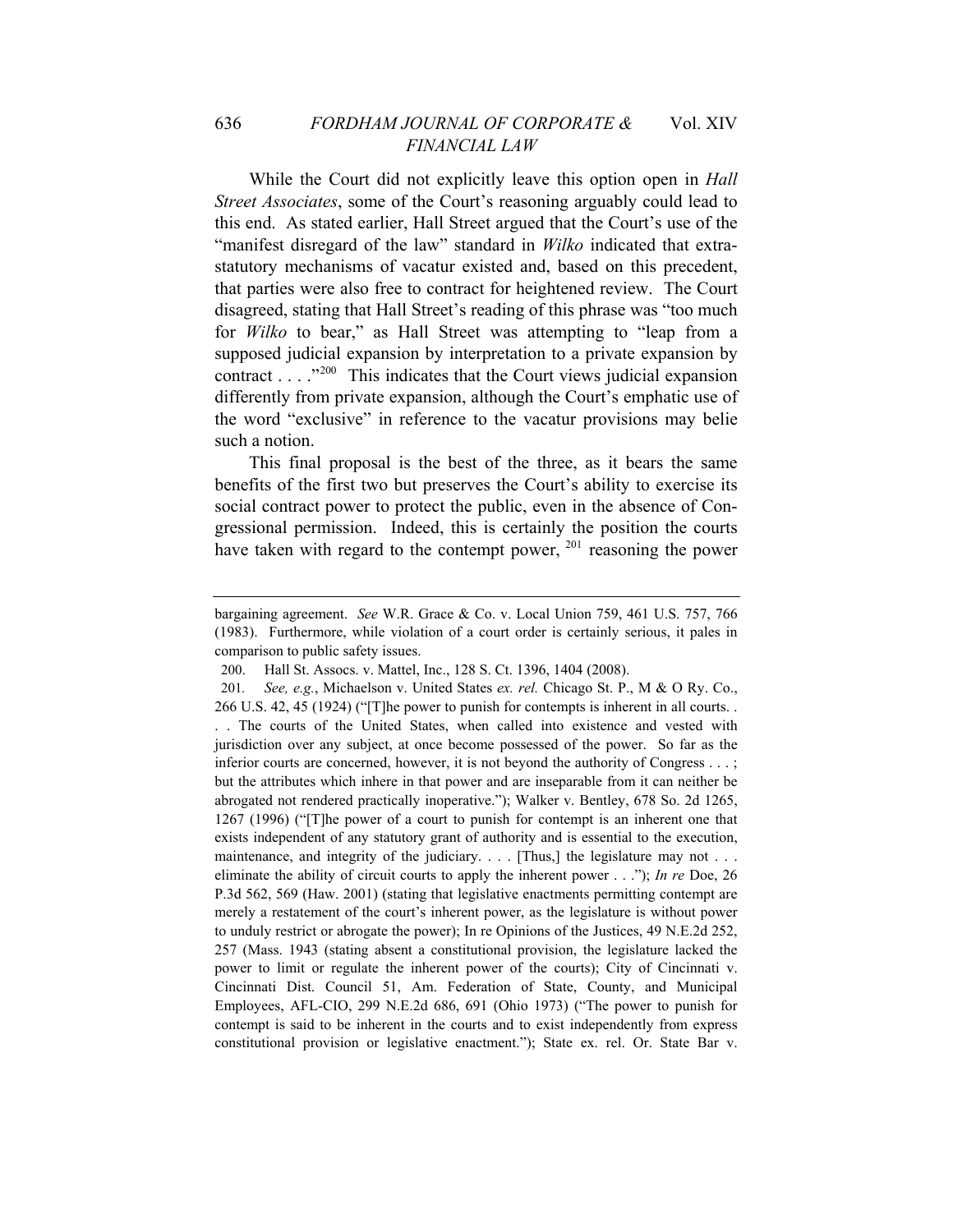does not derive from legislative enactment, and thus, the legislature is without authority to abrogate it, as one branch cannot remove that which it has not given.<sup>[202](#page-41-0)</sup>

government.<sup>204</sup> While critics may argue this proposal suffers from the same concerns as the second proposal – the courts will be viewed as inconsistent and governed only by whim – this proposal and the Court's previous rulings can be made consistent. First, as already stated, the Supreme Court may have already permitted a judicial window by differentiating contractually-derived vacatur grounds from judicially-derived vacatur grounds. Furthermore, even assuming no such window was created, the Court's previous position, while admittedly based in the common law, said nothing further of the root of the public policy exception, other than that the root was simply an inherent one. Thus, courts could hold that the core of the public policy exception is the inherent, social-contract power of the courts (a power not given by Congress and thus not one subject to its discretion).<sup>[203](#page-41-1)</sup> This would achieve the ultimate goals of the public policy exception, preserve the vacatur goals of the FAA, and ensure the place of the judiciary as an equal branch of the

#### VII. CONCLUSION

The Court's holding in *Hall Street Associates* is nothing short of a legal shockwave for both the fabric of the law and its social contract roots. The prospect of court-enforced public policy violations com-

202*. See* cases cited *supra* note 201.

Lenske, 407 P.2d 250, 254 (Or. 1965) ("[T]he legislature cannot unreasonably abridge or destroy the judicial power to punish for contempt because the legislature cannot take away a power which it does not give."); In the Interest of D.L.D., 327 N.W.2d 682, 687 (Wis. 1982) (stating a court's contempt power exists independent of statutory permission); *see also* Gray v. Comm'r of Revenue, 665 N.E.2d 17, 22 (Mass. 1996) ("The executive and legislative departments impermissibly interfere with judicial functions when they purport to restrict or abolish the court's inherent powers.").

<sup>203</sup>*. Id.*

<span id="page-41-1"></span><span id="page-41-0"></span><sup>204.</sup> This claim leads to a further criticism. By disavowing the desires of Congress, the courts are ignoring their social-contract duties – to carry out the will of the majority. That criticism recalls the initial question: what is the will of the majority? Assuming Locke is correct, the will of the majority, as represented by the government, will (or at least should) always be the protection and safety of its constituents. Thus, when in doubt, and absent an explicit expression from the majority through constitutional law, the courts should exercise their social-contract power to fulfill those duties.